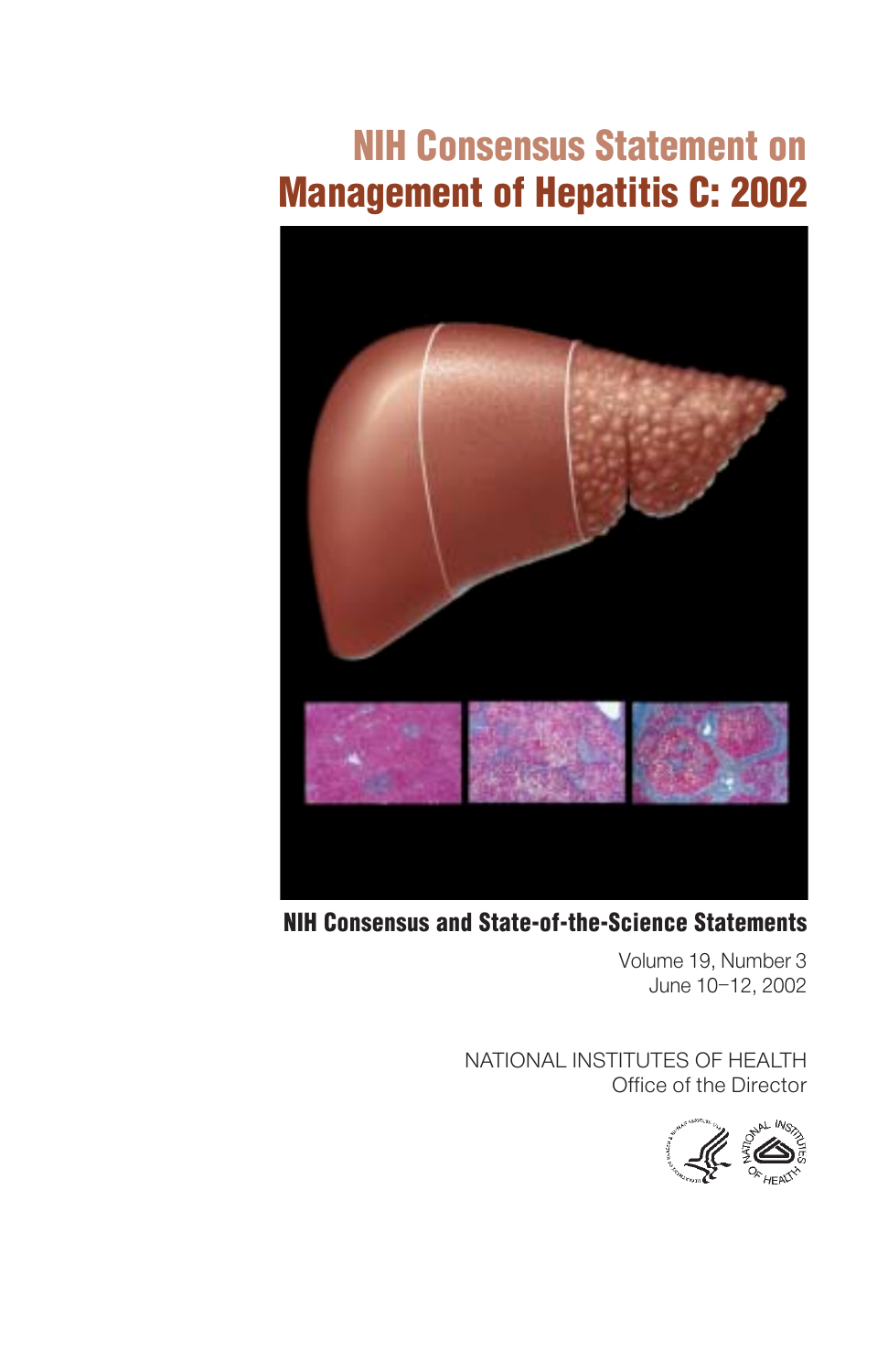## **About the NIH Consensus Development Program**

NIH Consensus Development and State-of-the-Science Conferences are convened to evaluate the available scientific evidence on a given biomedical or public health topic, often with the purpose of resolving a particular controversial issue in clinical or public health practice. The resulting NIH Consensus Statements and State-of-the-Science Statements are intended to advance understanding of the issue in question and to be useful to health professionals and the public for informed decision-making.

Each NIH Consensus Statement or State-of the Science Statement is prepared by a nonadvocate, non-Federal panel of experts, based on (1) presentations by investigators working in areas relevant to the consensus questions during a 2-day public session; (2) questions and statements from conference attendees during open discussion periods that are part of the public session; and (3) closed deliberations by the panel during the remainder of the second day and morning of the third. This statement is an independent report of the panel and is not a policy statement of the NIH or the Federal Government.

The statement reflects the panel's assessment of medical knowledge available at the time the statement was written. Thus, it provides a "snapshot in time" of the state of knowledge on the conference topic. When reading the statement, keep in mind that new knowledge is inevitably accumulating through medical research.

## **Reference Information**

For making bibliographic reference to this consensus statement, it is recommended that the following format be used, with or without source abbreviations, but without authorship attribution:

Management of hepatitis C: 2002. NIH Consens State Sci Statements. 2002 Jun 10-12; 19(3) 1—46.

## **Publications Ordering Information**

NIH Consensus Statements, State-of-the-Science Statements, and Technology Assessment Statements and related materials are available by writing to the NIH Consensus Development Program Information Center, P.O. Box 2577, Kensington, MD 20891; by calling toll free **1-888-NIH-CONSENSUS (888-644-2667)**; or by visiting the NIH Consensus Development Program home page at **http://consensus.nih.gov** on the World Wide Web.

The Evidence Report prepared for this conference by the Agency for Healthcare Research and Quality is available on the Web via **http:// www.ahrq.gov/clinic/epcix.htm**. Printed copies may be ordered from the AHRQ Publications Clearinghouse by calling 1-800-358-9295. Requestors should ask for AHRQ Publication No. 02-E030. An extensive bibliography by the National Library of Medicine is available on the Web at **http:// www.nlm.nih.gov/pubs/resources.html#2002**.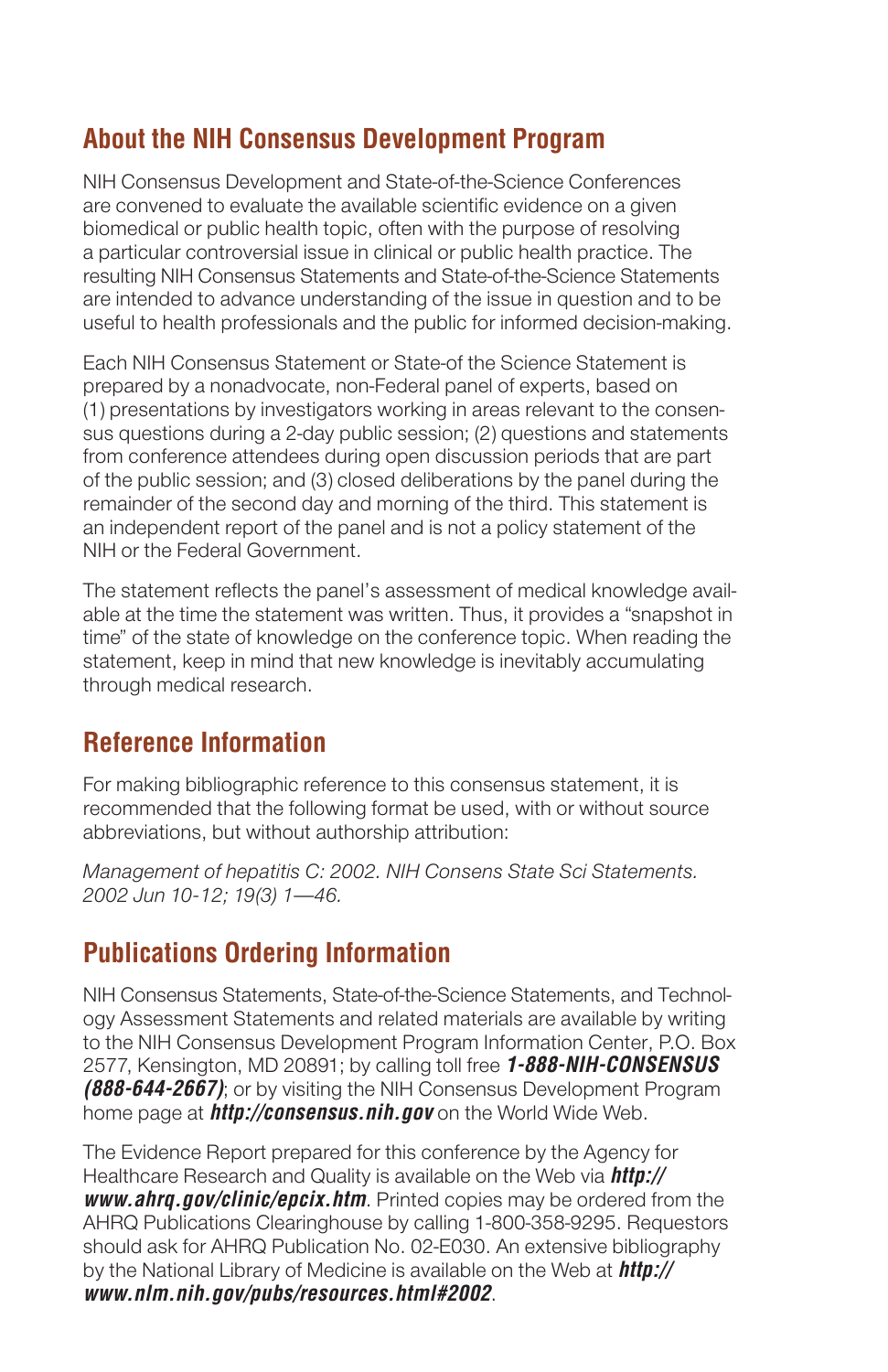# **NIH Consensus Statement on Management of Hepatitis C: 2002**

NIH Consensus and State-of-the-Science Statements Volume 19, Number 3 June 10–12, 2002 Date of original release: June 12, 2002

NATIONAL INSTITUTES OF HEALTH

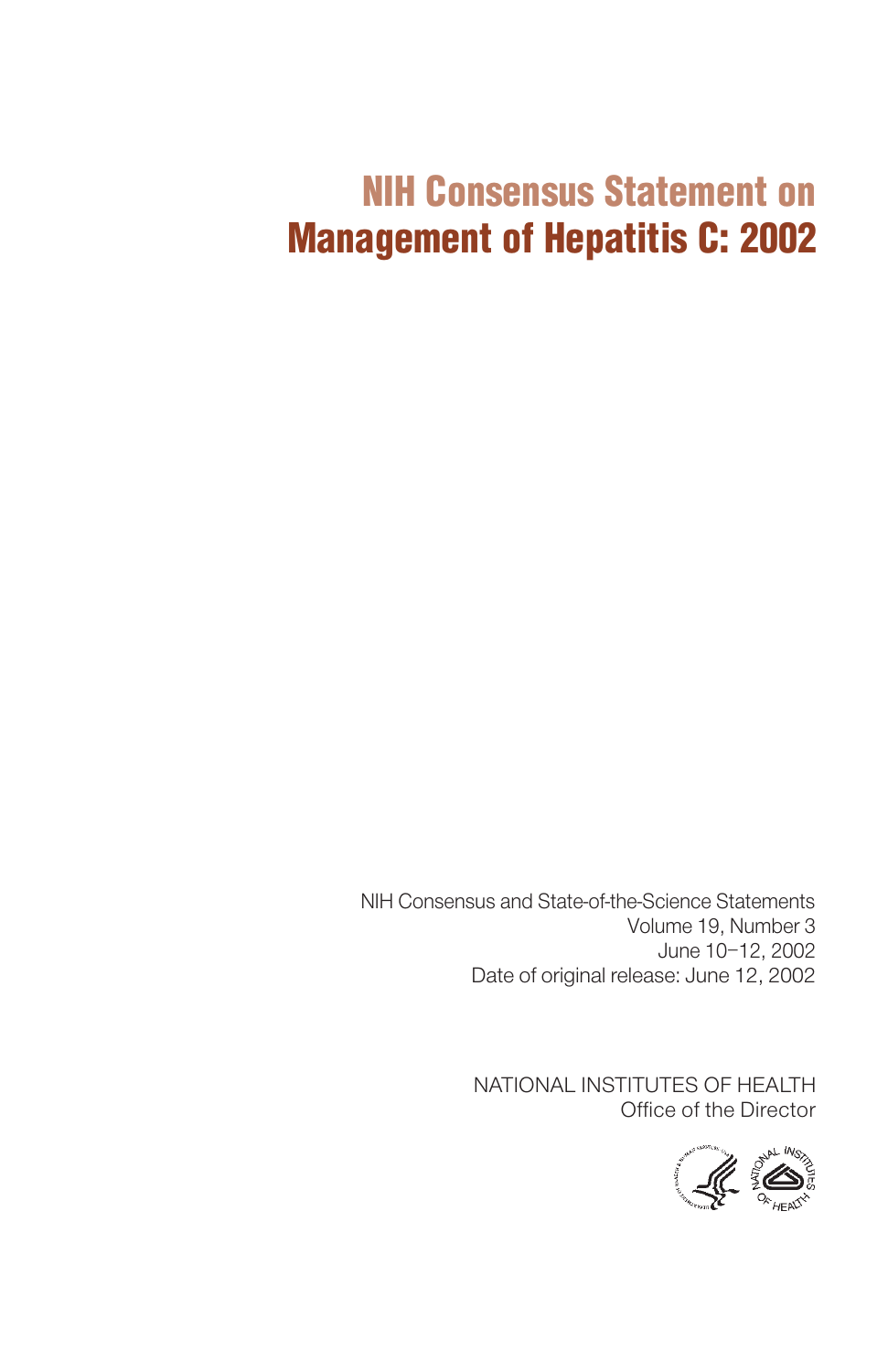## **Disclosure Statement**

All of the panelists who participated in this conference and contributed to the writing of this statement were identified as having no financial or scientific conflict of interest, and all signed forms attesting to this fact. Unlike the expert speakers who present scientific data at the conference, the individuals invited to participate on NIH Consensus and State-of-the-Science panels are reviewed prior to selection to assure that they are not proponents of an advocacy position with regard to the topic and are not identified with research that could be used to answer the conference questions.

For more information about conference procedures, please see Guidelines for the Planning and Management of NIH Consensus Development Conferences, available on the World Wide Web at http:// consensus.nih.gov/about/process.htm.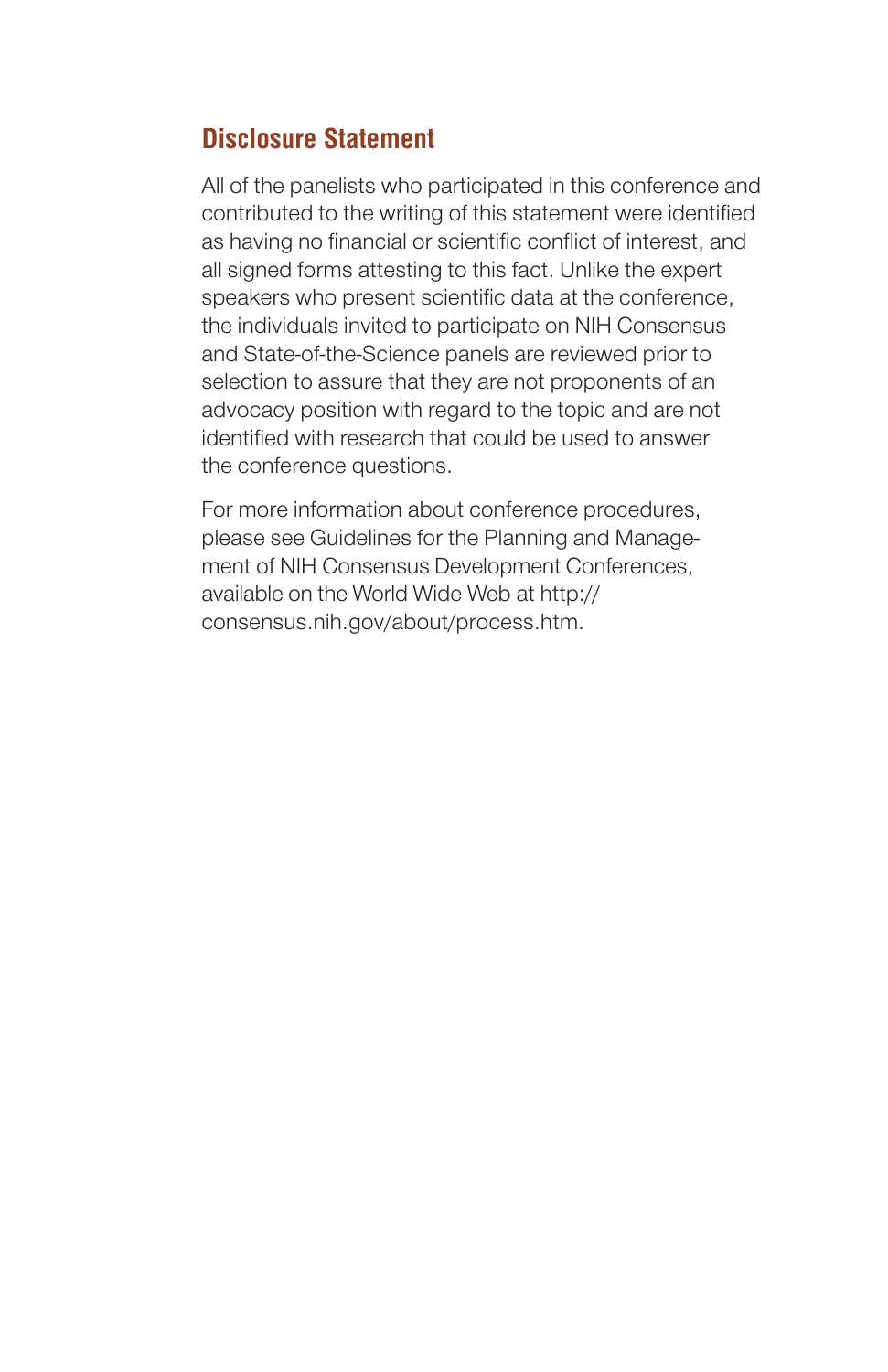# **Abstract**

## **Objective**

To provide health care providers, patients, and the general public with a responsible assessment of currently available data regarding the management and treatment of hepatitis C.

## **Participants**

A non-Federal, nonadvocate, 12-member panel representing the fields of infectious diseases, gastroenterology, medical oncology, molecular genetics, geriatrics, internal medicine, and the public. In addition, experts in these same fields presented data to the panel and to a conference audience of approximately 300.

## **Evidence**

Presentations by experts; a systematic review of the medical literature provided by the Agency for Healthcare Research and Quality; and an extensive bibliography of hepatitis C research papers, prepared by the National Library of Medicine. Scientific evidence was given precedence over clinical anecdotal experience.

## **Conference Process**

Answering predefined questions, the panel drafted a statement based on the scientific evidence presented in open forum and the scientific literature. The draft statement was read in its entirety on the final day of the conference and circulated to the experts and the audience for comment. The panel then met in executive session to consider these comments and released a revised statement at the end of the conference. The statement was made available on the World Wide Web at http://consensus.nih.gov immediately after the conference. This statement is an independent report of the panel and is not a policy statement of the NIH or the Federal Government.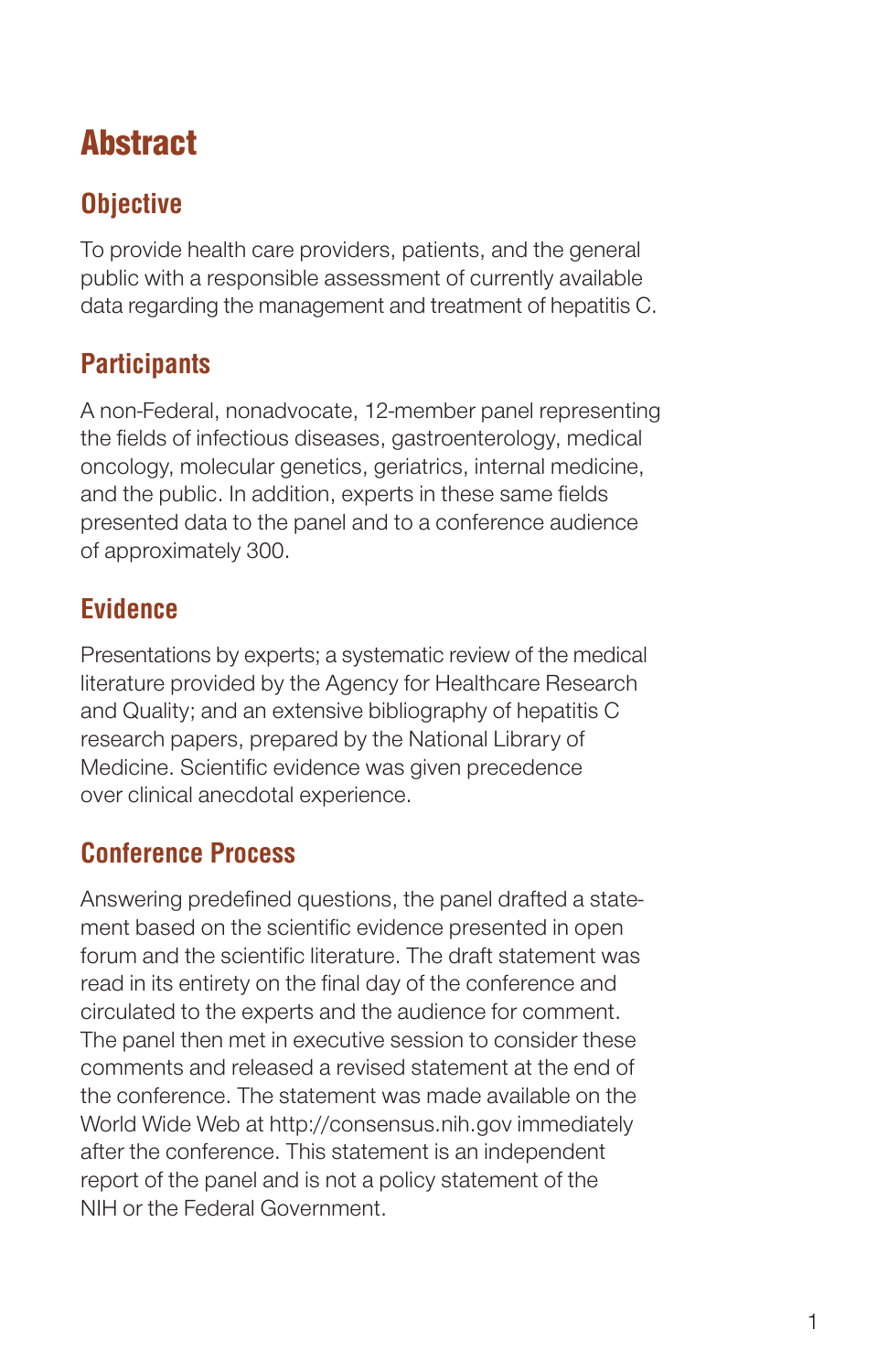## **Conclusions**

The incidence of newly acquired hepatitis C infection has diminished in the United States. This decline is largely due to a decrease in cases among IDUs for reasons that are unclear and, to a lesser extent, to testing of blood donors for HCV. The virus is transmitted by blood and such transmission now occurs primarily through injection drug use, sex with an infected partner or multiple partners, and occupational exposure. The majority of infections become chronic, and therefore the prevalence of HCV infections is high, with about 3 million Americans now estimated to be chronically infected. HCV is a leading cause of cirrhosis, a common cause of HCC and the leading cause of liver transplantation in the United States. The disease spectrum associated with HCV infection varies greatly. Various studies have suggested that 3 to 20 percent of chronically infected patients will develop cirrhosis over a 20-year period, and these patients are at risk for HCC. Persons who are older at the time of infection, patients with continuous exposure to alcohol, and those co-infected with HIV or HBV demonstrate accelerated progression to more advanced liver disease. Conversely, individuals infected at a younger age have little or no disease progression over several decades.

The diagnosis of chronic hepatitis C infection is often suggested by abnormalities in ALT levels and is established by EIA followed by confirmatory determination of HCV RNA. Several sensitive and specific assays are now partly automated for the purposes of detecting HCV RNA and quantifying the viral level. Although there is little correlation between viral level and disease manifestations, these assays have proven useful in identifying those patients who are more likely to benefit from treatment and, particularly, in demonstrating successful response to treatment as defined by an SVR. Liver biopsy is useful in defining baseline abnormalities of liver disease and in enabling patients and healthcare providers to reach a decision regarding antiviral therapy. Noninvasive tests do not currently provide the information that can be obtained through liver biopsy. Information on the genotype of the virus is important to guide treatment decisions. Genotype 1, most commonly found in the United States, is less amenable to treatment than genotypes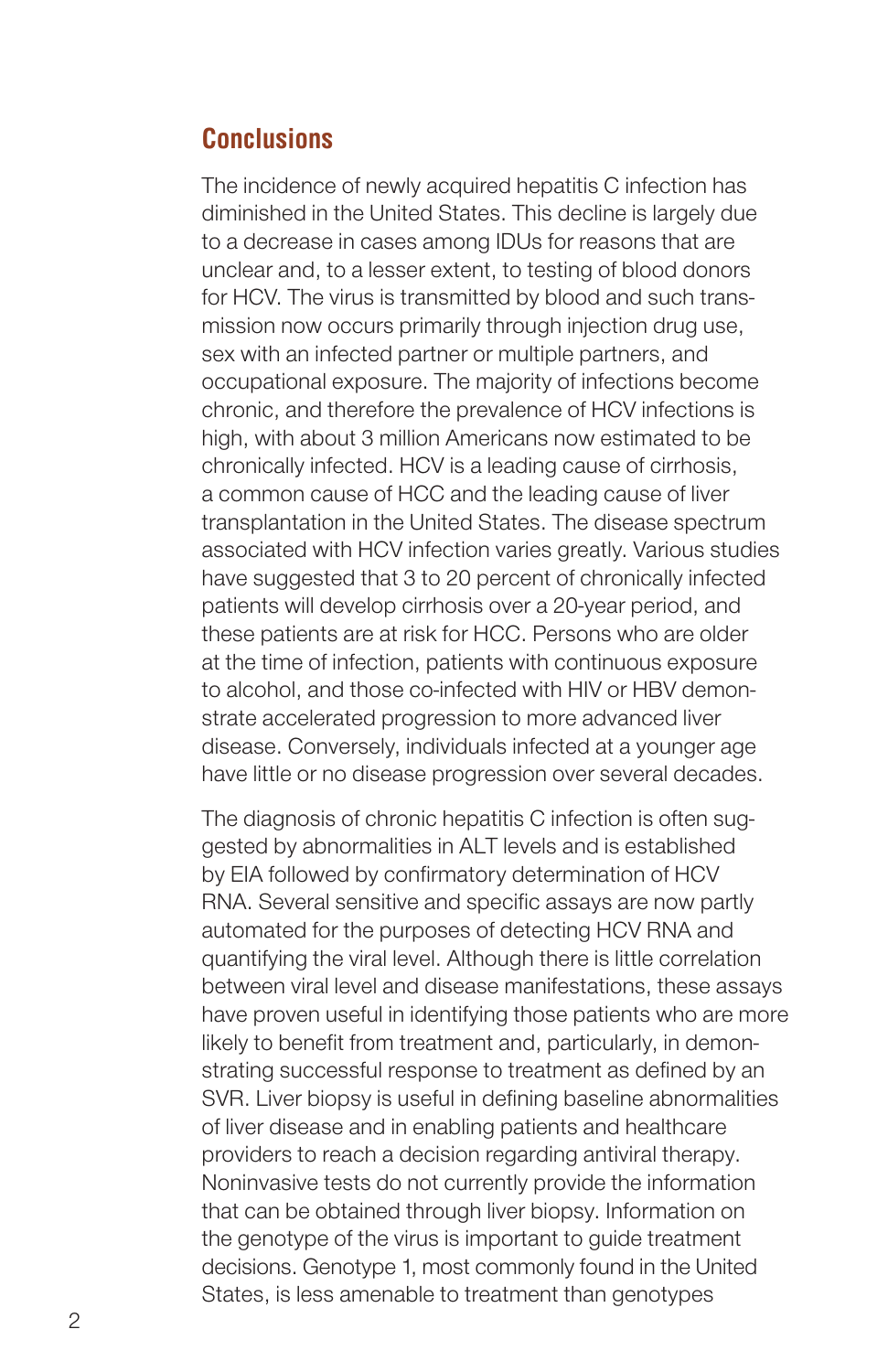2 or 3. Therefore, clinical trials of antiviral therapies require genotyping information for appropriate stratification of subjects.

Recent therapeutic trials in defined, selected populations have clearly shown that combinations of interferons and ribavirin are more effective than monotherapy. Moreover, trials using pegylated interferons have yielded improved SVR rates with similar toxicity profiles. However, results continue to show that the SVR rate is less common in patients with genotype 1 infections, higher HCV RNA levels, or more advanced stages of fibrosis. Genotype 1 infections require therapy for 48 weeks, whereas shorter treatment is feasible in genotype 2 and 3 infections. In genotype 1, the lack of an early virologic response (< 2 log decrease in HCV RNA) is associated with failure to achieve an SVR. The SVR is lower in patients with advanced liver disease than in patients without cirrhosis

Ongoing trials are exploring the usefulness of combination therapy in various populations. Preliminary experience in IDUs, individuals co-infected with HIV, children, and other special groups suggests similar responses are achievable in these populations. Patients with acute hepatitis C may be treated, but specific recommendations for antiviral treatment must await further evaluation of the rate of spontaneous clearance of the virus and determination of the optimal time to initiate treatment.

Preventive measures beyond blood-banking practices include prompt identification of infected individuals, awareness of the potential for perinatal transmission, implementation of safe-injection practices, linkage of drug users to drug treatment programs, and implementation of community-based education and support programs to modify risk behavior. Some of these measures have been successfully implemented in the control of HIV infections, and it stands to reason that they would be valuable for reducing HCV transmission.

Future advances in the diagnosis and management of hepatitis C require continued vigilance concerning the transmission of this infection, extending treatment to populations not previously evaluated in treatment trials, and the introduction of more effective therapies.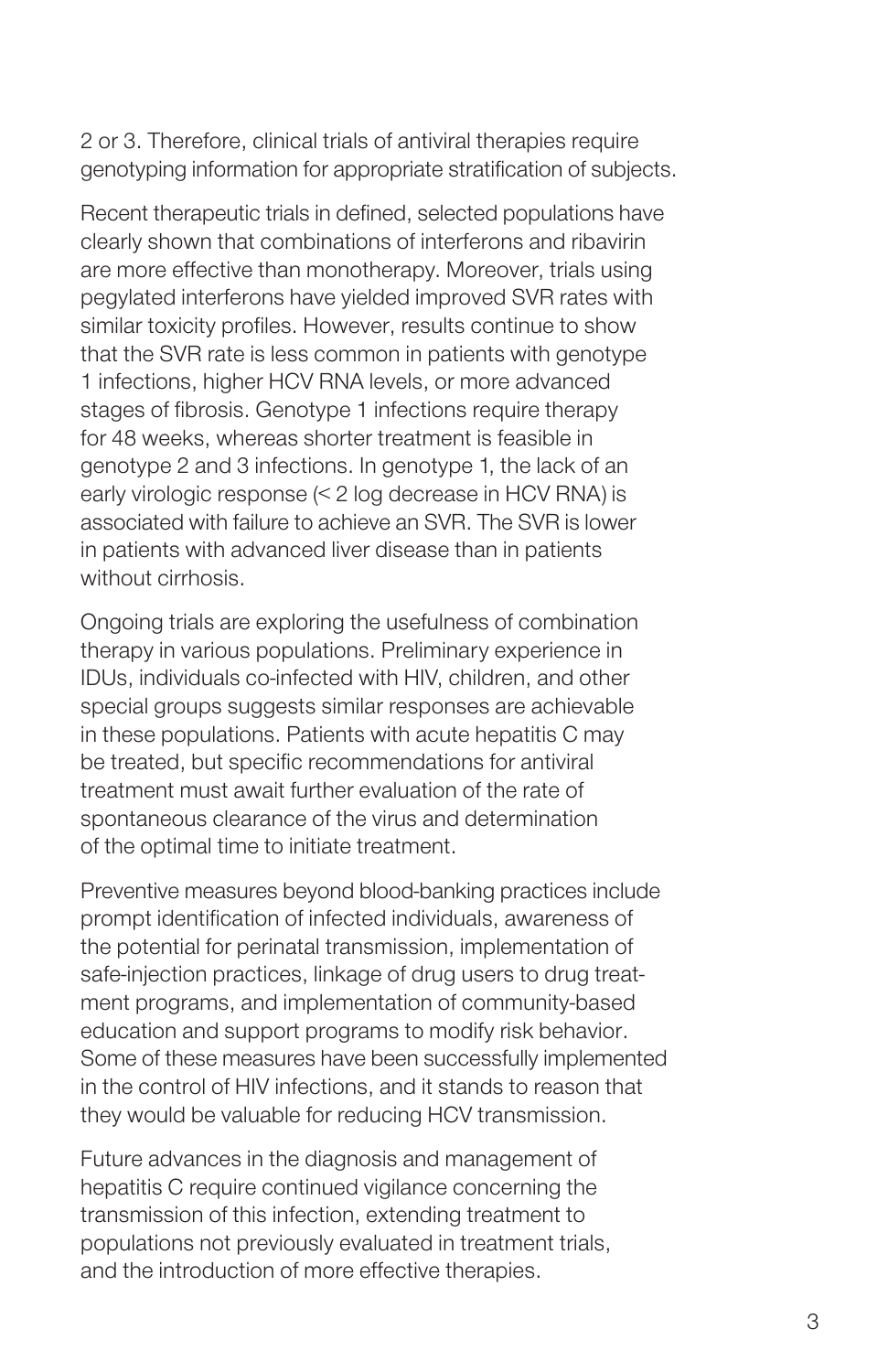## **Recommendations**

- $\cdot$  Educate the American public on the transmission of HCV in order to better identify afflicted affected individuals and and to institute preventive measures.
- $\cdot$  Develop reliable, reproducible, and efficient culture systems for propagating HCV and expand basic research in the pathogenic mechanisms underlying hepatic fibrosis.
- $\cdot$  Promote the standardization and wide availability of diagnostic tests for HCV infection and its complications, leading to early diagnosis and the implementation of appropriate treatment practices.
- $\cdot$  Promote the establishment of screening tests for members of all groups at high risk of HCV infection, including IDUs and incarcerated patients individuals.
- $\cdot$  Expand the delineation of disease manifestations, noninvasive tests, and the role of the liver biopsy, so that the application of current treatment practices may be refined.
- • Establish a Hepatitis Clinical Research Network for the purpose of conducting research related to the natural history, prevention, and treatment of hepatitis C.
- $\cdot$  Organize RCTs to extend treatment to special populations not represented in current clinical trials and to determine the applicability of accepted antiviral drug combinations to populations such as children and adolescents, and patients with acute hepatitis. Effective approaches are needed for drug users receiving drug treatment, alcohol abusers, prisoners, patients with stabilized depression, those with co-infection with HIV, patients with decompensated cirrhosis, and HCV infections in transplant recipients. Such efforts should lead to decreased morbidity and mortality from the disease, as well as a decrease in the reservoir of disease.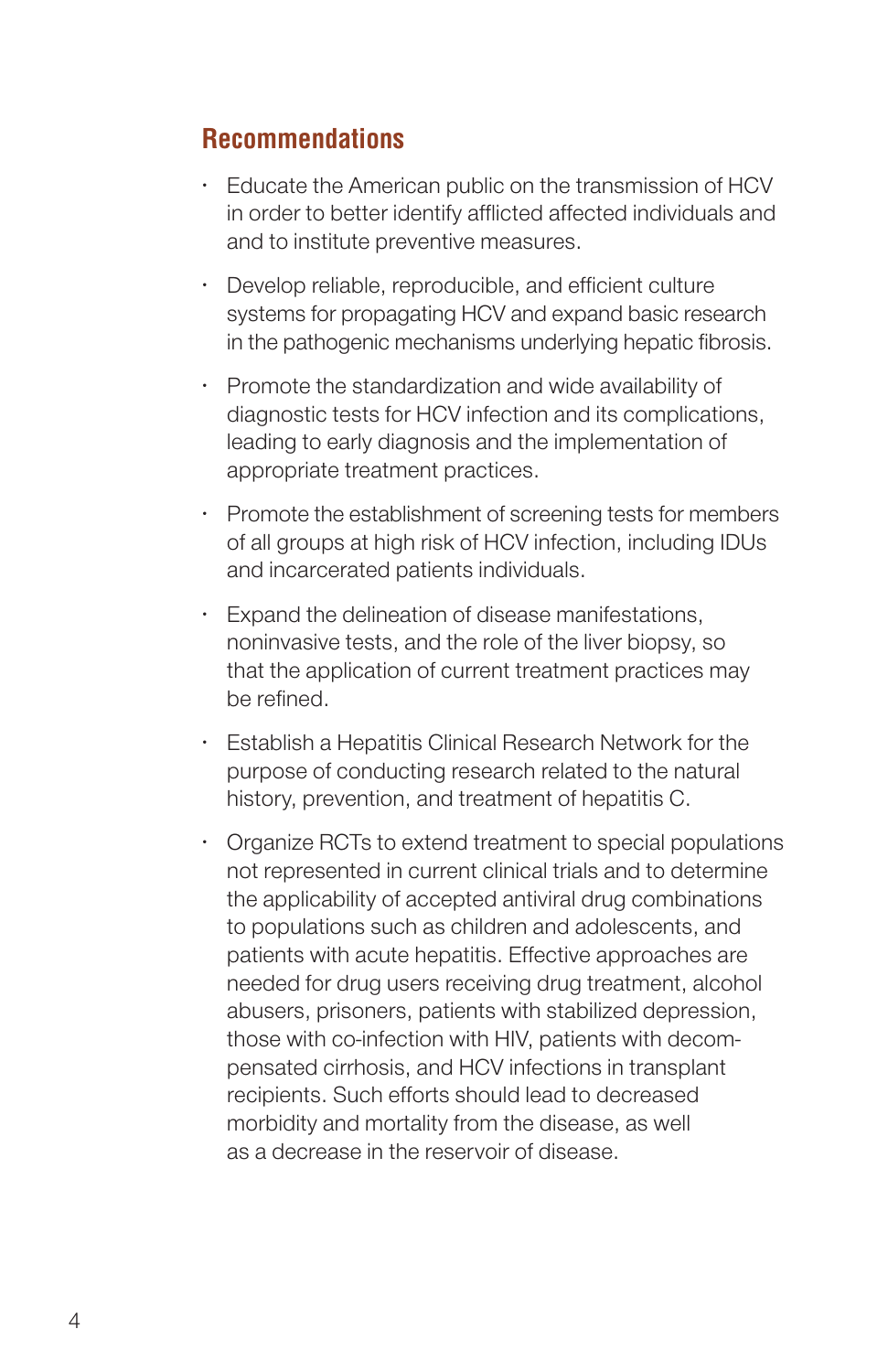- • Institute measures to reduce transmission of HCV among IDUs, including providing access to sterile syringes through needle exchange, physician prescription, and pharmacy sales; and expanding the Nation's capacity to provide treatment for substance abuse. Physicians and pharmacists should be educated to recognize that providing IDUs with access to sterile syringes and education in safe injection practices may be lifesaving.
- • Evaluate strategies to interrupt mother-to-infant transmission of HCV.
- • Compare new therapies to current treatments in nonresponders, to include not just antiviral agents but also combinations of antifibrotic drugs, immunomodulatory agents, and alternative therapies.
- $\cdot$  Encourage a comprehensive approach to promote the collaboration among health professionals concerned with management of addiction, primary care physicians, and specialists involved in various aspects of HCV—to deal with the complex societal, medical, and psychiatric issues of IDUs afflicted by the disease.
- Seek appropriate support from governmental agencies and the private sector to address urgent research questions concerning the epidemiology and treatment of this disease.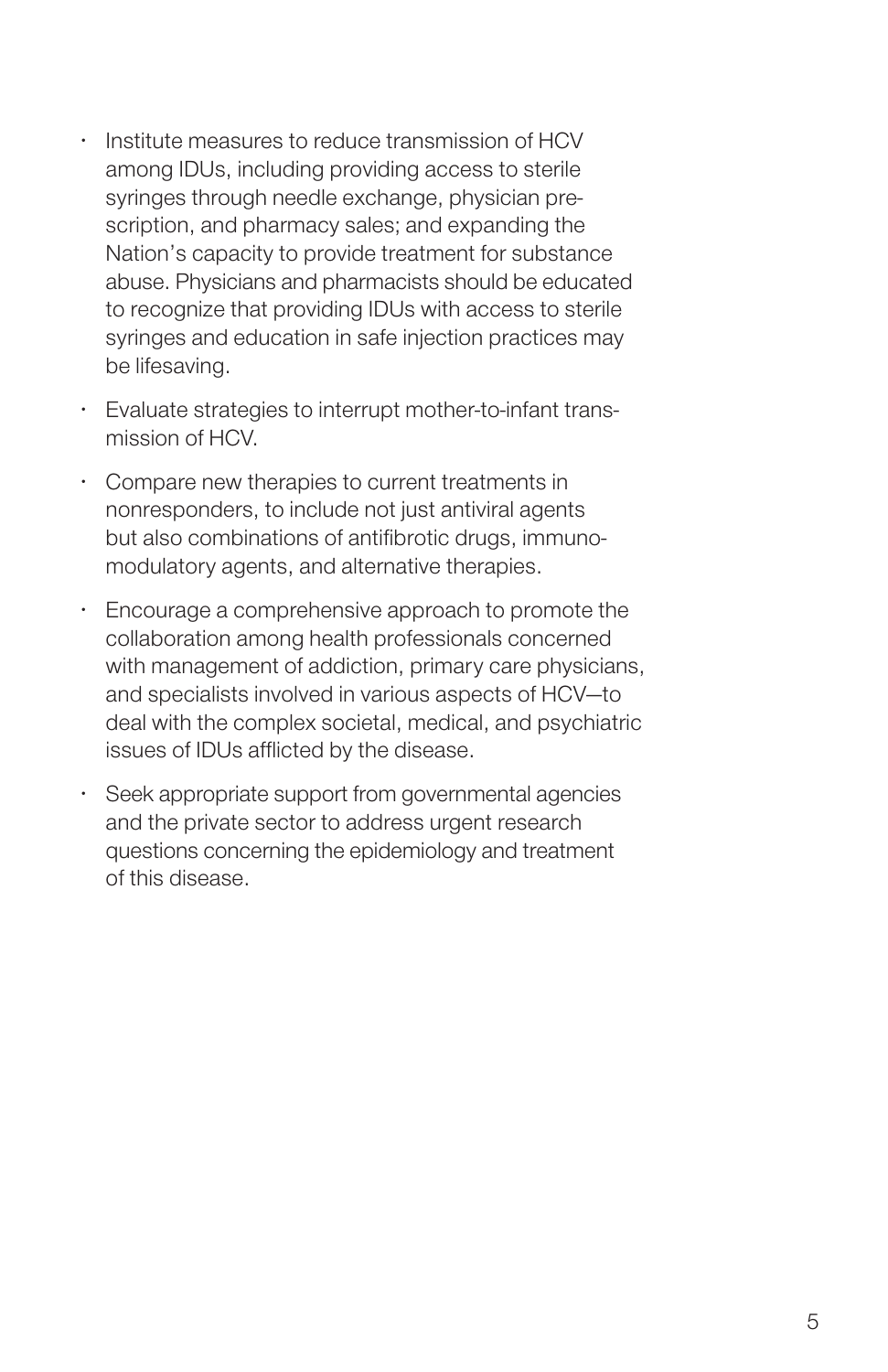# **Introduction**

The hepatitis C virus (HCV) is one of the leading known causes of liver disease in the United States. It is a common cause of cirrhosis and hepatocellular carcinoma (HCC) as well as the most common reason for liver transplantation. At least 4 million people in this country are believed to have been infected with HCV. Following the identification of hepatitis A and hepatitis B, this disorder was categorized in 1974 as "non-A, non-B hepatitis." In 1989, the hepatitis C virus was identified and found to account for the majority of those patients with non-A, non-B hepatitis. In March 1997, the National Institutes of Health (NIH) held a Consensus Development Conference regarding management and treatment of HCV infection. This led to an important, widely distributed NIH Consensus Statement that, for several years, defined the standard of care. Now 5 years later, knowledge of hepatitis C has increased dramatically, leading to the need to reexamine the approaches to management and treatment. This conference was convened with the aim of reviewing the most recent developments regarding management, treatment options, and the widening spectrum of potential candidates for treatment and of updating the 1997 Consensus Statement.

This NIH Consensus Development Conference on Management of Hepatitis C: 2002 was held June 10–12, 2002. The primary sponsors of this meeting were the National Institute of Diabetes and Digestive and Kidney Diseases (NIDDK) and the Office of Medical Applications of Research (OMAR) of the NIH. The cosponsors were the National Institute of Child Health and Human Development (NICHD); the National Cancer Institute (NCI); the National Center for Complementary and Alternative Medicine (NCCAM); the National Institute on Alcohol Abuse and Alcoholism (NIAAA); the National Institute on Drug Abuse (NIDA); the National Institute of Allergy and Infectious Diseases (NIAID); the National Heart, Lung, and Blood Institute (NHLBI); the Centers for Medicare & Medicaid Services (CMS); the Centers for Disease Control and Prevention (CDC); the U.S.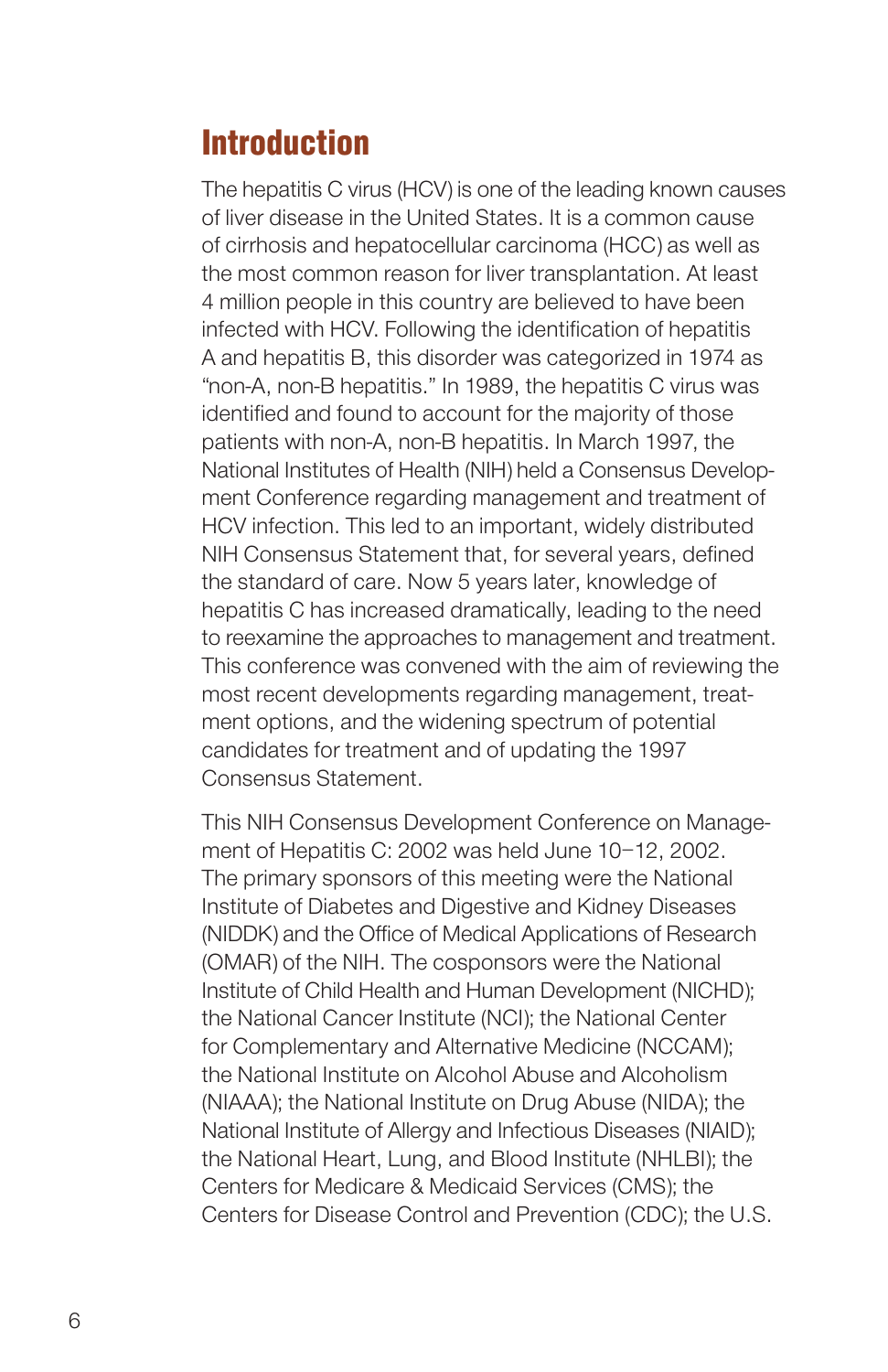Food and Drug Administration (FDA); and the U.S. Department of Veterans Affairs (VA).

The Agency for Healthcare Research and Quality (AHRQ) provided support to the NIH Consensus Development Conference on Management of Hepatitis C: 2002 through its Evidence-based Practice Center program. Under contract to the AHRQ, the Johns Hopkins University Evidencebased Practice Center developed the systematic review and analysis that served as a reference for discussion at the Conference.

This two-and-a-half-day conference examined the current state of knowledge regarding the management of hepatitis C and identified directions for future research. During the first day-and-a-half of the conference, experts presented the latest hepatitis C research findings to an independent non-Federal Consensus Development Panel. After weighing this scientific evidence, the panel drafted a statement, addressing the following key questions:

- What is the natural history of hepatitis C?
- What is the most appropriate approach to diagnose and monitor patients?
- What is the most effective therapy for hepatitis C?
- Which patients with hepatitis C should be treated?
- What recommendations can be made to patients to prevent transmission of hepatitis C?
- What are the most important areas for future research?

On the final day of the conference, the panel chairperson read the draft statement to the conference audience and invited comments and questions. A press conference followed to allow the panel and chairperson to respond to questions from the media.

The Consensus Development Panel's draft statement was posted to the Consensus Program Web site http://consensus.nih.gov—on Wednesday, June 12, 2002.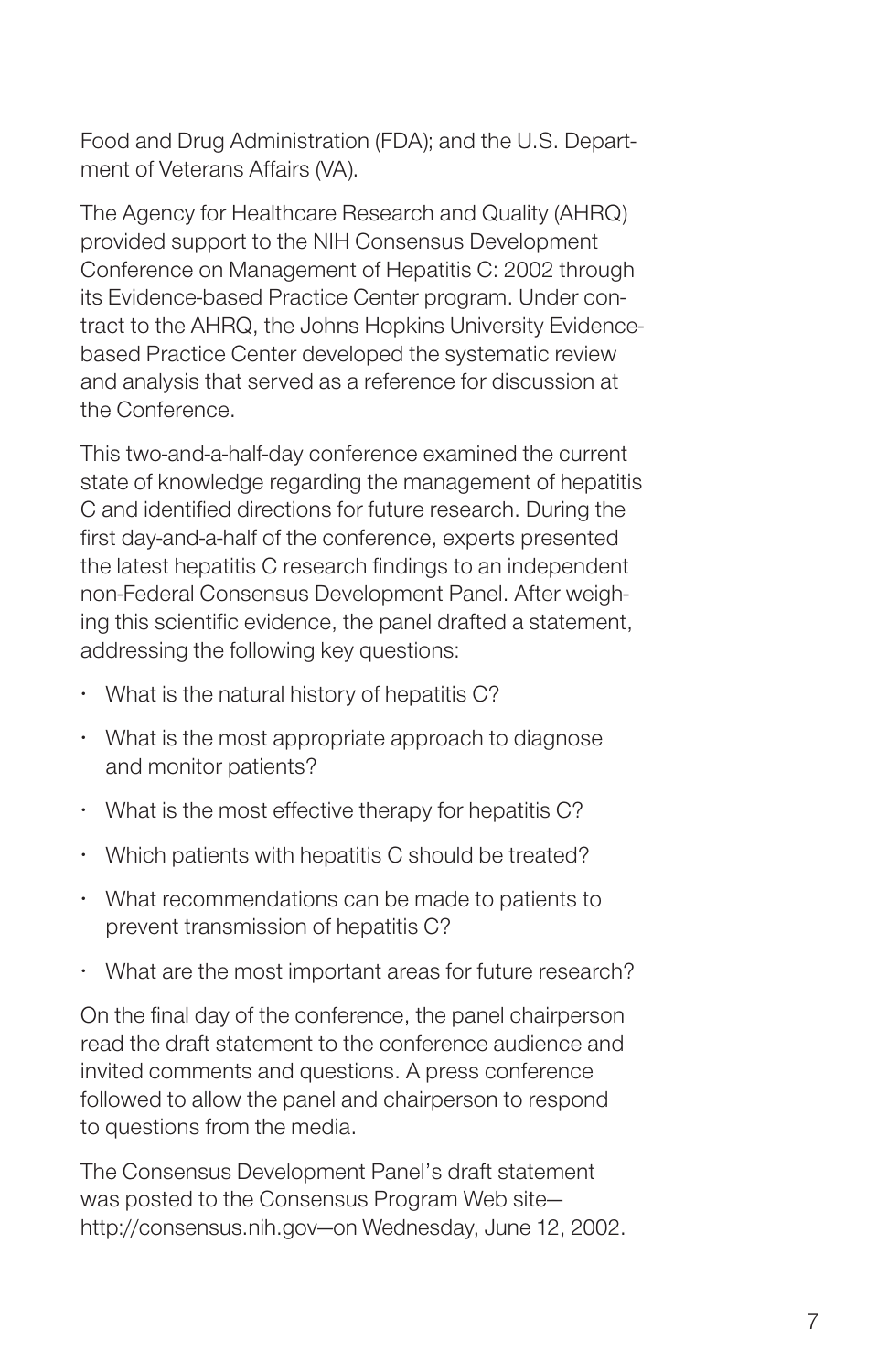# **What is the natural history of hepatitis C?**

## **The Virus**

HCV is an RNA virus of the Flaviviridae family. There are 6 HCV genotypes and more than 50 subtypes. These genotypes differ by as much as 31 to 34 percent in their nucleotide sequences, whereas subtypes differ by 20 to 23 percent based on fulllength genomic sequence comparisons. The lack of a vigorous T-lymphocyte response and the high propensity of the virus to mutate appear to promote a high rate of chronic infection. The extensive genetic heterogeneity of HCV has important diagnostic and clinical implications, perhaps explaining difficulties in vaccine development and the lack of response to therapy. Genotype 1 accounts for 70 to 75 percent of all HCV infections in the United States and is associated with a lower rate of response to treatment.

HCV replicates preferentially in hepatocytes but is not directly cytopathic, leading to persistent infection. During chronic infection, HCV RNA reaches high levels, generally ranging from 105 to 107 international units (IU)/mL, but the levels can fluctuate widely. However, within the same individual, RNA levels are usually relatively stable.

## **Epidemiology**

According to the National Health and Nutrition Examination Survey (NHANES) of 1988–1994, 3.9 million Americans were infected with HCV, and of this group, 2.7 million were estimated to have chronic infection. Because NHANES is a population-based household survey, it does not include certain groups with a substantially increased prevalence of infection, such as persons who are incarcerated, homeless, or institutionalized.

Although difficult to assess accurately, the incidence of HCV infections declined sharply in the late 1980s. Currently, approximately 35,000 new HCV infections are estimated to occur each year. However, the estimated prevalence of HCV in the United States is at least 1.8 percent of the population,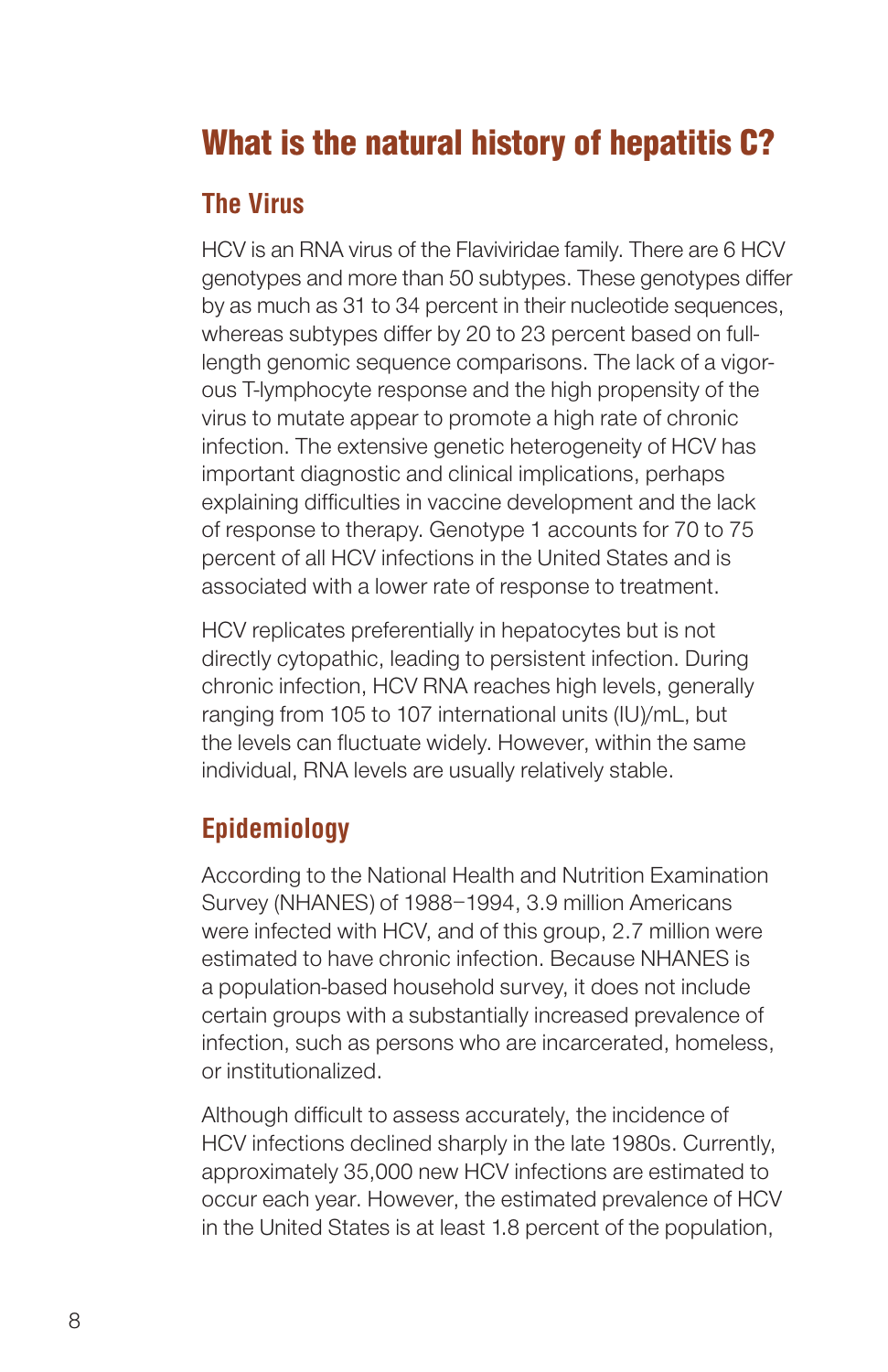making HCV the most common chronic blood-borne infection nationally. Because most persons with chronic HCV infection have yet to be diagnosed but are likely to come to medical attention in the next decade, a fourfold increase in the number of adults diagnosed with chronic HCV infection is projected from 1990 to 2015. Currently, persons aged 40 to 59 years have the highest prevalence of HCV infection, and in this age group, the prevalence is highest in African Americans (6.1 percent).

HCV transmission occurs primarily through exposure to infected blood. This exposure exists in the context of injection drug use, blood transfusion before 1992, solid organ transplantation from infected donors, unsafe medical practices, occupational exposure to infected blood, birth to an infected mother, sex with an infected person, high-risk sexual practices, and possibly intranasal cocaine use. Transmission from blood products and organ transplants was virtually eliminated by the introduction of a more sensitive test for antibody to HCV (anti-HCV) in mid-1992. High HCV seroprevalence rates (from 15 to 50 percent) have occurred in specific subpopulations, such as the homeless, incarcerated persons, injection drug users, and persons with hemophilia who were treated with clotting factors before 1992. The highest seroprevalence rates (70 percent to more than 90 percent) have been reported in the last two of these groups.

## **Acute Infection**

After initial exposure, HCV RNA can be detected in blood within 1 to 3 weeks and is present at the onset of symptoms. Antibodies to HCV are detected by enzyme immunoassay (EIA) in only 50 to 70 percent of patients at the onset of symptoms, increasing to more than 90 percent after 3 months. Within an average of 4 to 12 weeks, liver cell injury is manifested by elevation of serum alanine aminotransferase (ALT) levels. Acute infection can be severe but rarely is fulminant. Symptoms are uncommon but can include malaise, weakness, anorexia, and jaundice. Symptoms usually subside after several weeks as ALT levels decline.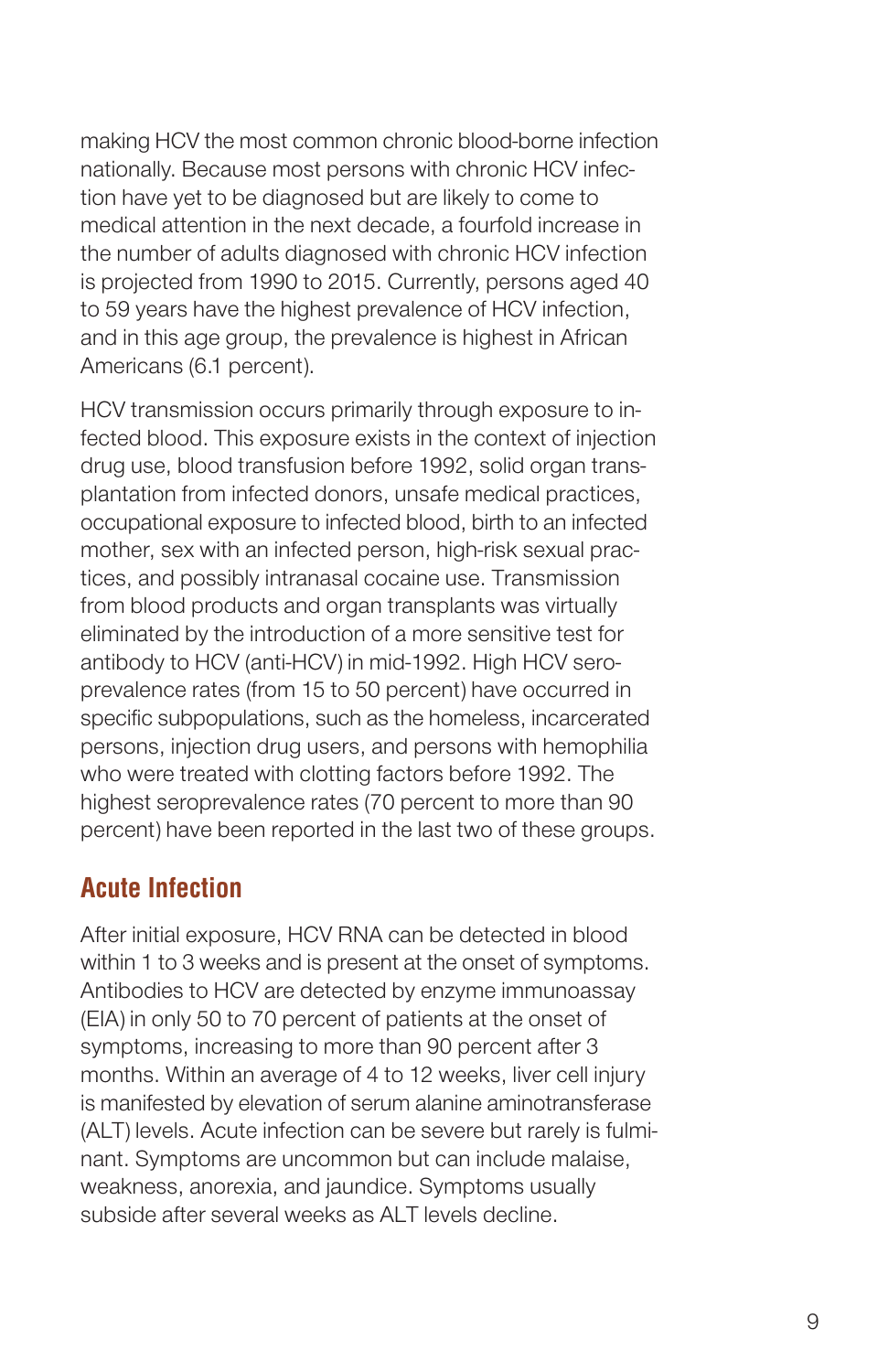## **Chronic Infection**

Persistence of HCV infection is diagnosed by the detection of HCV RNA in the blood for at least 6 months. In general, prospective studies have shown that 60 to 85 percent of HCV-infected persons develop chronic infection. Factors associated with spontaneous clearance of HCV infection appear to include younger age, female gender, and certain major histocompatability complex genes. African American men appear to be least likely to spontaneously clear the virus. The most important sequelae of chronic HCV infection are progressive liver fibrosis leading to cirrhosis, end-stage liver disease, and HCC. Estimates of the proportion of chronically infected persons who develop cirrhosis 20 years after initial infection vary widely from 2 to 4 percent in studies of children and young women to as high as 20 to 30 percent in middle-aged transfused subjects. The actual risk is likely intermediate between these two ranges, on the order of 10 to 15 percent. There is little evidence that virologic factors, including viral load, viral genotype, and quasi-species diversity significantly affect the risk of progression of liver disease. However, many host factors increase this risk, including older age at time of infection, male gender, and an immunosuppressed state such as that associated with human immunodeficiency virus (HIV) infection. Concurrent chronic hepatitis B also appears to increase the risk of progressive liver disease. In addition, higher levels of alcohol use play an important role in promoting the development of progressive liver disease, with strong evidence for the detrimental effects of 30 g/day in men  $\sim$  equivalent to 2 beers, 2 glasses of wine, or 2 mixed drinks) and 20 g/day in women. Lower amounts of alcohol also may increase the risk of liver damage associated with HCV. Other factors, including iron overload, nonalcoholic fatty liver disease, schistosomal co-infection, potentially hepatotoxic medications, and environmental contaminants, also may have important effects.

In the United States, deaths associated with chronic hepatitis C are currently more likely to be due to decompensated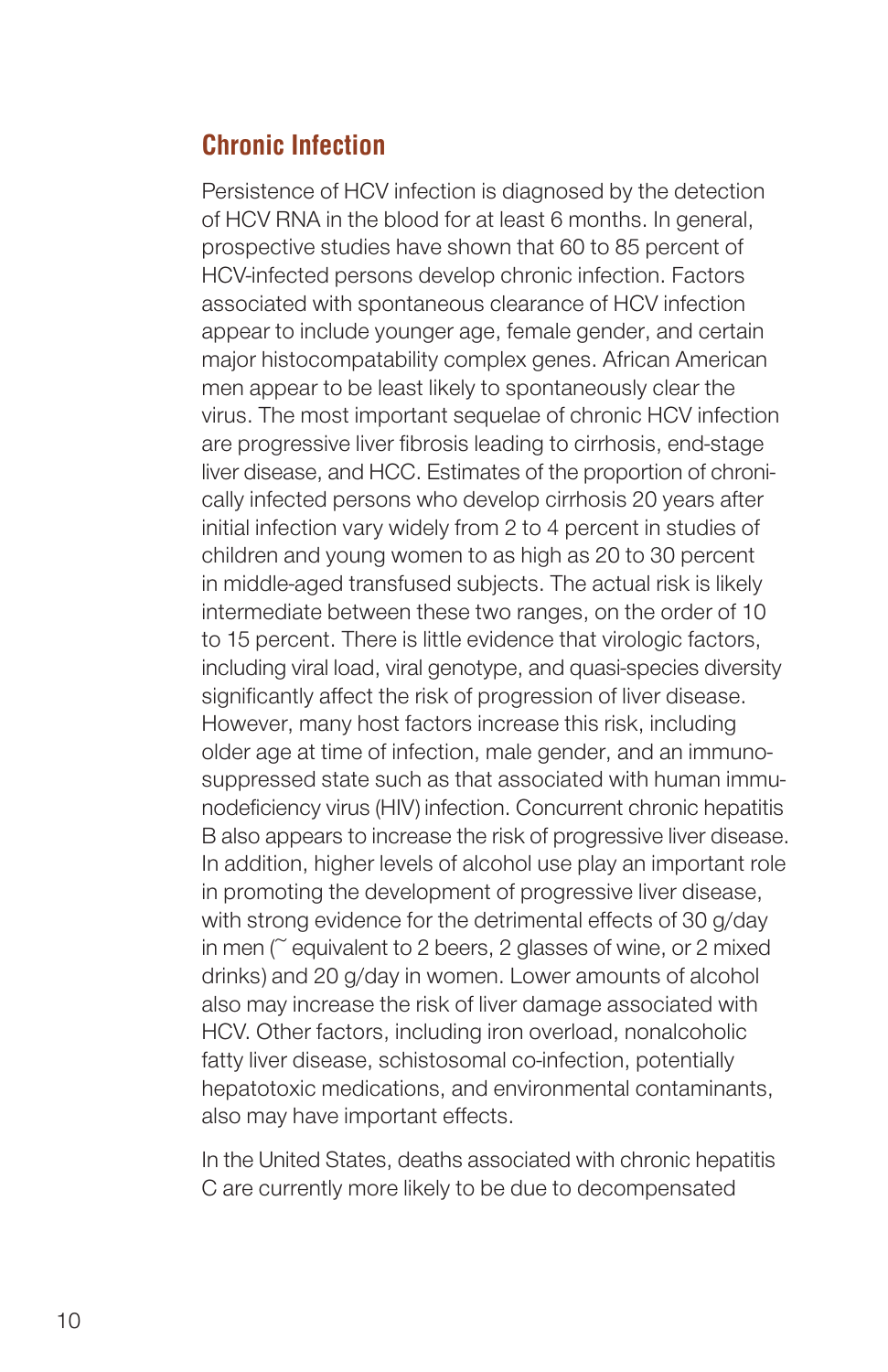cirrhosis than to HCC. Data from death certificates suggest that there are 10,000 to 12,000 deaths yearly in the United States due to hepatitis C, but these may be underestimates. The only treatment option for persons who have developed decompensated cirrhosis is liver transplantation. Currently, HCV is the primary reason for liver transplantation in the United States. Little is known about the clinical course and risks of HCV-related complications in persons who have been infected for longer than two decades.

HCV accounts for an estimated one-third of HCC cases in the United States. HCC rarely occurs in the absence of cirrhosis or advanced fibrosis. The incidence of HCV-related HCC continues to rise in United States and worldwide, in part because of the increasing numbers of persons who have been chronically infected for decades, the presence of comorbid factors, and the longer survival of persons with advanced liver disease due to improved management of complications. Risk factors for HCC in persons with chronic HCV infection are largely the same as those for the development of decompensated cirrhosis. Some but not all studies suggest that treatment with interferon and ribavirin may reduce the risk of developing HCC in HCV patients with cirrhosis, but more data are needed.

## **Extrahepatic Manifestations of HCV Infection**

Patients with chronic hepatitis C can present with extrahepatic manifestations or syndromes considered to be of immunologic origin, such as rheumatoid symptoms, keratoconjunctivitis sicca, lichen planus, glomerulonephritis, lymphoma, and essential mixed cryoglobulinemia. Cryoglobulins have been detected in the serum of up to one-half of patients with chronic hepatitis C, but the clinical features of mixed cryoglobulinemia are uncommon. Chronic hepatitis C is also related to porphyria cutanea tarda. Psychological disorders including depression have been associated with HCV infection in up to 20 to 30 percent of cases.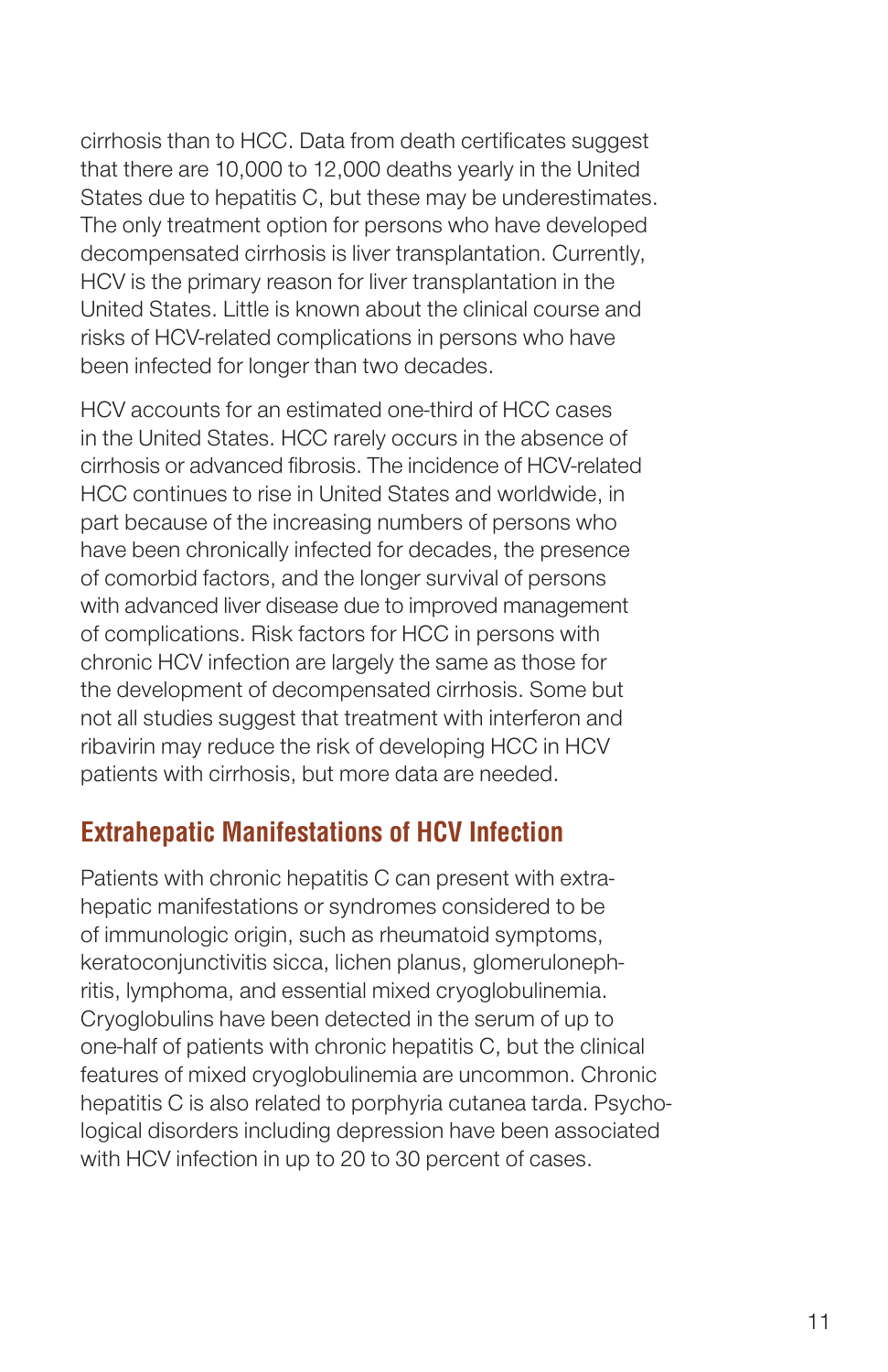## **What is the most appropriate approach to diagnose and monitor patients?**

Various tests are available for the diagnosis and monitoring of HCV infection. Tests that detect antibodies against the virus include the enzyme immunoassay (EIA), which contains HCV antigens from the core and nonstructural genes, and the recombinant immunoblot assay. The same HCV antigens are used in both EIAs and the immunoblot assays. Target amplification techniques using either polymerase chain reaction (PCR) or transcription-mediated amplification (TMA) have been developed as qualitative tests for HCV RNA, whereas both target amplification (PCR) and signal amplification techniques (branched DNA) may be used to measure HCV RNA levels. Liver biopsy can provide direct histologic assessment of liver injury due to HCV but cannot be used to diagnose HCV infection.

## **HCV Serologic Assays**

EIA tests are reproducible, inexpensive, and FDA-approved for use in the diagnosis of HCV infection. They are suitable for screening at-risk populations and are recommended as the initial test for patients with clinical liver disease. The very high sensitivity and specificity of the version 3 (third-generation) EIAs (sensitivity of greater than 99 percent, specificity of 99 percent in immunocompetent patients) obviate the need for a confirmatory immunoblot assay in the diagnosis of individual patients with clinical liver disease, particularly those with risk factors for HCV infection. A negative EIA test is sufficient to exclude a diagnosis of chronic HCV infection in immune-competent patients. Rarely, patients on hemodialysis and patients with immune deficiencies may have false-negative EIAs. Conversely, false-positive EIAs may occur in patients with autoimmune disorders. In these patients, an assay for HCV RNA is necessary for diagnosis of chronic infection. The immunoblot assay is still useful as a supplemental assay for persons screened in nonclinical settings and in persons with a positive EIA who test negative for HCV RNA.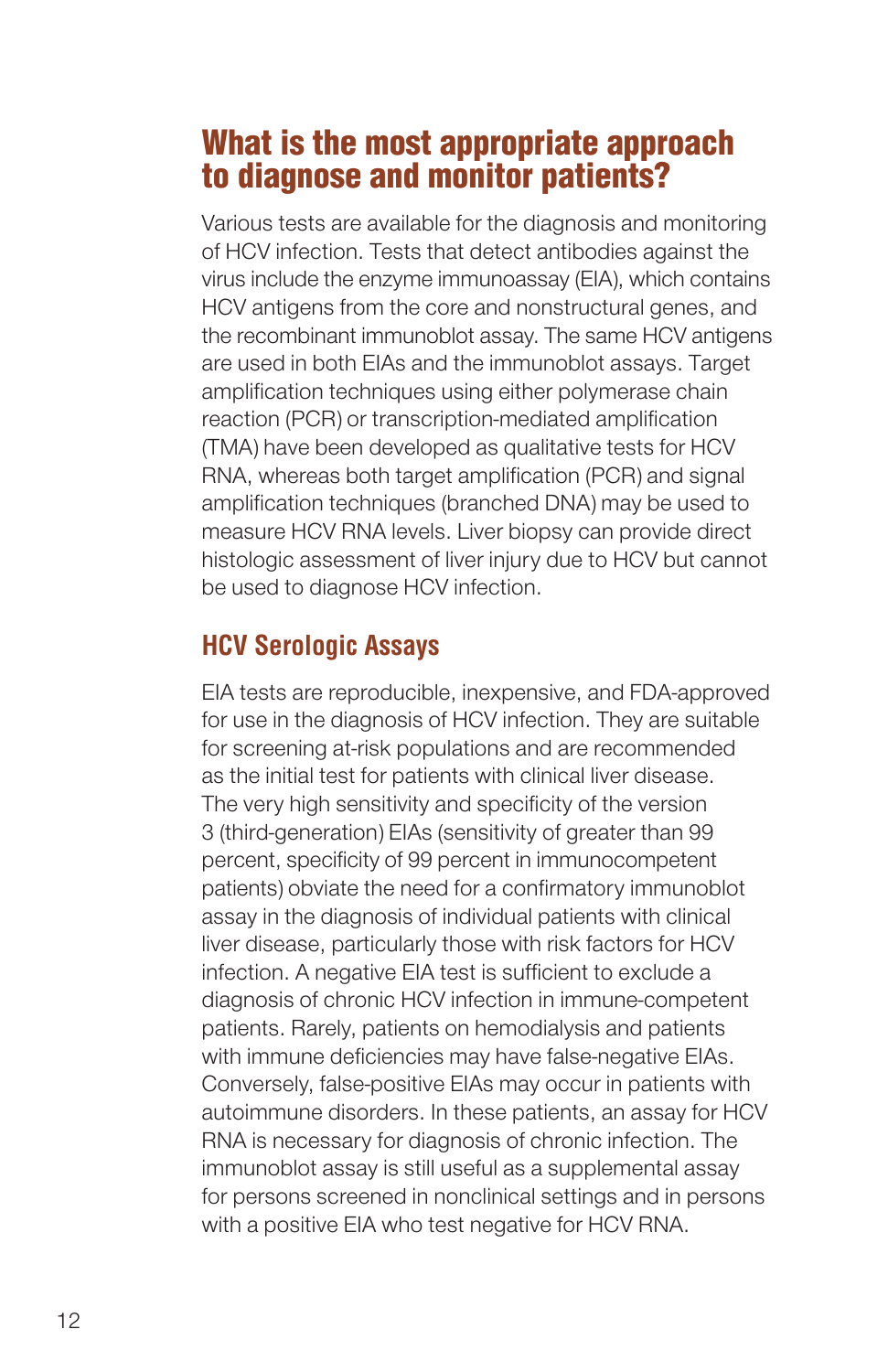## **Qualitative HCV RNA Assays**

Acute or chronic HCV infection in a patient with a positive EIA test should be confirmed by a qualitative HCV RNA assay with a lower limit of detection of 50 IU/mL or less (approximately 100 viral genes/mL). However confirmation may be unnecessary in a patient who has evidence of liver disease and obvious risk factors for HCV infection. The FDA-approved manual and semiautomated, qualitative, HCV PCR assays have a lower limit of detection of 50 to 100 IU/mL. More recently, a transcription-mediated amplification assay has been developed with a lower limit of detection on the order of 5 to 10 IU/mL, but it has yet to be approved for use by the FDA. The specificity of these assays for detecting HCV RNA exceeds 98 percent. A single positive qualitative assay for HCV RNA confirms active HCV replication, but a single negative assay does not exclude viremia and may reflect only a transient decline in viral level below the level of detection of the assay. A followup qualitative HCV RNA should be performed to confirm the absence of active HCV replication. Once HCV infection is confirmed, repeat testing using a qualitative assay with a limit of detection of 50 IU/mL or less is not helpful in the management of untreated patients, except for determining whether an acute infection has resolved spontaneously.

Until future studies determine whether the sustained virological response (SVR) will be sustained over the long term following successful antiviral treatment, periodic measurements of HCV RNA may need to be performed.

## **Quantitative HCV RNA Assays**

Testing for HCV RNA level (or viral load) with a quantitative assay such as quantitative PCR (qPCR) or branched DNA (bDNA) signal amplification assay provides accurate information on HCV viral levels. An HCV RNA standard has been introduced to permit normalization of reported viral titers in IUs. The reported IU does not represent the actual number of viral particles in a preparation. Significant variability exists between available assays. The reportable range, accuracy,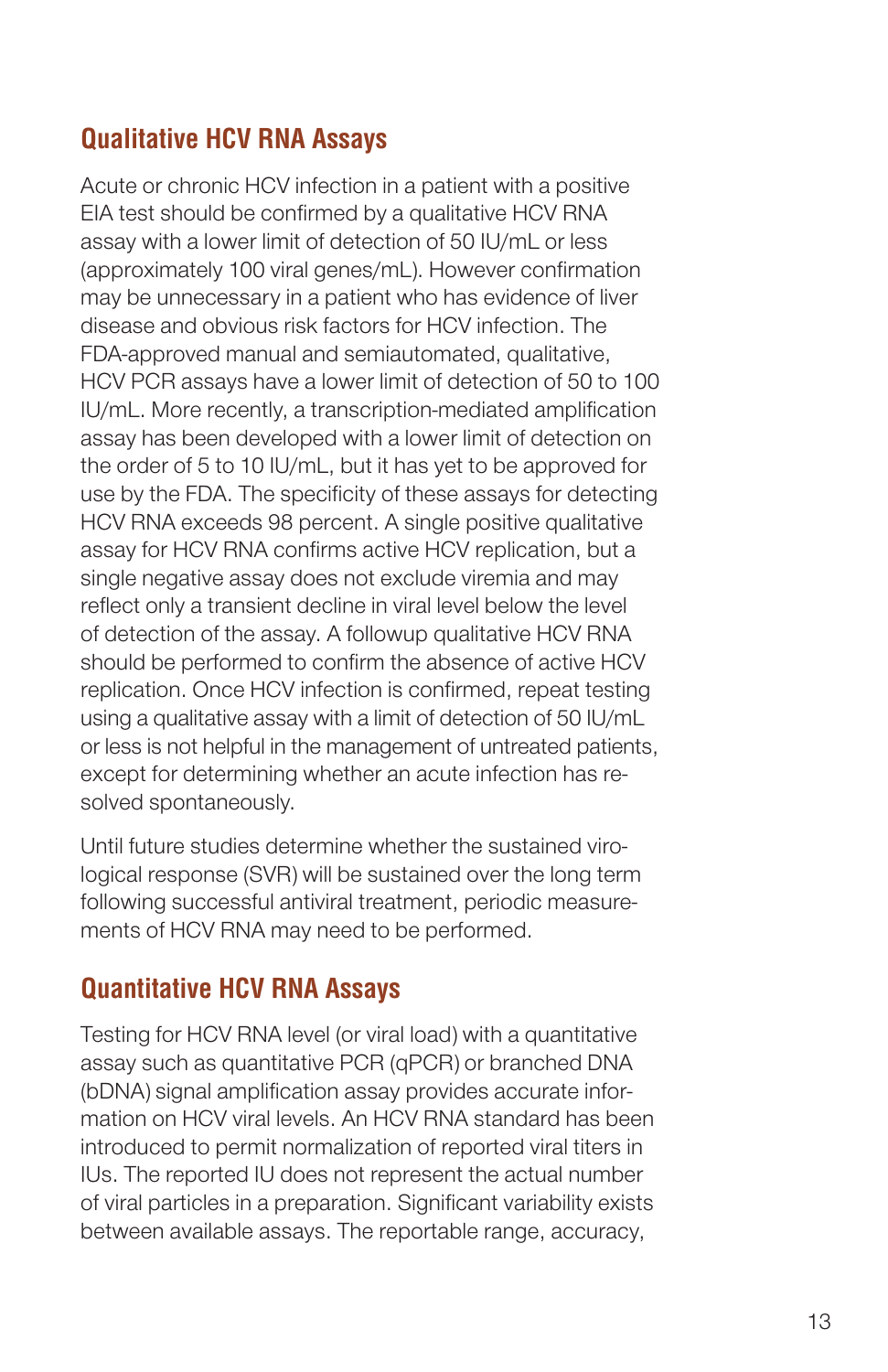and precision of each assay needs to be monitored, and appropriate dilutions of sample material should be performed to obtain accurate quantitative results. The clinical utility of serial HCV viral levels in a patient is predicated on continued use of the same specific quantitative assay that was used in the initial determination of the viral level. While there is little correlation between disease severity or disease progression with the absolute level of HCV RNA, quantitative determination of the HCV level provides important information on the likelihood of response to treatment in patients undergoing antiviral therapy. In clinical trials of combination interferon and ribavirin reported to date, a positive response to antiviral therapy in patients infected with all common genotypes (genotypes 1, 2, and 3) has been correlated with low viral levels.

## **ALT**

Testing for serum ALT levels is the most inexpensive and noninvasive, but relatively insensitive, means of assessing disease activity. A single determination of ALT level gives limited information about the severity of the underlying liver disease. In most studies, a weak association exists between the degree of ALT elevation and severity of the histopathological findings on liver biopsy. Serial determinations of ALT levels over time may provide a better means of assessing liver injury, but the accuracy of this approach has not been well documented. Patients who initially have a normal ALT level should undergo serial measurements over several months to confirm the persistence of normal ALT levels. Although loss or reduction in HCV RNA is the primary indicator of response to antiviral therapy, the resolution of elevated ALT levels with antiviral therapy appears to be an important indicator of disease response. Nevertheless, pegylated interferon can cause mild elevations of ALT during therapy, and ALT levels are insensitive in detecting disease progression to cirrhosis.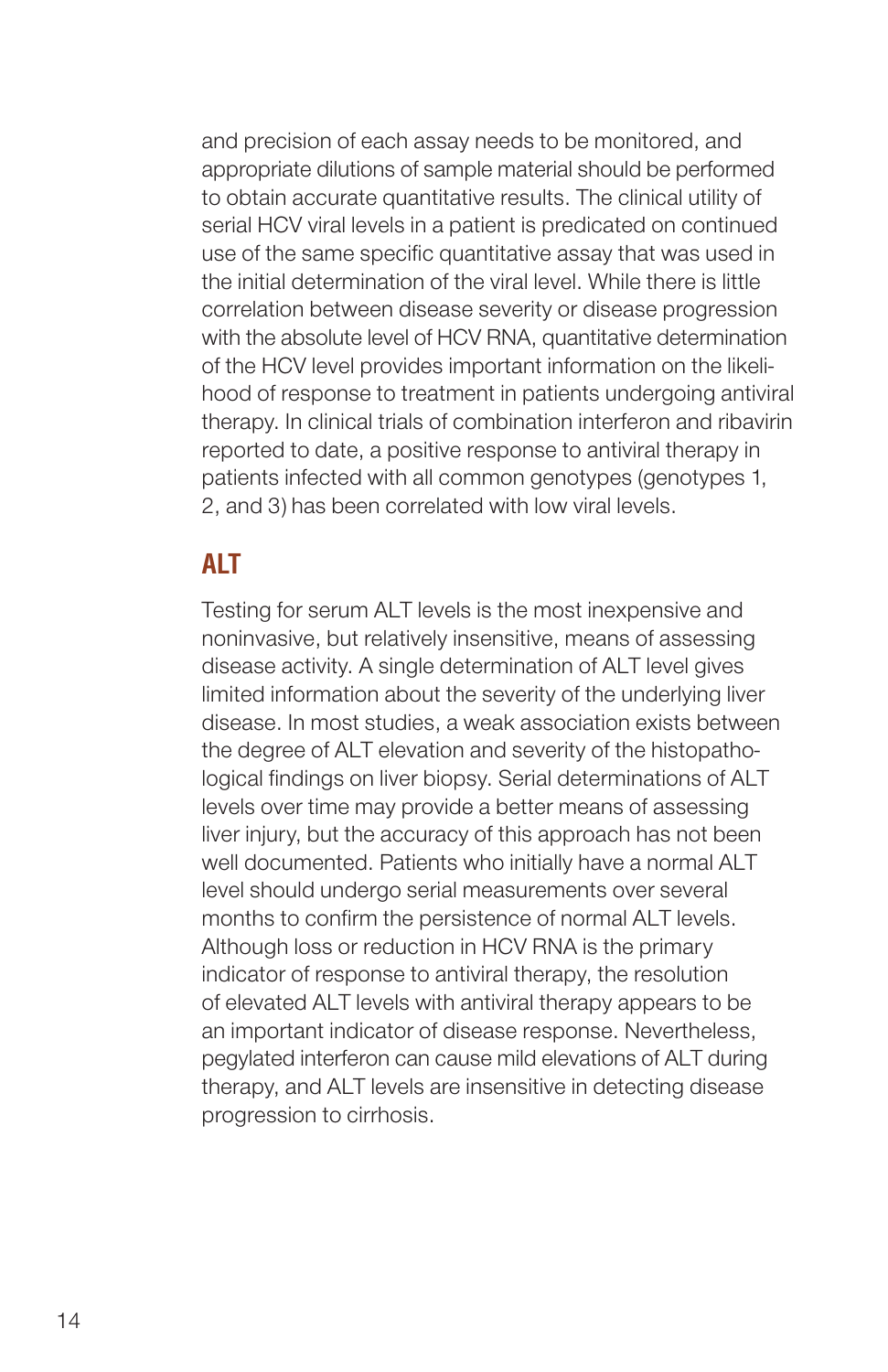## **Noninvasive Tests of Fibrosis**

Various noninvasive tests of hepatic fibrosis have been examined for monitoring patients with chronic HCV infection. These include routinely available laboratory tests, such as liver-associated chemistries, platelet count, and prothrombin time, as well as specific serum markers of fibrosis and inflammation not currently widely available or well validated. No single test or panel of serologic markers can provide an accurate assessment of intermediate stages of hepatic fibrosis. Similarly, quantitative tests of liver function and radiologic imaging of the liver are sensitive for diagnosing advanced cirrhosis but are not useful in assessing hepatic fibrosis and early cirrhosis.

## **Liver Biopsy**

Liver biopsy provides a unique source of information on fibrosis and assessment of histology. Liver enzymes have shown little value in predicting fibrosis. Extracellular matrix tests can predict severe stages of fibrosis but cannot consistently classify intermediate stages of fibrosis. Moreover, only liver biopsy provides information on possible contributions of iron, steatosis, and concurrent alcoholic liver disease to the progression of chronic hepatitis C toward cirrhosis. Although unexpected etiologies of liver disease are rarely discovered on liver biopsies from patients undergoing evaluation of chronic hepatitis C, the information obtained on liver biopsy allows affected individuals to make more informed choices about the initiation or postponement of antiviral treatment. Thus, the liver biopsy is a useful part of the informed consent process.

Adult or pediatric patients with persistently normal or slightly elevated ALT levels and minimal or no fibrosis on liver biopsy may be reassured of a favorable prognosis and decide to defer antiviral therapy in the light of treatment side effects. Since a favorable response to current antiviral therapy occurs in 80 percent of patients infected with genotype 2 or 3, it may not always be necessary to perform liver biopsy in these patients to make a decision to treat.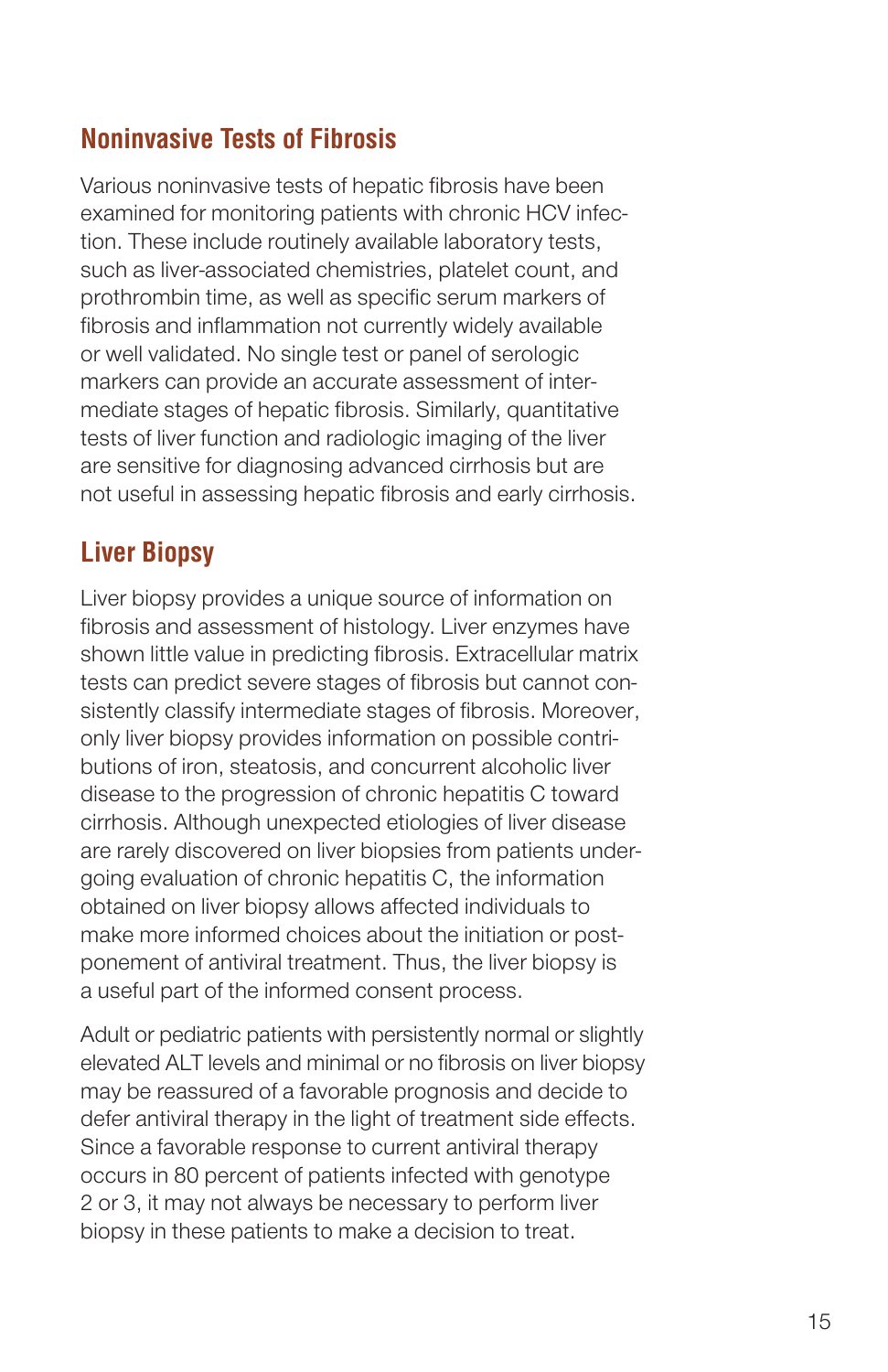The usefulness of a pretreatment liver biopsy in this group as well as those with other genotypes requires further study. In general, a baseline assessment of liver histology offers a valuable standard for subsequent comparisons. However, the appropriate interval for subsequent evaluations is yet to be determined.

## **Hepatocellular Carcinoma Screening**

HCC complicates cirrhosis secondary to HCV. It is estimated that HCC occurs after the development of cirrhosis at a rate varying from 0 to 3 percent per year. Few studies have examined specific screening strategies for HCC in patients with advanced HCV. Alpha-fetoprotein (AFP) and ultrasound every 6 months were used in a single study of patients with cirrhosis secondary to HCV. Identification of HCC was not significantly increased in the screened population. The value of screening for AFP is uncertain because there are no available data to demonstrate the clinical impact of this screening on the management of HCC or associated mortality. Studies of the performance characteristics of AFP and hepatic ultrasound show that AFP has a poor sensitivity and a high rate of falsepositive reactions. Hepatic ultrasound is more sensitive than AFP testing but is also more expensive, and it can lead to invasive and unnecessary evaluations of lesions (e.g., regenerative nodules, hemangiomas, hepatic cysts) that are not HCC. Despite the lack of evidence, screening for HCC with AFP testing and hepatic ultrasound at 6-month intervals is a common practice in the United States. However, such routine AFP or imaging screening should not be performed in patients with hepatitis C in the absence of cirrhosis because HCC is so rare in this group. There is a great need for carefully designed studies on the reliability and benefit of surveillance screening.

## **HIV Screening**

Significant overlap exists for risk factors for HCV and HIV infections. Therefore, patients with documented HIV infection should be routinely screened for HCV infection. Patients with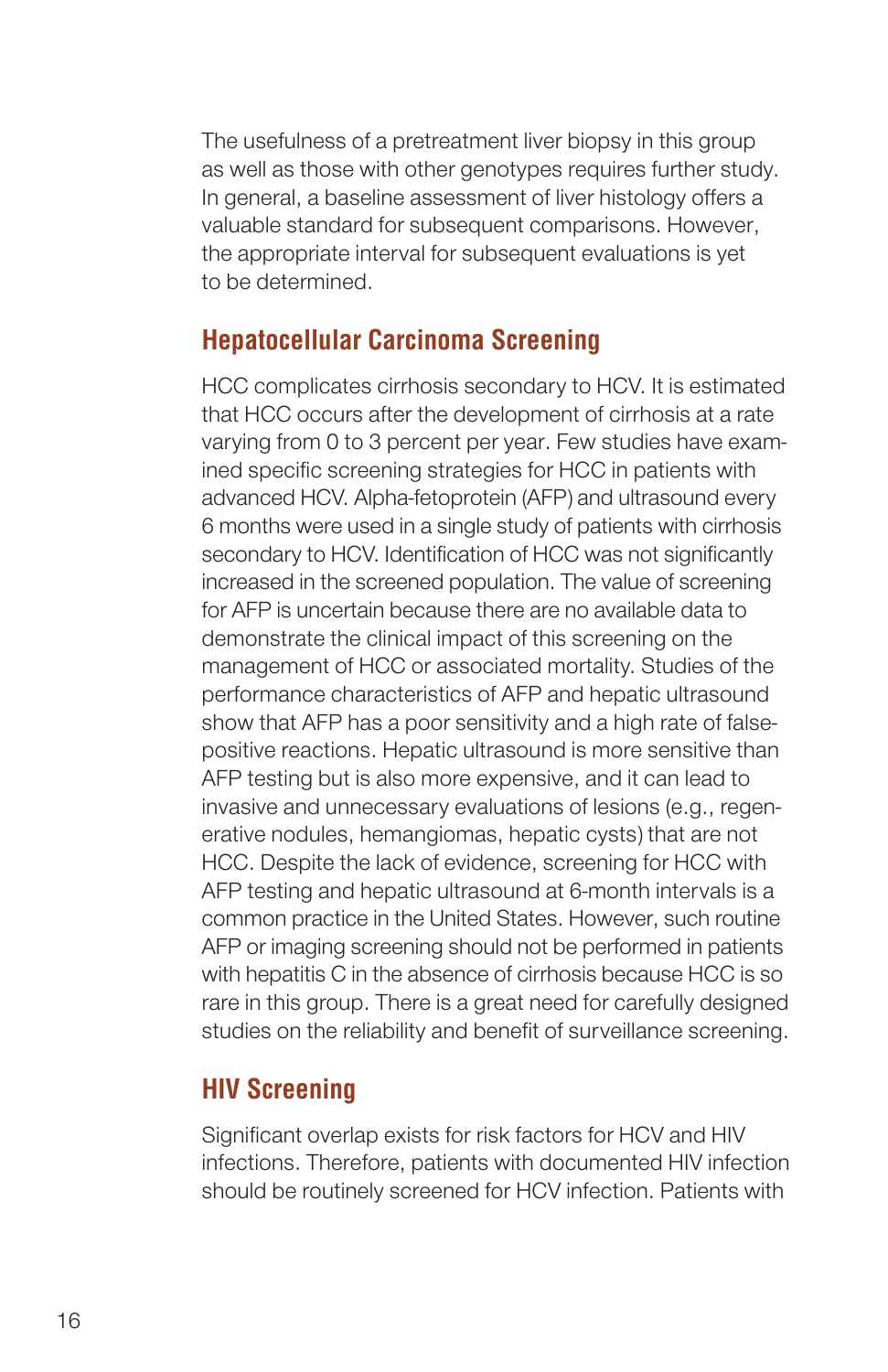hepatitis C who are at risk for HIV should be offered testing for evidence of HIV infection with appropriate pretest and posttest counseling.

## **What is the most effective therapy for hepatitis C?**

Since the 1997 NIH Consensus Development Conference on the Management of Hepatitis C, several important therapeutic advances have occurred, particularly with combination therapy with ribavirin and the introduction of pegylated interferons. Combination therapy results in better treatment responses than monotherapy, but the highest response rates have been achieved with pegylated interferon in combination with ribavirin. Genotype determinations influence treatment decisions. Currently the best indicator of effective treatment is an SVR, defined by the absence of detectable HCV RNA in the serum as shown by a qualitative HCV RNA assay with lower limit of detection of 50 IU/mL or less at 24 weeks after the end of treatment.

## **Treatment of Naive Patients**

Three large pivotal trials have examined the efficacy of pegylated interferon plus ribavirin in the treatment of chronic HCV infection. These trials excluded patients with decompensated cirrhosis and comorbid conditions. Overall, pegylated interferon plus ribavirin was more effective than standard interferon-ribavirin combination or pegylated interferon alone. SVR rates were similar with both forms of pegylated interferon (alfa-2a and alfa-2b) when used in combination with ribavirin. Factors associated with successful therapy included genotypes other than 1, lower baseline viral levels, less fibrosis or inflammation on liver biopsy, and lower body weight or body surface area. Among patients with genotypes 2 or 3, SVRs with standard interferon and ribavirin were comparable to those with pegylated interferon and ribavirin, and thus standard interferon and ribavirin could be used in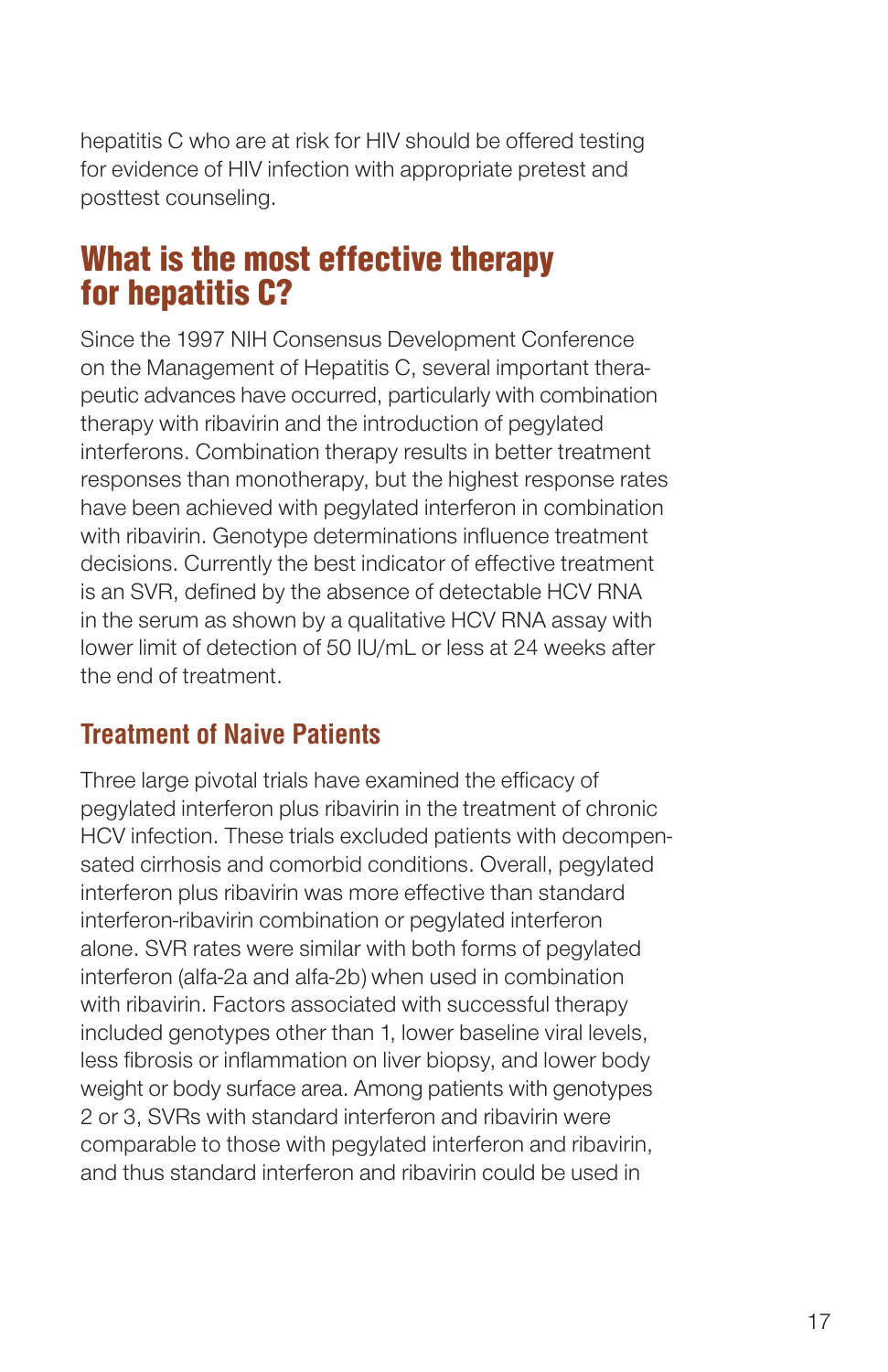treating patients with these genotypes. In two trials using pegylated interferon and ribavirin, SVR rates of 42 and 46 percent were achieved in patients with genotype 1 compared to rates of 76 and 82 percent in patients with genotypes 2 and 3. In a recent, as yet unpublished study, a 24-week course of pegylated interferon and ribavirin was found to be as effective as a 48-week course in patients with genotypes 2 and 3 (SVR rates of 73 to 78 percent), but not in patients with genotype 1 (SVR rates of 41% with 24 weeks and 51% with 48 weeks). Similarly, a reduced ribavirin dosage of 800 mg daily appeared to be adequate for patients with genotypes 2 and 3, but the higher, standard dosage of 1000 to 1200 mg daily yielded better response rates in patients with genotype 1. Thus, 24 weeks of treatment and an 800 mg dose of ribavirin appears to be sufficient for persons with genotypes 2 and 3, while patients with genotype 1 need 48 weeks of treatment and standard doses of ribavirin.

Early viral response (EVR), defined as a minimum 2 log decrease in viral load during the first 12 weeks of treatment, is predictive of SVR and should be a routine part of monitoring patients with genotype 1. Patients who fail to achieve an EVR at week 12 of treatment have only a small chance of achieving an SVR even if therapy is continued for a full year. Treatment need not be extended beyond 12 weeks in these patients. Although an SVR is difficult to correlate with improved survival because of the necessity for long-term followup, the absence of detectable serum HCV RNA has been associated with resolution of liver injury, reduction in hepatic fibrosis, and a low likelihood of a relapse of the HCV infection. Additionally, in two large but uncontrolled long-term followup studies from Japan, SVR after interferon treatment was associated with a lower risk of HCC. Conversely, one observational Italian study with long-term followup found no difference in development of HCC between those with and without interferon treatment.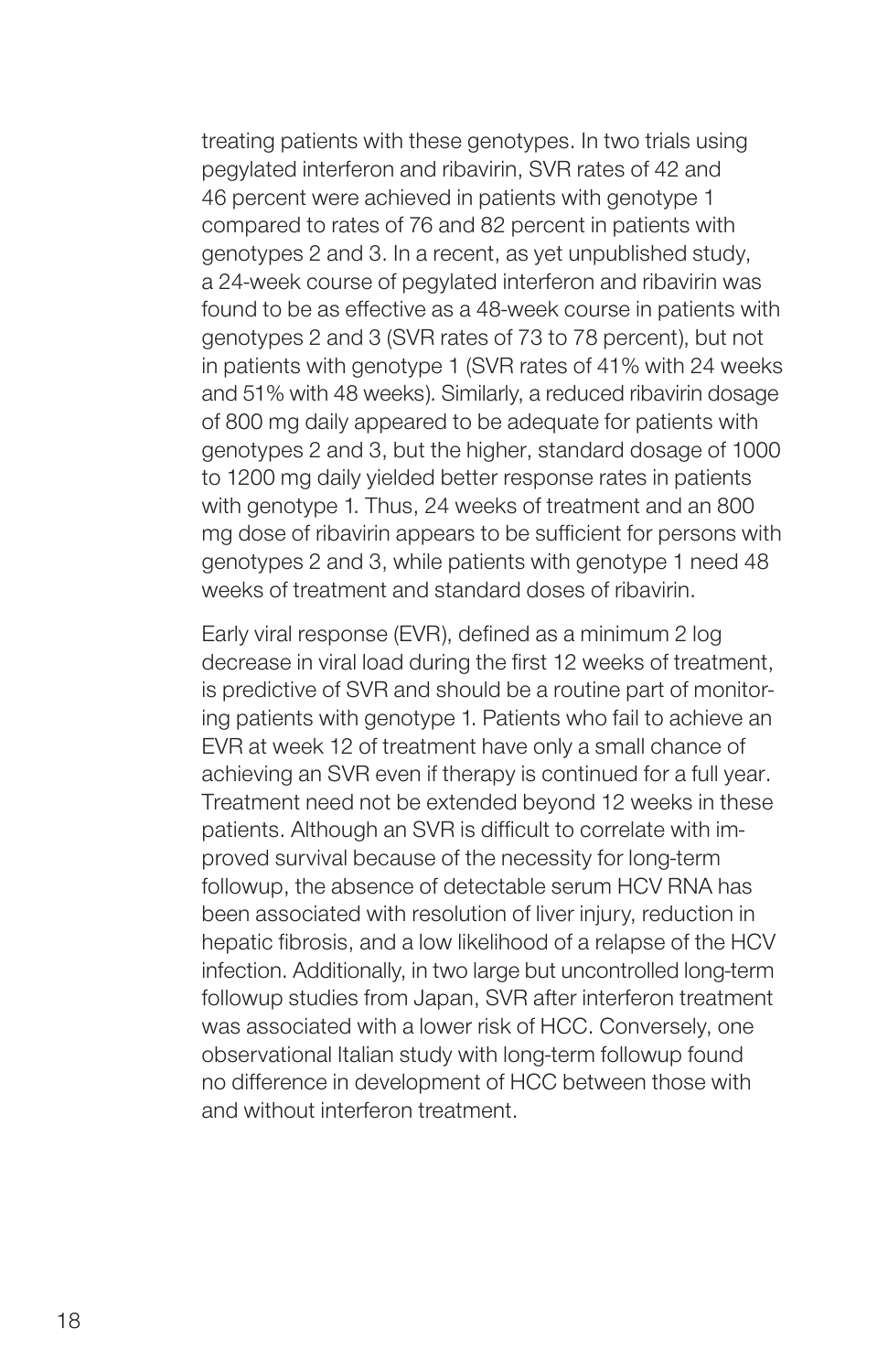## **Retreatment of Patients**

Selected patients who fail to achieve an SVR may benefit from re-treatment with pegylated interferon-based regimens. Decisions regarding re-treatment should be based on (1) previous type of response, (2) the previous therapy and the difference in potency of the new therapy, (3) the severity of the underlying liver disease, (4) viral genotype and other predictive factors for response, and (5) tolerance of previous therapy and adherence.

"Relapsers" achieve an initial end of treatment response (ETR) for their HCV disease, but this is not sustained over time (i.e., no SVR). "Nonresponders" never achieve an ETR or an SVR. Some nonresponders achieve a substantial reduction of HCV RNA (1 log unit or more) during therapy and can be categorized as partial responders. Even in the absence of SVR, treatment may be associated with improved histology. In one study only nonresponders who had a decline in HCV RNA to an absolute level of <100,000 copies/mL during the original treatment with interferon alone achieved an SVR when re-treated with interferon and ribavirin.

Preliminary results suggest that, overall, only 15 to 20 percent of nonresponders treated with standard interferon-ribavirin combinations achieved an SVR on re-treatment using pegylated interferon with ribavirin. Patients with genotypes 2 or 3 have better response rates to re-treatment than those with genotype 1.

Studies are currently being conducted with pegylated interferon and ribavirin therapy in patients who relapsed after interferon monotherapy or standard interferon and ribavirin therapy. However, most patients relapse again when they are re-treated with the same regimen that was used originally. Extending the duration of re-treatment without changing the dose or regimen may reduce the relapse rate, but this has not yet been proven prospectively.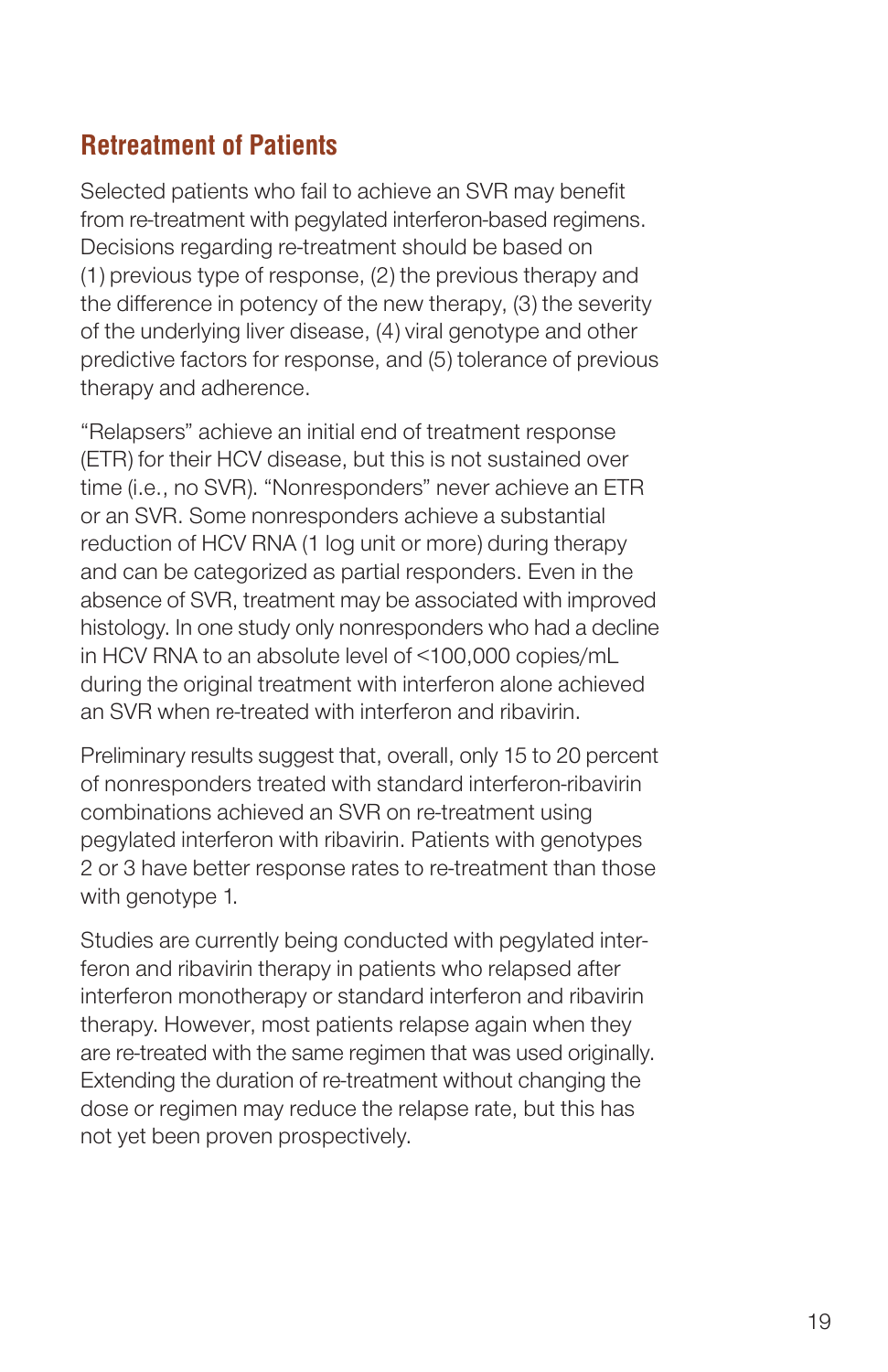Failure to respond to optimal therapy with pegylated interferon and ribavirin presents a significant problem, particularly in the presence of advanced fibrosis or cirrhosis. Currently, several large-scale, multicenter U.S. trials are evaluating the role of maintenance therapy with pegylated interferon alone in preventing further progression of cirrhosis, clinical decompensation, or development of HCC. Until the results of these studies are available, the role of long-term, continuous therapy with pegylated interferon (or ribavirin or both) for nonresponders should be considered experimental.

Knowledge of the severity of the underlying liver disease is important in recommending re-treatment. Patients with advanced fibrosis or cirrhosis have an increased risk of hepatic decompensation and should be considered for re-treatment, especially if they were originally treated with interferon monotherapy. For the re-treatment of patients with intermediate degrees of fibrosis (bridging fibrosis or cirrhosis with minimal disease activity), clinicians should consider the factors enumerated above in determining whether or not to re-treat.

## **Adherence**

Patient adherence is critical to success of treatment of hepatitis C. Physicians should discuss the importance of adherence with patients before embarking on therapy and regularly assess and take steps to help their patients maximize their adherence. Such measures include management of side effects, depression, and substance abuse.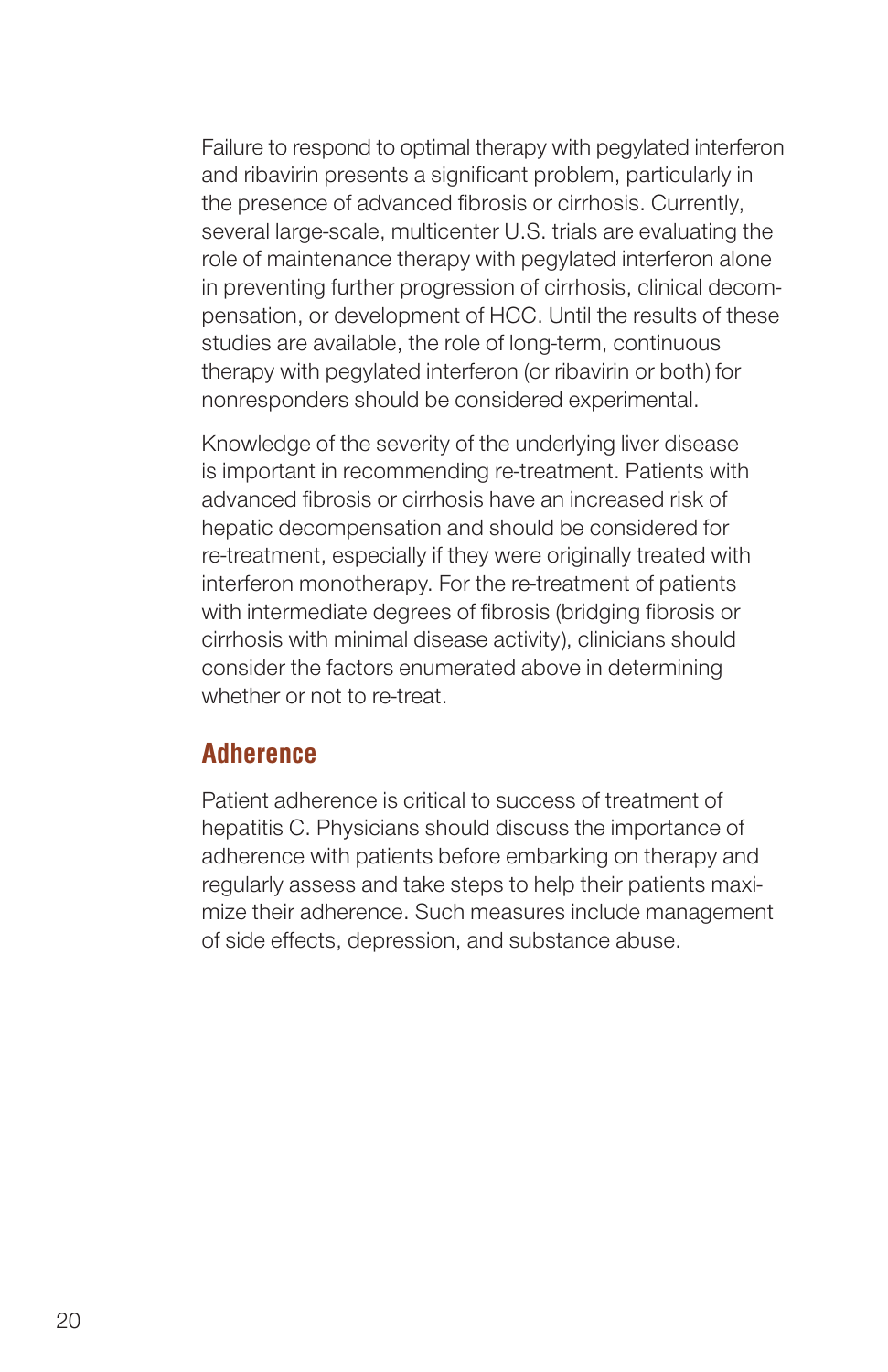## **Side Effects of Treatment**

In registration trials of pegylated interferon and ribavirin, significant side effects resulted in discontinuation of treatment in approximately 10 to 14 percent of patients. Major side effects of combination therapy include influenza-like symptoms, hematologic abnormalities, and neuropsychiatric symptoms. The education of patients, their family members, and caregivers about side effects and their prospective management is an integral aspect of treatment. Frequent monitoring of neuropsychiatric side effects, cytopenia, and adherence to HCV therapy is necessary. Psychological conditions, particularly depression, are common among persons with hepatitis C and are frequent side effects of interferon. Patients' mental health should be assessed before beginning antiviral therapy and monitored regularly during therapy.

Antidepressants, such as selective serotonin re-uptake inhibitors, may be useful in the management of depression associated with antiviral therapy. In selected patients who develop persistent cytopenias despite dose reductions, treatment with hematopoietic growth factors may be useful to reduce symptoms and maintain adherence to antiviral therapy. However, this therapy is costly and the optimal dosage is not yet clear. Further, it is not known if the use of hematopoietic growth factors will enhance the likelihood of SVR. Thus, the benefits of such treatment need to be proven prospectively before it can be recommended. Severe hemolysis from ribavirin may occur in patients with renal insufficiency, and trials of pegylated monotherapy may be indicated in these patients. Lactic acidosis may be a rare complication of combination therapy in patients undergoing therapy for HIV and HCV.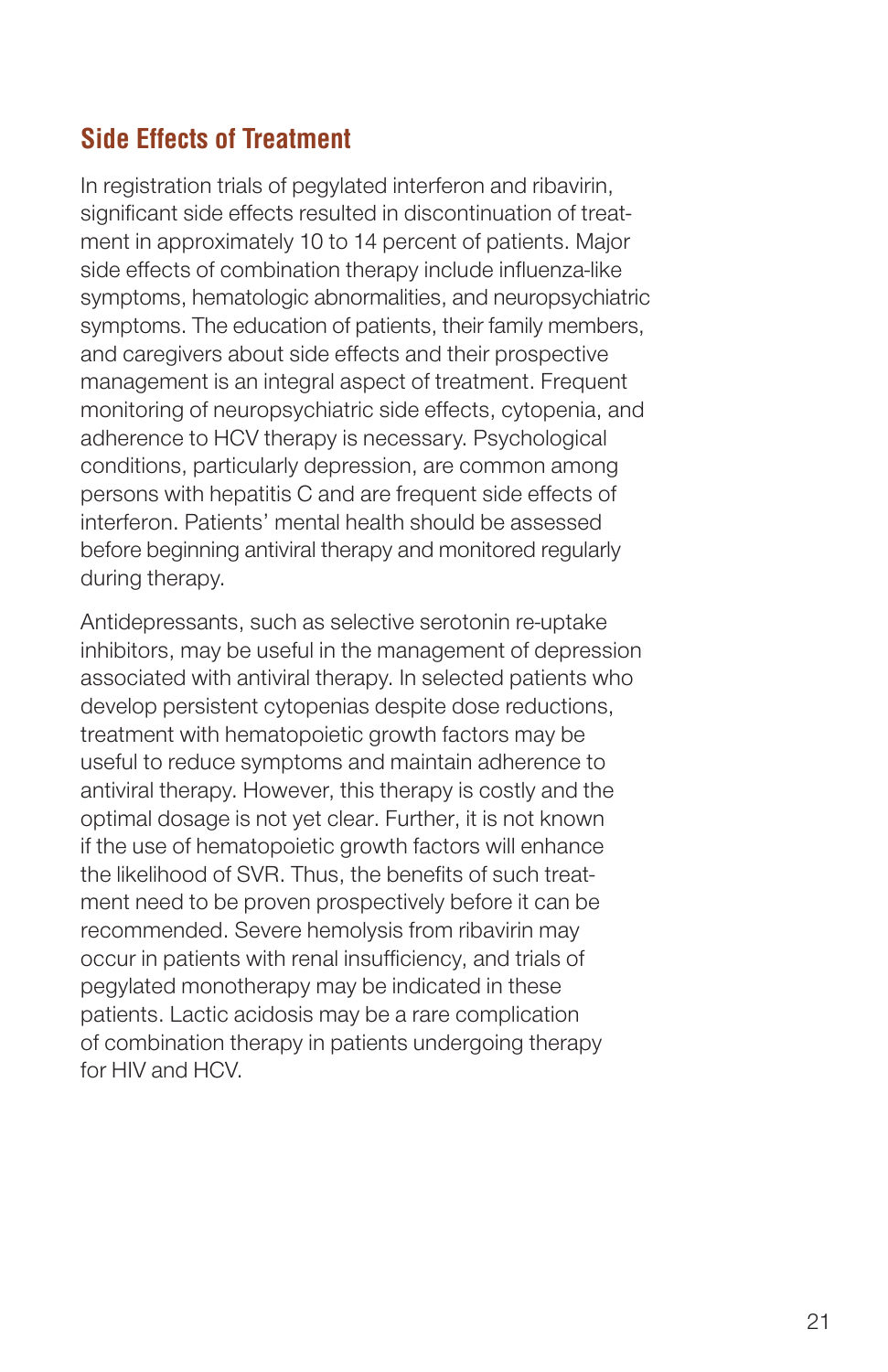## **Which patients with hepatitis C should be treated?**

All patients with chronic hepatitis C are potential candidates for antiviral therapy. Treatment is recommended for patients with an increased risk of developing cirrhosis. These patients are characterized by detectable HCV RNA levels higher than 50 IU/mL, a liver biopsy with portal or bridging fibrosis, and at least moderate inflammation and necrosis. The majority also have persistently elevated ALT values. In some patient populations, the risks and benefits of therapy are less clear and should be determined on an individual basis or in the context of clinical trials.

Many patients with chronic hepatitis C have been ineligible for trials because of injection drug use, significant alcohol use, age, and a number of comorbid medical and neuropsychiatric conditions. Efforts should be made to increase the availability of the best current treatments to these patients. Because a large number of HCV-infected persons in the United States are incarcerated, programs should be implemented to prevent, diagnose, and treat HCV infection in these individuals. Based on the NHANES III data that demonstrate high prevalence of HCV in African American and Hispanic populations, individuals who are uninsured or have publicly funded healthcare are more likely to be infected with HCV. Efforts should also be initiated to diagnose and treat infection in these individuals.

All patients with chronic hepatitis C should be vaccinated against hepatitis A, and seronegative persons with risk factors for hepatitis B virus (HBV) should be vaccinated against hepatitis B.

## **Normal ALT Levels**

Approximately 30 percent of patients with chronic HCV infection have normal ALT levels, and another 40 percent have ALT levels less than two times the upper limit of normal. Although most of these patients have mild disease, histologically, some may progress to advanced fibrosis and cirrhosis. Experts differ on whether to biopsy and treat these patients.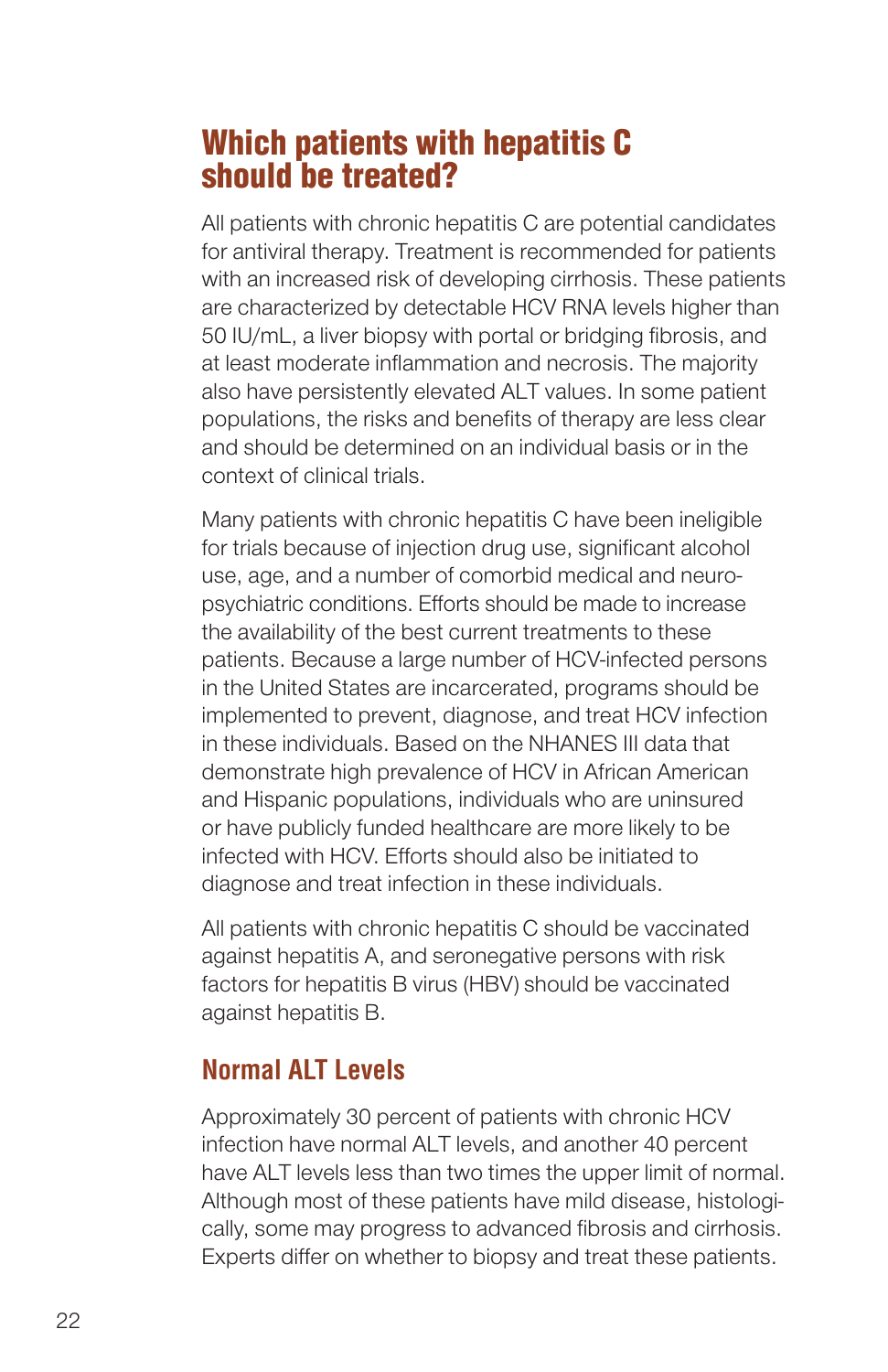Numerous factors must be considered in recommending treatment, including favorable genotype, presence of hepatic fibrosis, patient motivation, symptoms, severity of comorbid illness, and the patient's age. When patients with normal or minimally elevated ALT levels are treated with monotherapy, their SVR rates are similar to those of patients with higher ALT levels. Studies of pegylated interferon with ribavirin have not been completed in patients with normal ALT levels.

## **Mild Liver Disease**

Progression to cirrhosis is likely to be slow in patients who have persistent ALT elevations but no fibrosis and minimal necroinflammatory changes. These patients may not need treatment and should be monitored periodically. However, decisions to treat such patients should be individualized and may be based on the patient's desire to eliminate the HCV infection or unwillingness to undergo subsequent liver biopsies to assess disease progression.

## **Advanced Liver Disease**

Data on safety and efficacy of interferon (standard or pegylated) with or without ribavirin in patients with advanced fibrosis or compensated cirrhosis have largely been derived from subgroup analyses of larger trials. SVR rates are lower in patients with advanced liver disease than in patients without cirrhosis. Further studies are needed to evaluate whether long-term anti-viral therapy will delay histological disease progression to cirrhosis. Liver transplantation offers the primary treatment option for patients with decompensated liver disease. Studies of antiviral therapy are being conducted in patients awaiting liver transplantation, but potentially lifethreatening side effects of antivirals have been observed in some patients.

## **Recurrence After Transplantation**

Hepatitis C frequently recurs following liver transplantation, and disease progression is accelerated compared with immunocompetent patients with HCV disease. Once cirrhosis develops in the allograft, the risk of complications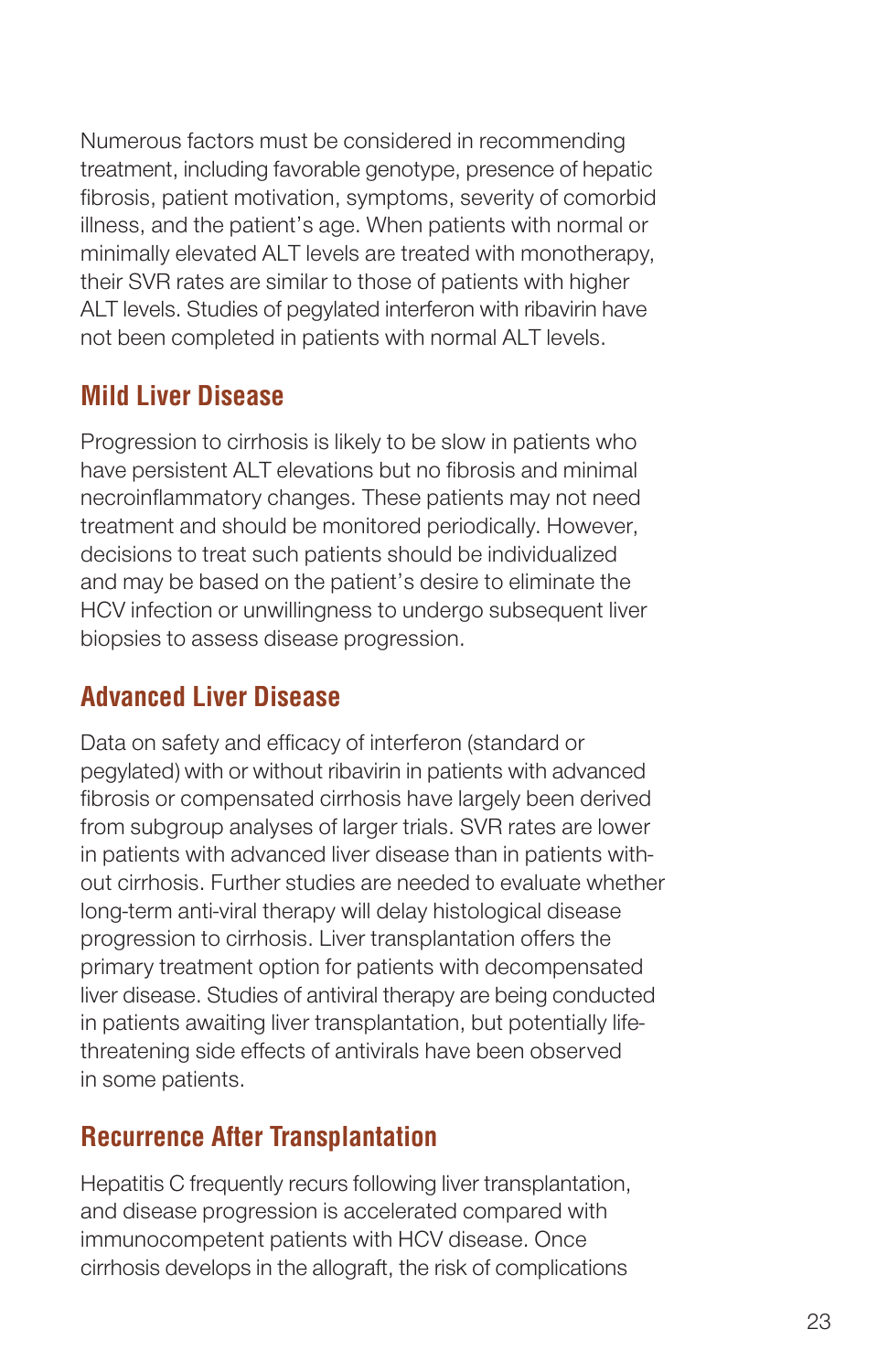is high. While recurrence of HCV replication is almost universal after liver transplantation, the severity of the recurrence of hepatitis C after transplant correlates with the degree of immunosuppression in the posttransplantation period. Treatment of HCV recurrence after liver transplantation should be considered experimental and carried out in the context of clinical trials.

## **Children**

Children should be screened for HCV if they are born to HCV-infected women, received transfusions prior to 1992, or have high-risk behavior. Children and adolescents with chronic HCV infection generally have no symptoms. Little is known about the treatment of children and adolescents, and further research is needed. Studies of interferon monotherapy in children have been largely uncontrolled, with small numbers of highly selected patients. SVR rates are better than in adults, ranging from 33 to 45 percent (26 percent for genotype 1 and 70 percent for other genotypes). Promising new therapies, including the pegylated interferons, should also be studied in children. Some patients may benefit from treatment even if the liver disease is mild. Given the long life expectancy of children and their better tolerance to drugs, the long-term safety of these medications needs to be studied in children.

## **Acute Hepatitis C**

Acute hepatitis C is uncommonly recognized and diagnosed because most patients do not develop symptoms at the time that the infection is acquired. Studies of interferon treatment for acute hepatitis C have been very heterogeneous and limited by small sample size; lack of randomization; and variability in the timing of therapy after onset of infection, dose, schedule, end points, and followup. High SVR rates (83 to 100 percent) have been reported by small uncontrolled trials with interferon monotherapy. Accordingly, treatment of persons with acute hepatitis C is warranted, but the timing of therapy and the type of regimen to use remains to be determined from future trials.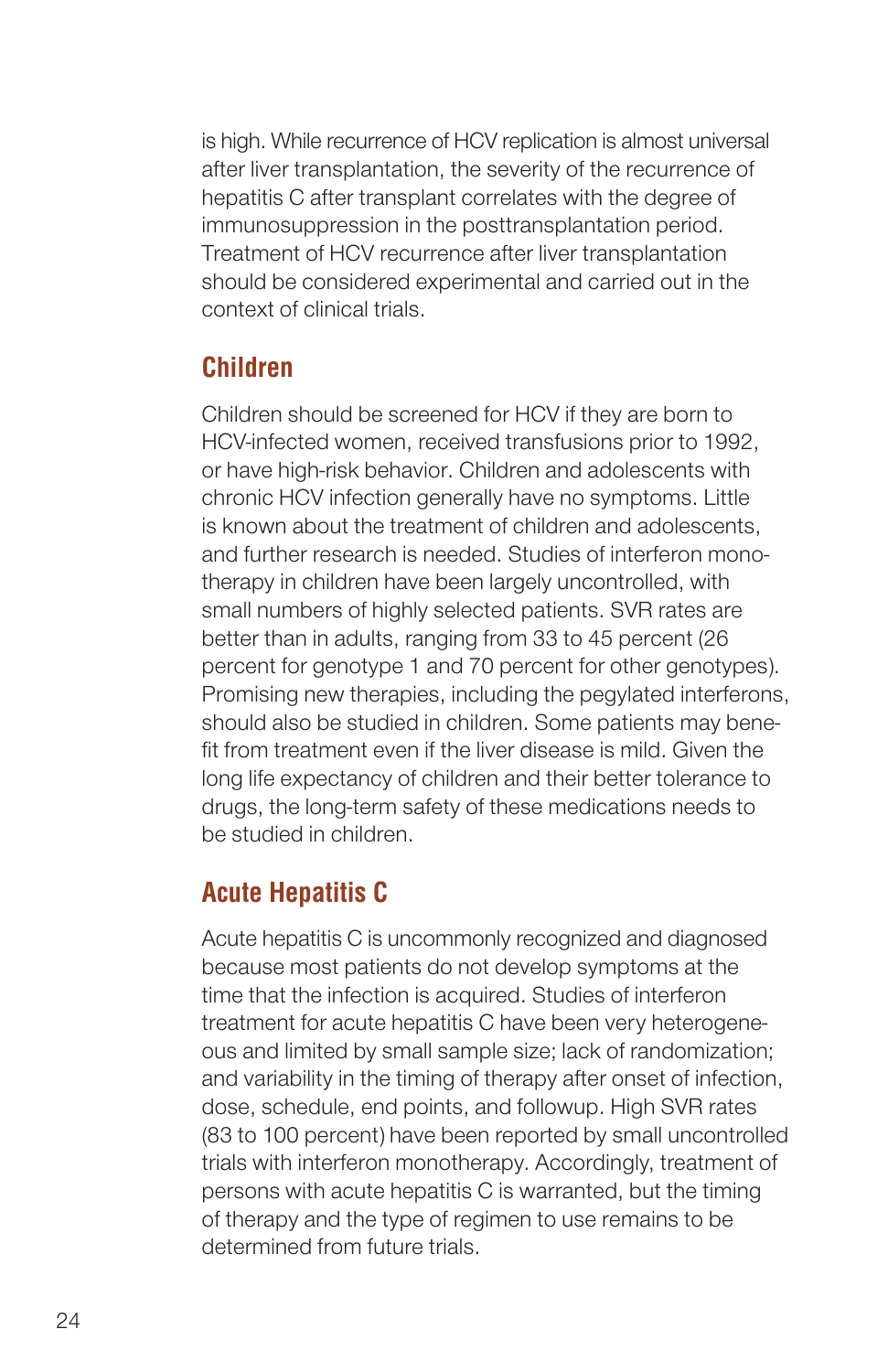## **Active Injection Drug Users**

Recent, albeit limited, experience has demonstrated the feasibility and effectiveness of treating chronic hepatitis C in people who use illicit injection drugs, known as injection drug users (IDUs). This is potentially important because injection drug use is the most common risk factor for new HCV infections in the United States, and successful treatment may reduce transmission. Management of HCV-infected IDUs is enhanced by linking these patients to drug-treatment programs. Treatment for drug and alcohol abuse should be made available to all patients who want and need it. Access to methadone treatment programs should be fostered for HCV-infected IDUs whether or not they are receiving treatment for HCV. Methadone treatment has been shown to reduce risky behaviors that can spread HCV infection, and it is not a contraindication to HCV treatment. Efforts should be made to promote collaboration between experts in HCV and healthcare providers specializing in substance-abuse treatment. HCV therapy has been successful even when the patients have not abstained from continued drug or alcohol use or are on daily methadone. However, few data are available on HCV treatment in active IDUs who are not in drug treatment programs. Thus, it is recommended that treatment of active injection drug use be considered on a case-by-case basis, and that active injection drug use in and of itself not be used to exclude such patients from antiviral therapy.

## **HIV Co-infection**

All HIV-infected persons should be screened for HCV. Patients with chronic hepatitis C and concurrent HIV infection may have an accelerated course of HCV disease. Therefore, although there are no HCV therapies specifically approved for patients co-infected with HIV, these patients should be considered for treatment. Thus far, studies have enrolled only patients with stable HIV infection and well-compensated liver disease. In co-infected persons, an SVR can be achieved with HCV treatment. Preliminary data suggest better responses to pegylated interferon with ribavirin than to standard interferon with ribavirin. Thus treatment of HCV infection in patients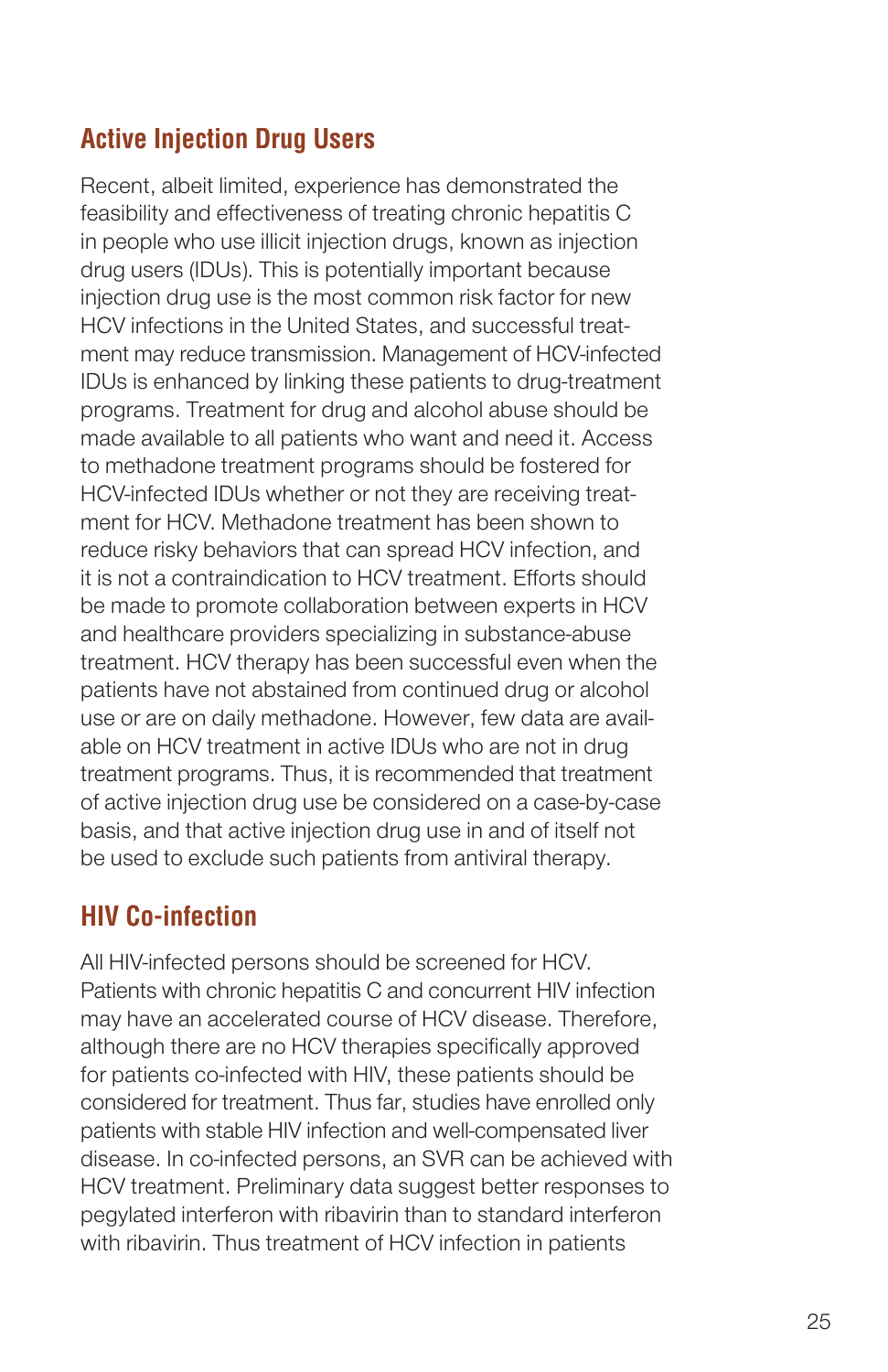with HIV is recommended on a case-by-case basis. Although treatment of HCV does not appear to compromise treatment of the HIV infection, additional data are needed. Monitoring for potential adverse effects from these treatments, including lactic acidosis, is strongly recommended.

## **Alcohol and HCV**

Alcohol is an important cofactor in the progression of HCV liver disease to cirrhosis and HCC. A history of alcohol abuse is not a contraindication to therapy; however, continued alcohol use during therapy adversely affects response to treatment, and alcohol abstinence is strongly recommended before and during antiviral therapy. Efforts to diagnose and treat alcohol abuse or dependence should be performed in conjunction with treatment of HCV. Heavy alcohol consumption of >80 g/day seriously compromises HCV treatment. Furthermore, safe levels of alcohol consumption are still unclear, and even moderate levels of consumption may accelerate disease progression in some patients.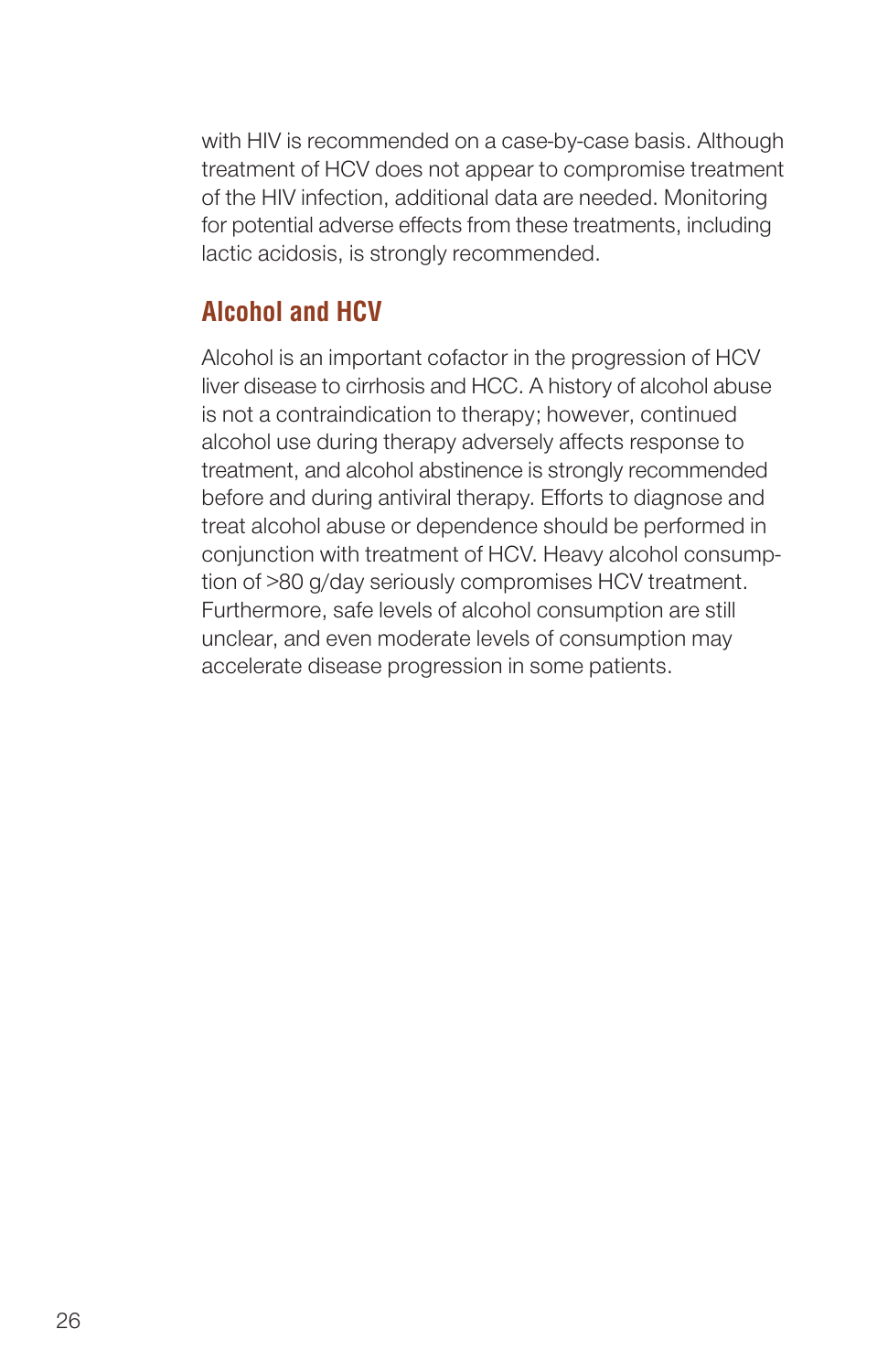## **What recommendations can be made to patients to prevent transmission of hepatitis C?**

The large reservoir of individuals infected with HCV provides a source of transmission to others at risk. Direct percutaneous exposure is the most efficient method for transmitting HCV, and injection drug use accounts for more than two-thirds of all new infections in the United States. Methadone treatment programs, needle and syringe exchange programs, and comprehensive risk-modifying educational programs have been shown to be effective in preventing HIV transmission and are likely to be useful for decreasing HCV transmission. Ensuring access to sterile syringes through physician prescription and pharmacy sales of syringes to IDUs can also be helpful. IDUs should be educated about the importance of hand washing before and after giving injections, not using the others' injection equipment, and avoiding any contact with blood from other persons. HCV prevention education should be a high priority in correctional settings. The majority of cases not attributed to injection drug use can be attributed to sexual contact and occupational exposures to blood, although the actual risk of transmission through these routes is low. Data regarding transmissibility by sexual contact have been confounded in part by other exposures, including injection drug use, that can increase the risk of transmission of HCV. HCV genotypes appear to have no impact on the risk of transmission.

HCV is rarely transmitted by transfusion of blood products or transplantation of organs or tissues in the United States and other countries where screening tests exclude infectious donors.

In the United States, the estimated seroprevalence of HCV is 2 to 3 percent among partners of HCV-infected persons who are in long-term monogamous relationships and is 4 to 6 percent among persons with multiple sex partners, sex workers, and men who have sex with men (those at risk for sexually transmitted diseases). One study found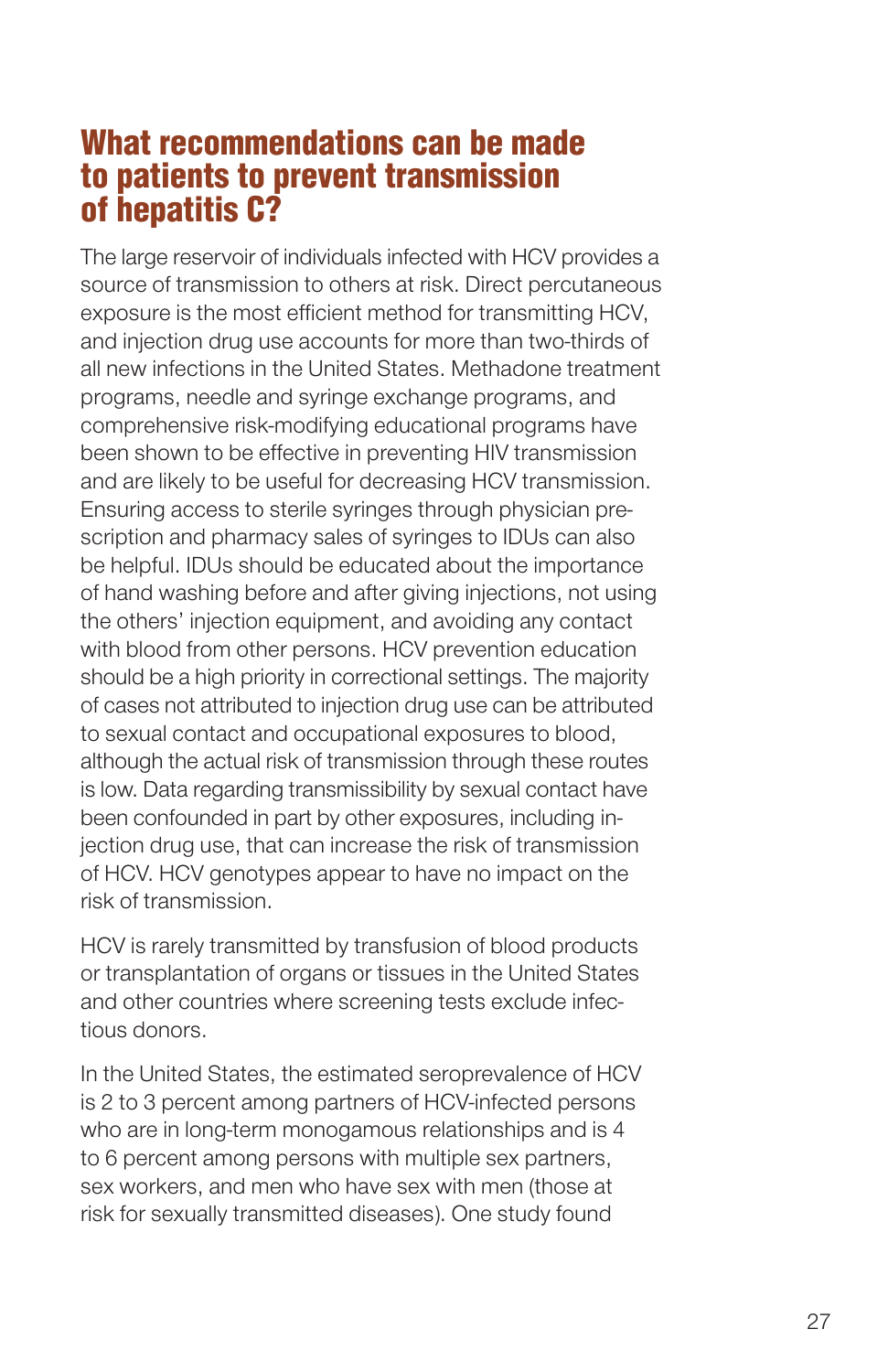the risk of HCV infection to be threefold higher for female than male sexual partners. Thus, sexual partners of male and female patients with hepatitis C should be tested for this infection. For heterosexual, discordant monogamous couples, the risk of transmission is estimated to be only 0 to 0.6 percent annually. Because of the low risk of HCV transmission, monogamous couples do not need to use barrier protection (condoms) although they should be advised that condoms may reduce the risk of transmission. However, HCV-infected individuals with multiple sexual partners or in short-term relationships should be advised to use condoms to prevent transmission of HCV and other sexually transmitted diseases. Sharing common household items that may be contaminated with blood, such as razors and toothbrushes, is another potential source of transmission of HCV that should be avoided. There is no evidence that kissing, hugging, sneezing, coughing, food, water, sharing eating utensils or drinking glasses, casual contact, or other contact without exposure to blood is associated with HCV transmission.

Healthcare workers have a similar or slightly lower prevalence of HCV infection than the general population, although they may have acquired their infection from occupational sources. Transmission from healthcare workers to patients has also been documented, but is rare and confounded by other risk factors. HCV-infected healthcare workers should use standard (universal) precautions to prevent transmission and should not be restricted in their employment.

The risk of HCV infection from a needlestick injury is estimated to be 2 percent. At this time, immune globulin or antiviral prophylaxis is not recommended following needlestick exposure. It is recommended that the source and exposed individual should be tested for antibody to HCV. If the source individual is HCV EIA positive, an immunoblot or HCV RNA assay should be done in the exposed individual. Since HCV RNA is first detected in the blood 2 weeks after transmission, the exposed individual should be tested for HCV antibody, HCV RNA, and ALT at exposure and again between 2 and 8 weeks after injury. If seroconversion occurs,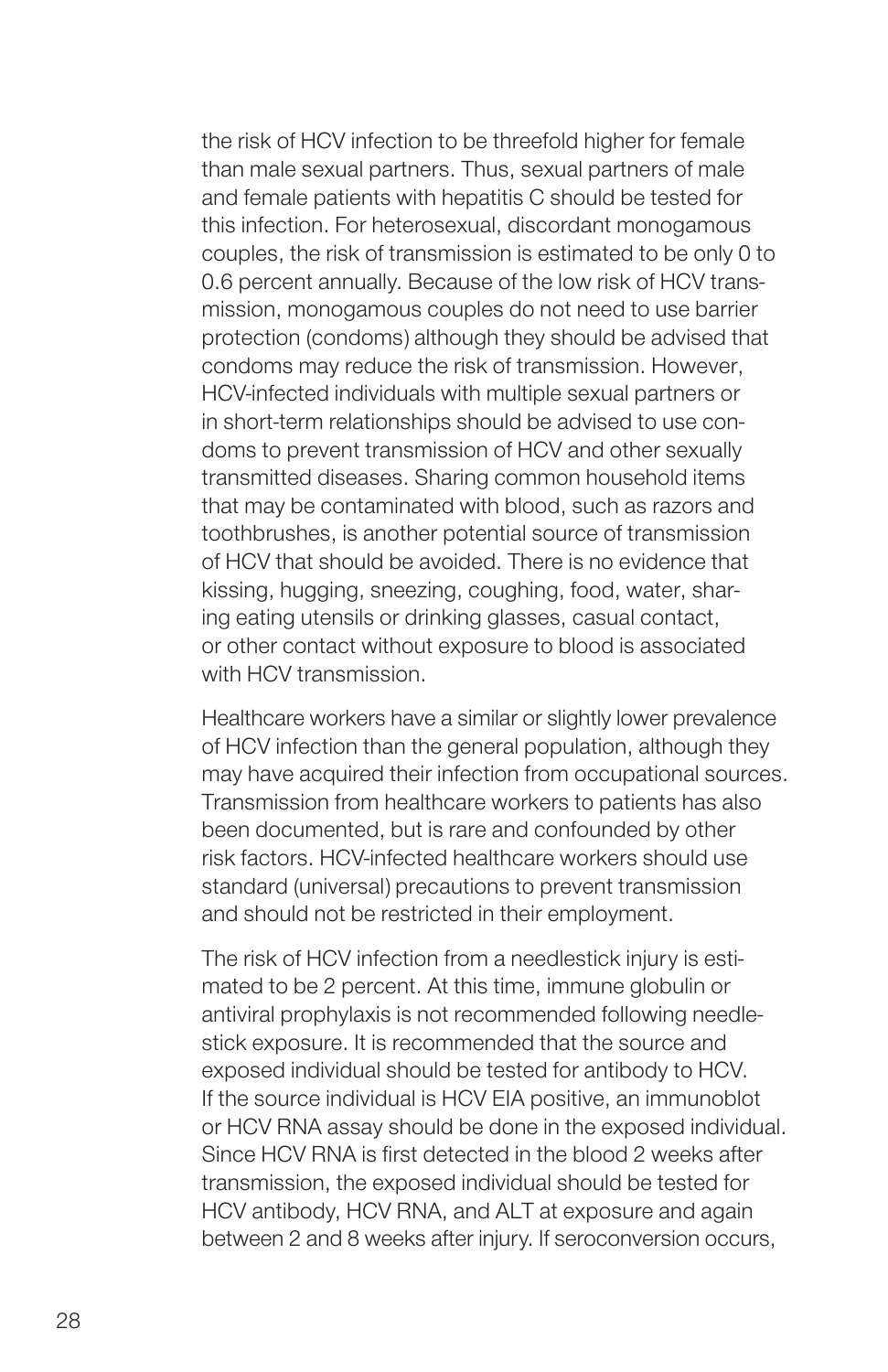such persons should be referred to a specialist knowledgeable in this area for consideration of treatment.

Body piercing and tattooing are other potential sources of transmission if contaminated equipment or supplies are used. However, transmission through these activities is rare and confounded by other risk factors.

The risk of perinatal transmission is approximately 2 percent for infants of anti-HCV seropositive women. When a pregnant woman is HCV RNA positive at delivery, this risk increases to 4 to 7 percent. Higher HCV RNA levels appear to be associated with a greater risk. HCV transmission increases up to 20 percent in women co-infected with HCV and HIV. There are no prospective studies evaluating the use of elective cesarean section for the prevention of mother-to-infant transmission of HCV. However, avoiding fetal scalp monitoring and prolonged labor after rupture of membranes may reduce the risk of transmission to the infant. There are currently no data to determine whether antiviral therapy reduces perinatal transmission. Ribavirin and interferons are contraindicated during pregnancy. Breast-feeding does not appear to transmit HCV. Infants born to HCV-positive mothers should be tested for HCV infection by HCV RNA tests on two occasions between the ages of 2 and 6 months and/or have tests for anti-HCV after 15 months of age. Positive anti-HCV in infants prior to 15 months of age may be due to transplacental transfer of maternal anti-HCV antibody.

Children and personnel should not be excluded from day care centers, schools, or sports on the basis of HCV infection. Standard (universal) precautions should be used in any situation where exposure to blood occurs.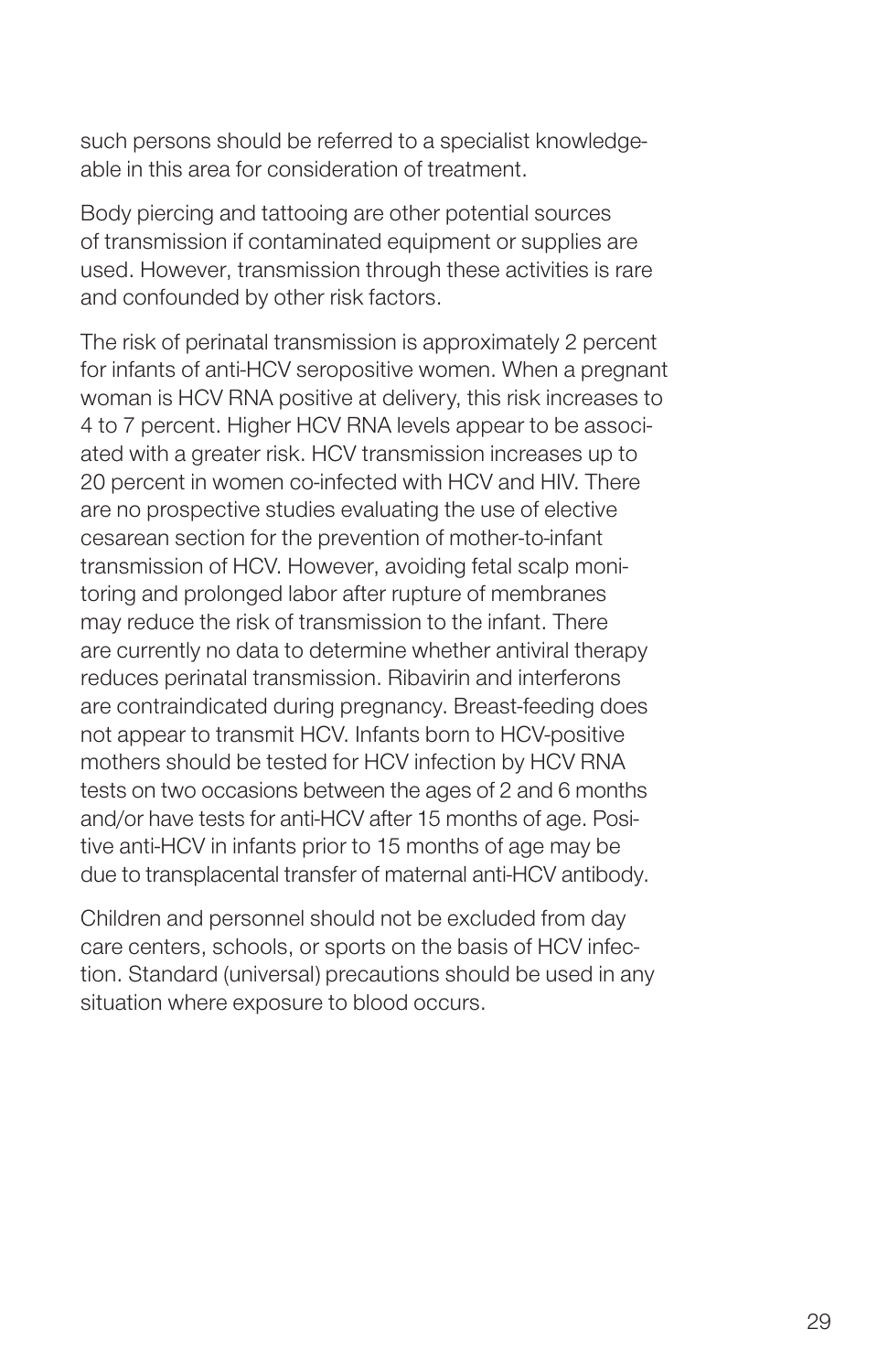## **What are the most important areas for future research?**

- The development of reliable, reproducible, and efficient culture systems for propagating the hepatitis C virus is considered to be of the highest priority. This goal is deemed essential not only for vaccine development but also for progress in fundamental aspects of HCV biology, hepatic tropism, and viral replication. Furthermore, this development will assist in new drug discovery, as well as enhance understanding of the mechanisms of drug resistance. Studies on the mechanisms of development of resistance to current and future antiviral therapies are particularly important.
- The role of genetic factors in the pathogenesis of HCV, including immune responses to infection, reasons for spontaneous resolution and variations in natural history, and responses to therapy, need further examination.
- Priority should be given to developing less-toxic therapies and molecular-based agents that specifically inhibit viral replication and/or translation of viral RNA.
- $\cdot$  Hepatic fibrosis is the principal complication of chronic HCV infection leading to the development of cirrhosis and decompensated liver disease. Directed investigation examining the development and progression of fibrosis is, therefore, essential for effective management of these patients. Studies also are needed to examine fundamental mechanisms of fibrosis in response to HCV and to define rates of progression of fibrosis in patients with prolonged duration of HCV infection. Similarly, studies are needed to determine the natural history of fibrosis in populations including children, HIV co-infected patients, older adults, African Americans, Hispanics, HCV-infected patients with normal ALT levels, and IDUs. Evaluation of progressive fibrosis will best be accomplished with noninvasive tests capable of discriminating intermediate stages of fibrosis. Research into the development of noninvasive dynamic measures of hepatic fibrosis is strongly encouraged.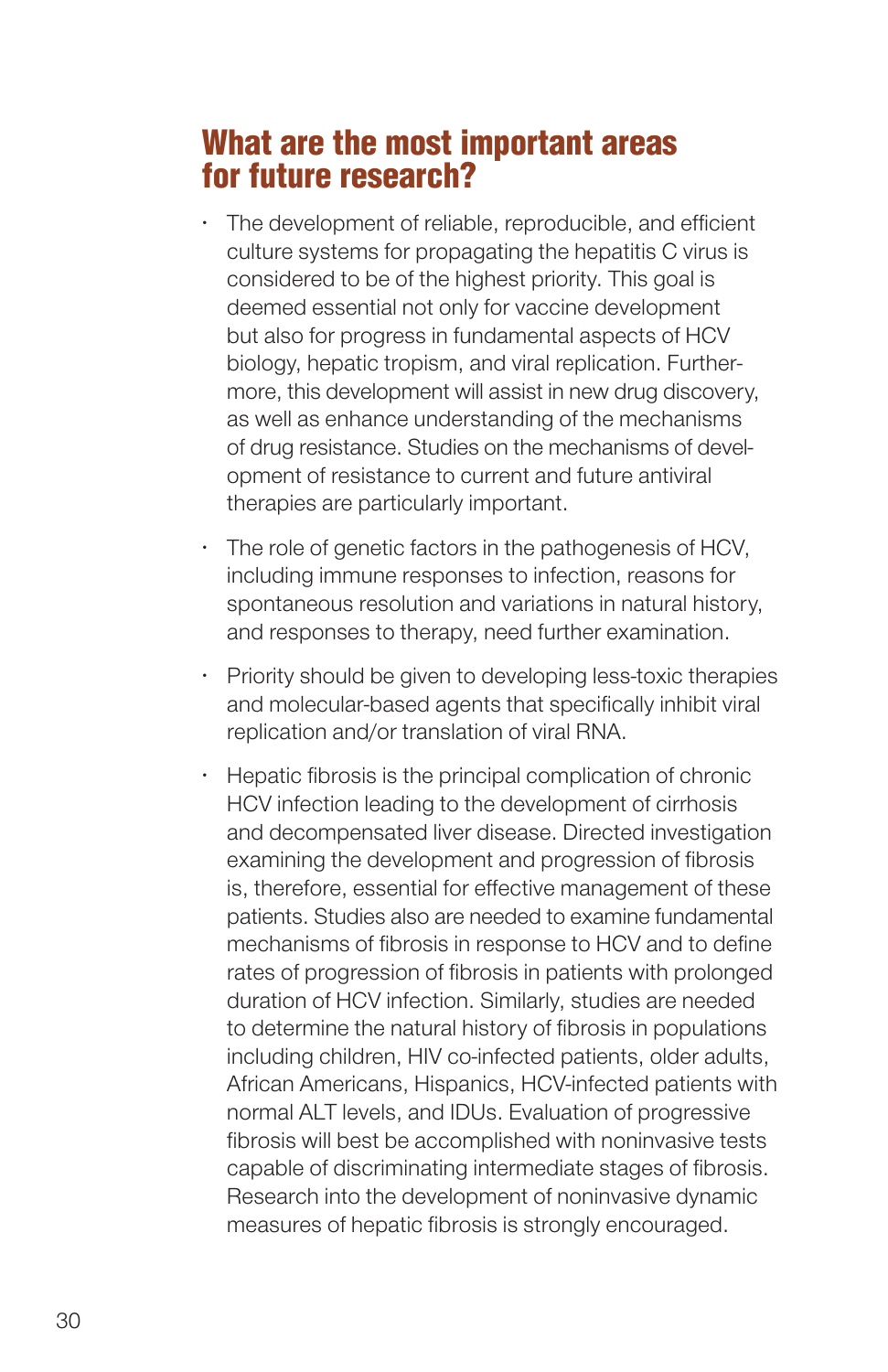- Given the large number of persons with chronic HCV, the large number of untreated patients, and a compelling number of important areas for future research, we recommend that the NIH establish a Hepatitis Clinical Research Network. The goal of this network should be the conduct of research related to the natural history, prevention, and treatment of hepatitis C.
- Randomized controlled trials (RCTs) need to be carried out in special populations of patients not represented in current trials to determine the applicability of currently accepted treatment to these subgroups and the optimal doses and duration of therapy. These populations include children, patients with acute hepatitis, and patients in drug treatment programs. Research is also needed to define the best approaches to treating HCV in active drinkers, prisoners, those co-infected with HIV, patients with concurrent renal disease, and patients with major psychiatric illness. Therapies need to be developed for difficult treatment groups, including patients whose HCV infection does not respond to or who relapse after current therapy, patients with compensated and decompensated cirrhosis, transplant patients, and patients with adherence problems. Trials are also needed to establish optimal doses and duration of therapy for all populations of patients with chronic hepatitis C.
- $\cdot$  Little information exists to describe the natural history of HCV viremia lasting 20 years or more. Studies are needed to examine the pattern of HCV disease progression in persons infected for at least two decades, including those infected as infants and as children.
- More investigation is needed into the prevalence and clinical significance of extra-hepatic manifestations of HCV.
- $\cdot$  There is a need to assess the effectiveness of infectioncontrol strategies, including practices in hemodialysis units and safe injection practices. Better understanding of factors that might predict transmission (e.g., phase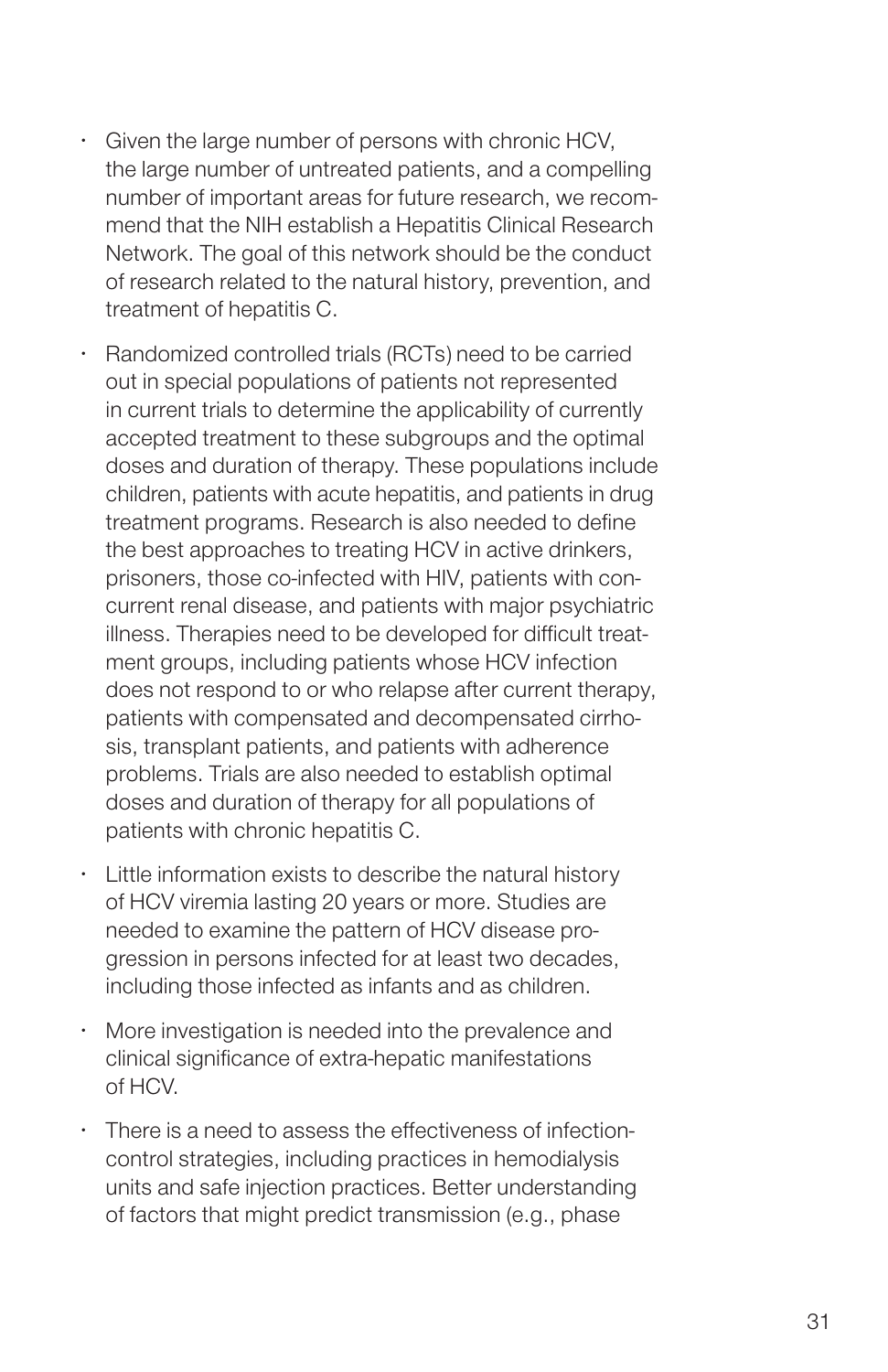of infection), the risk of specific sexual practices, and the effectiveness of risk reduction counseling is needed. The effect of elective cesarean section on mother-toinfant transmission should be assessed.

- $\cdot$  Given the significant side effects of accepted therapies, resources should be directed toward understanding side effect management and increasing patient adherence to therapy.
- Trials are needed in combination therapy nonresponders and those who cannot tolerate conventional therapies, comparing combinations of antifibrotic and anti-inflammatory agents, as well as immunomodulatory drugs and drugs that are directed specifically at HCV replication. Studies are also needed to assess the efficacy of alternative and nontraditional medicines.
- $\cdot$  Because studies of acute hepatitis C are small in number, greater numbers of patients need to be included in clinical trials. Evidence-based data are needed to determine whom to treat and when to start therapy. Delays in treatment for 2 to 3 months seem reasonable to identify cases that spontaneously resolve. Weekly monotherapy with pegylated interferon with or without ribavirin for 12 to 24 weeks should be studied.
- Provision of educational programs about HCV for grades K–12 and college-age students is necessary, as is enhanced information related to risk factors for HCV for dissemination to the general public and the medical profession. Healthcare professional and healthcare advocacy organizations should be particularly active in this area.
- $\cdot$  Although it is likely that HCV is highly prevalent in patient populations without health insurance or with publicly funded healthcare payers, no data to support this are available. The prevalence of HCV infection and the feasibility of management and treatment in these populations should be studied.
- There is a need to assess the effectiveness of supportive therapy to ameliorate the side effects of antiviral therapy.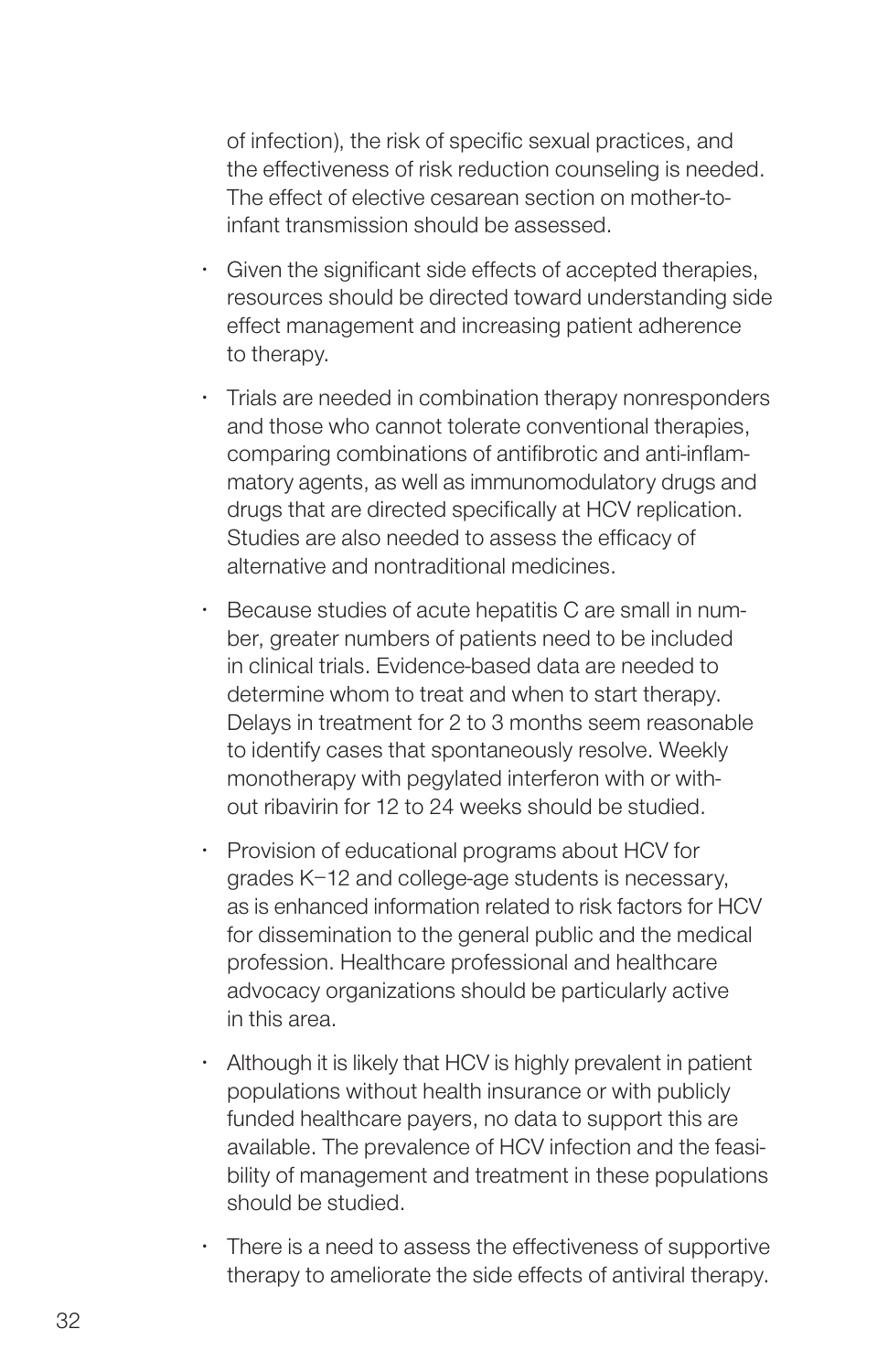- $\cdot$  There is a need to more clearly establish the role of liver biopsy in the therapeutic management of patients with chronic hepatitis C. Biopsy techniques and their side effects need to be more clearly described during trials. The relationship of pretreatment histology to treatment outcomes needs better definition. The value of liver biopsy in patients with normal liver enzymes also needs evaluation, as does the need and timing for followup biopsies in patients with stage 0–1 fibrosis when treatment is deferred. The relationship of pretreatment histologic characteristics (including steatosis, iron deposition, and the pattern of fibrosis) to clinical outcomes (including progressive fibrosis and response to medical therapy) must be better defined. In addition, the requirement for direct assessment of hepatic histology by liver biopsy in the setting of non-genotype 1 infection should be critically evaluated. In the absence of sensitive noninvasive markers of fibrosis, liver biopsy remains essential for direct assessment of the degree of hepatic fibrosis. However, the precise interval for monitoring the progression of fibrosis in HCV-infected patients, in particular those populations most at risk for rapid progression, needs to be evaluated.
- International standardization of viral RNA titers is needed, along with a critical assessment of the utility of measuring viral kinetics as valid prognostic indicators of SVR and other clinically meaningful responses to therapy.
- $\cdot$  RCTs are needed to assess screening tests in patients at greatest risk of HCC.
- Studies are needed to assess whether there are safe levels of alcohol consumption in patients with HCV and the effect of higher levels of alcohol use on disease progression.
- $\cdot$  Investigations are needed into the role of fatty liver, obesity, diabetes, and hepatic iron stores in the natural history of hepatitis C and responses to therapy.
- Studies are needed in HIV co-infected patients to determine treatment outcomes and duration, maintenance therapy, treatment safety, and pathogenesis.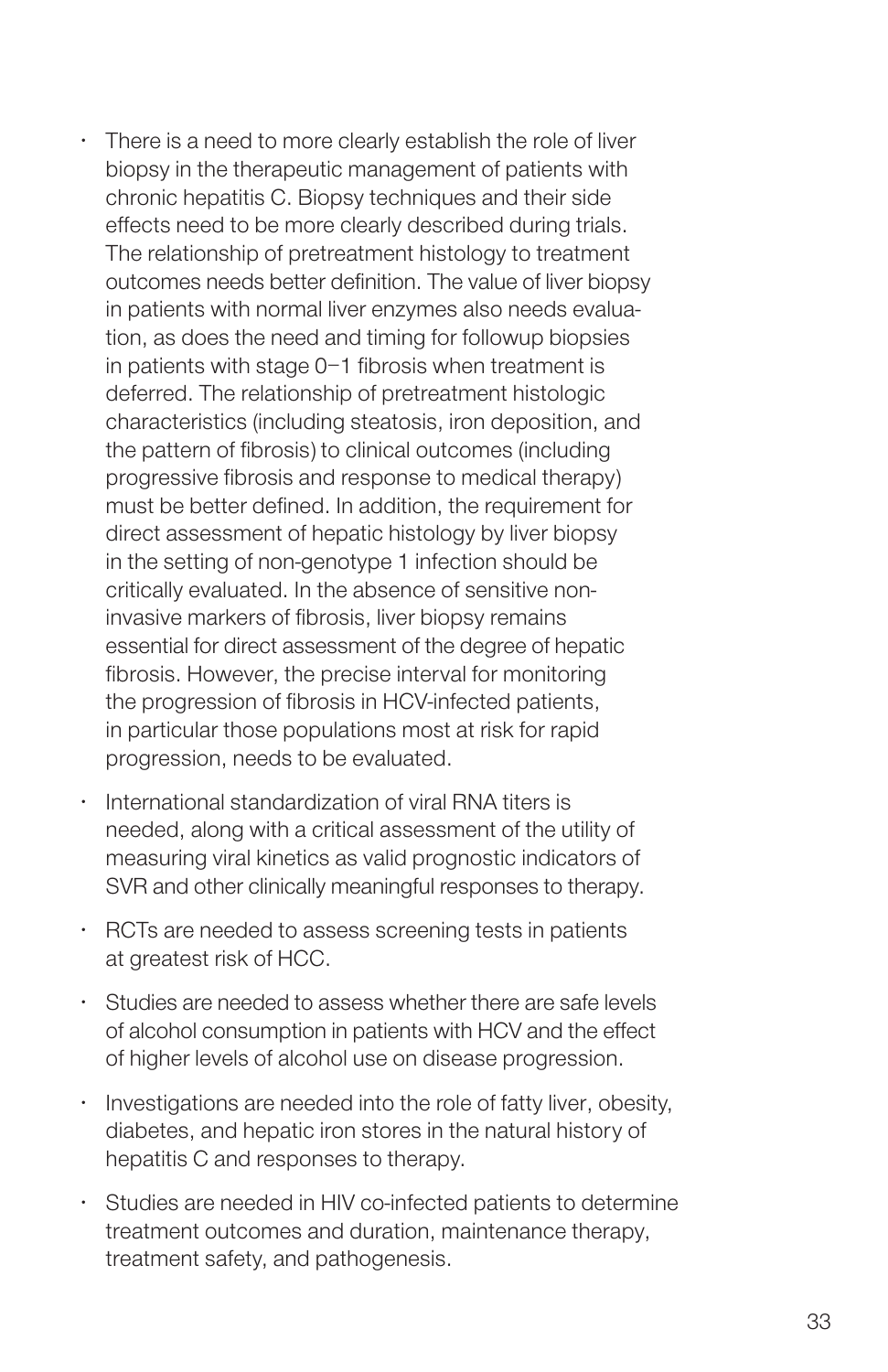# **Conclusions**

The incidence of newly acquired hepatitis C infection has diminished in the United States. This decline is largely due to a decrease in cases among IDUs for reasons that are unclear and, to a lesser extent, to testing of blood donors for HCV. The virus is transmitted by blood and such transmission now occurs primarily through injection drug use, sex with an infected partner or multiple partners, and occupational exposure. The majority of infections become chronic, and therefore the prevalence of HCV infections is high, with about 3 million Americans now estimated to be chronically infected. HCV is a leading cause of cirrhosis, a common cause of HCC and the leading cause of liver transplantation in the United States. The disease spectrum associated with HCV infection varies greatly. Various studies have suggested that 3 to 20 percent of chronically infected patients will develop cirrhosis over a 20-year period, and these patients are at risk for HCC. Persons who are older at the time of infection, patients with continuous exposure to alcohol, and those co-infected with HIV or HBV demonstrate accelerated progression to more advanced liver disease. Conversely, individuals infected at a younger age have little or no disease progression over several decades.

The diagnosis of chronic hepatitis C infection is often suggested by abnormalities in ALT levels and is established by EIA followed by confirmatory determination of HCV RNA. Several sensitive and specific assays are now partly automated for the purposes of detecting HCV RNA and quantifying the viral level. Although there is little correlation between viral level and disease manifestations, these assays have proven useful in identifying those patients who are more likely to benefit from treatment and, particularly, in demonstrating successful response to treatment as defined by an SVR. Liver biopsy is useful in defining baseline abnormalities of liver disease and in enabling patients and healthcare providers to reach a decision regarding antiviral therapy. Noninvasive tests do not currently provide the information that can be obtained through liver biopsy. Information on the genotype of the virus is important to guide treatment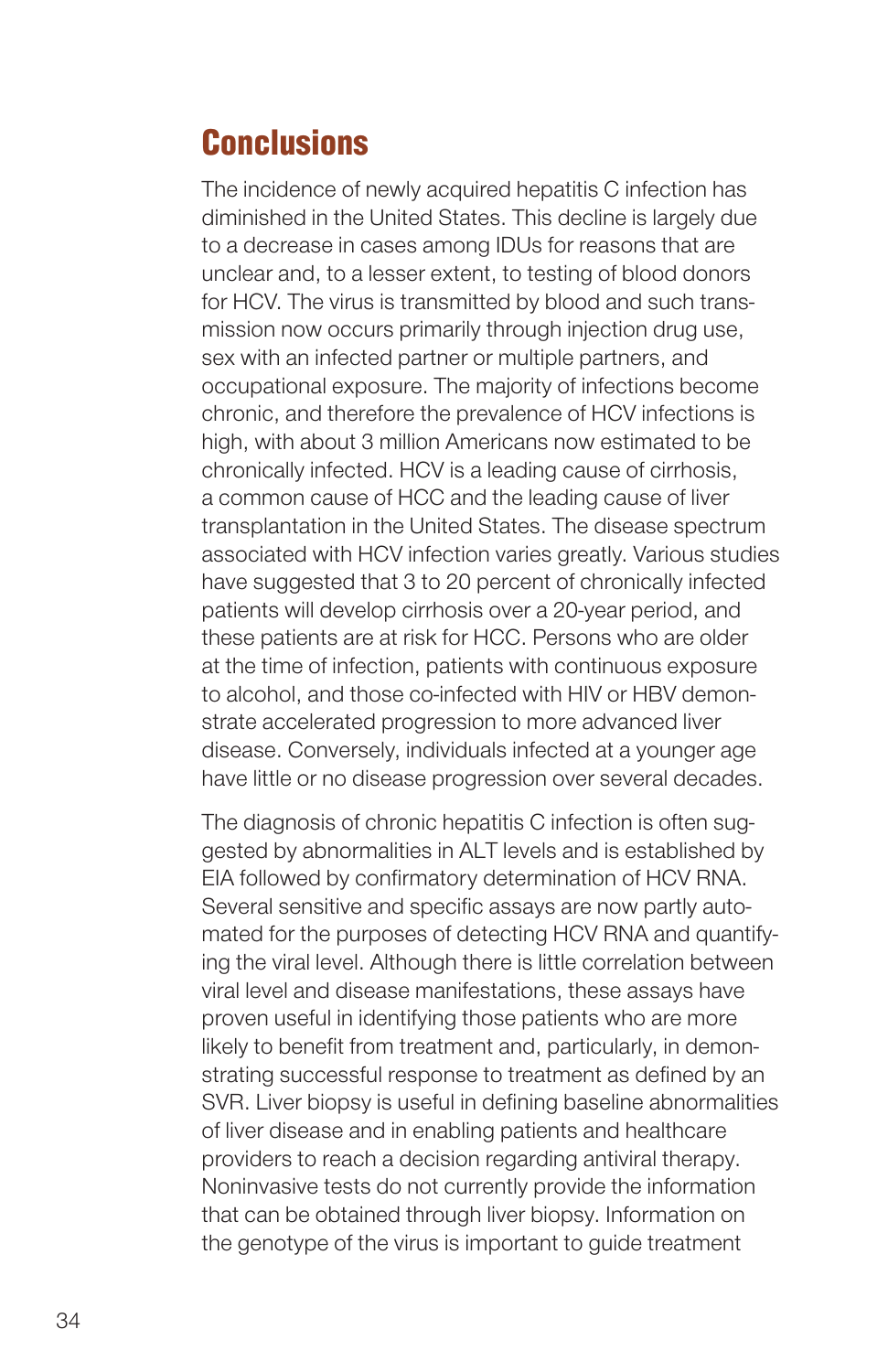decisions. Genotype 1, most commonly found in the United States, is less amenable to treatment than genotypes 2 or 3. Therefore, clinical trials of antiviral therapies require genotyping information for appropriate stratification of subjects.

Recent therapeutic trials in defined, selected populations have clearly shown that combinations of interferons and ribavirin are more effective than monotherapy. Moreover, trials using pegylated interferons have yielded improved SVR rates with similar toxicity profiles. However, results continue to show that the SVR rate is less common in patients with genotype 1 infections, higher HCV RNA levels, or more advanced stages of fibrosis. Genotype 1 infections require therapy for 48 weeks, whereas shorter treatment is feasible in genotype 2 and 3 infections. In genotype 1, the lack of an early virologic response (< 2 log decrease in HCV RNA) is associated with failure to achieve an SVR. The SVR is lower in patients with advanced liver disease than in patients without cirrhosis.

Ongoing trials are exploring the usefulness of combination therapy in various populations. Preliminary experience in IDUs, individuals co-infected with HIV, children, and other special groups suggests similar responses are achievable in these populations. Patients with acute hepatitis C may be treated, but specific recommendations for antiviral treatment must await further evaluation of the rate of spontaneous clearance of the virus and determination of the optimal time to initiate treatment.

Preventive measures beyond blood-banking practices include prompt identification of infected individuals, awareness of the potential for perinatal transmission, implementation of safe-injection practices, linkage of drug users to drug treatment programs, and implementation of community-based education and support programs to modify risk behavior. Some of these measures have been successfully implemented in the control of HIV infections, and it stands to reason that they would be valuable for reducing HCV transmission.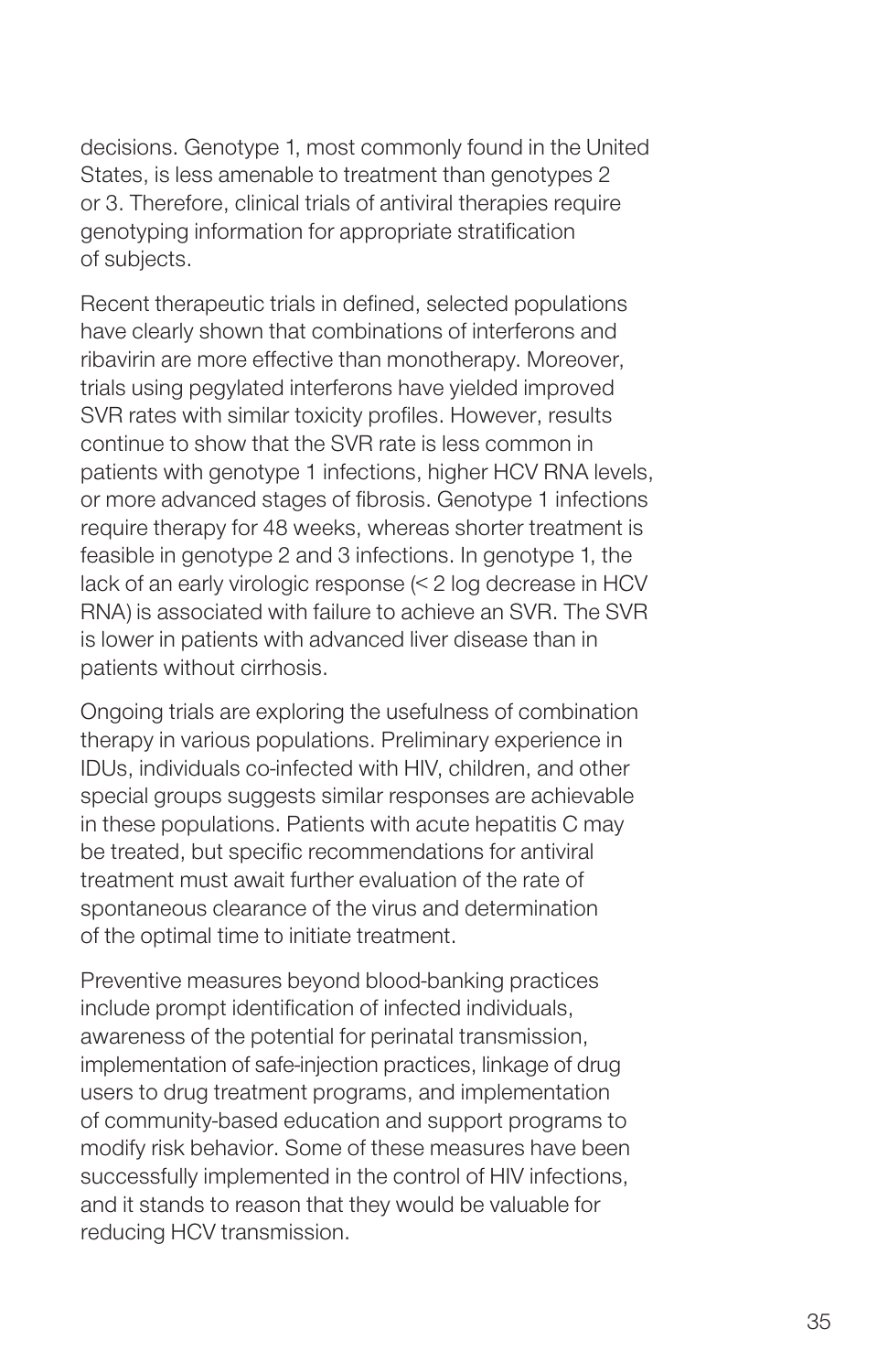Future advances in the diagnosis and management of hepatitis C require continued vigilance concerning the transmission of this infection, extending treatment to populations not previously evaluated in treatment trials, and the introduction of more effective therapies.

## **Recommendations**

- $\cdot$  Educate the American public on the transmission of HCV in order to better identify affected individuals and to institute preventive measures.
- Develop reliable, reproducible, and efficient culture systems for propagating HCV and expand basic research in the pathogenic mechanisms underlying hepatic fibrosis.
- $\cdot$  Promote the standardization and wide availability of diagnostic tests for HCV infection and its complications, leading to early diagnosis and the implementation of appropriate treatment practices.
- $\cdot$  Promote the establishment of screening tests for all groups at high risk of HCV infection, including IDUs and incarcerated individuals.
- $\cdot$  Expand the delineation of disease manifestations, noninvasive tests, and the role of the liver biopsy, so that the application of current treatment practices may be refined.
- • Establish a Hepatitis Clinical Research Network for the purpose of conducting research related to the natural history, prevention, and treatment of hepatitis C.
- $\cdot$  Organize RCTs to extend treatment to special populations not represented in current clinical trials and to determine the applicability of accepted antiviral drug combinations to populations such as children and adolescents, and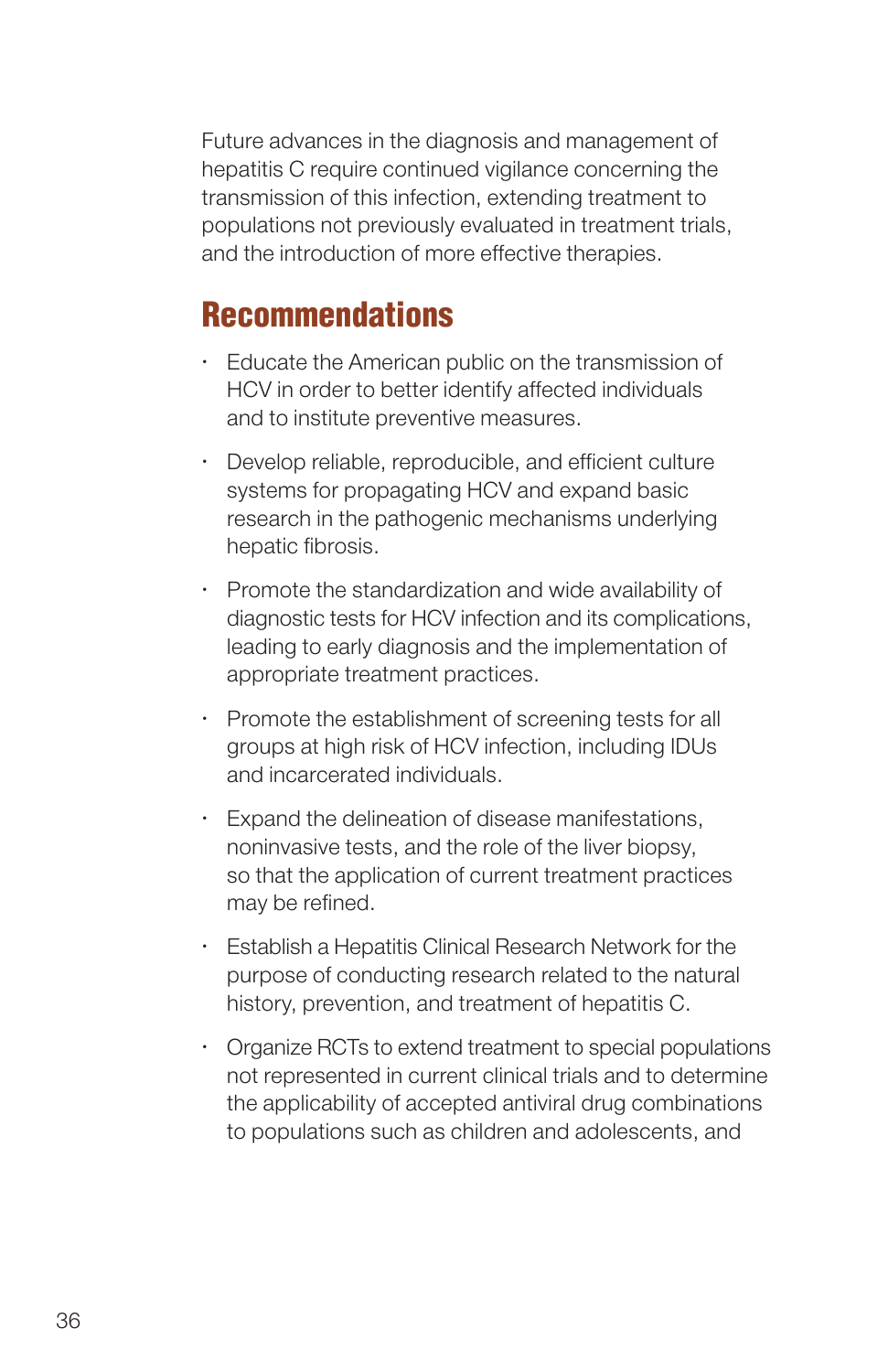patients with acute hepatitis. Effective approaches are needed for drug users receiving drug treatment, alcohol abusers, prisoners, patients with stabilized depression, those with co-infection with HIV, patients with decompensated cirrhosis, and HCV infections in transplant recipients. Such efforts should lead to decreased morbidity and mortality from the disease, as well as a decrease in the reservoir of disease.

- • Institute measures to reduce transmission of HCV among IDUs, including providing access to sterile syringes through needle exchange, physician prescription, and pharmacy sales; and expanding the Nation's capacity to provide treatment for substance abuse. Physicians and pharmacists should be educated to recognize that providing IDUs with access to sterile syringes and education in safe injection practices may be lifesaving.
- • Evaluate strategies to interrupt mother-to-infant transmission of HCV.
- • Compare new therapies to current treatments in nonresponders, to include not just antiviral agents but also combinations of antifibrotic drugs, immunomodulatory agents, and alternative therapies.
- $\cdot$  Encourage a comprehensive approach to promote the collaboration among health professionals concerned with management of addiction, primary care physicians, and specialists involved in various aspects of HCV—to deal with the complex societal, medical, and psychiatric issues of IDUs afflicted by the disease.
- Seek appropriate support from governmental agencies and the private sector to address urgent research questions concerning the epidemiology and treatment of this disease.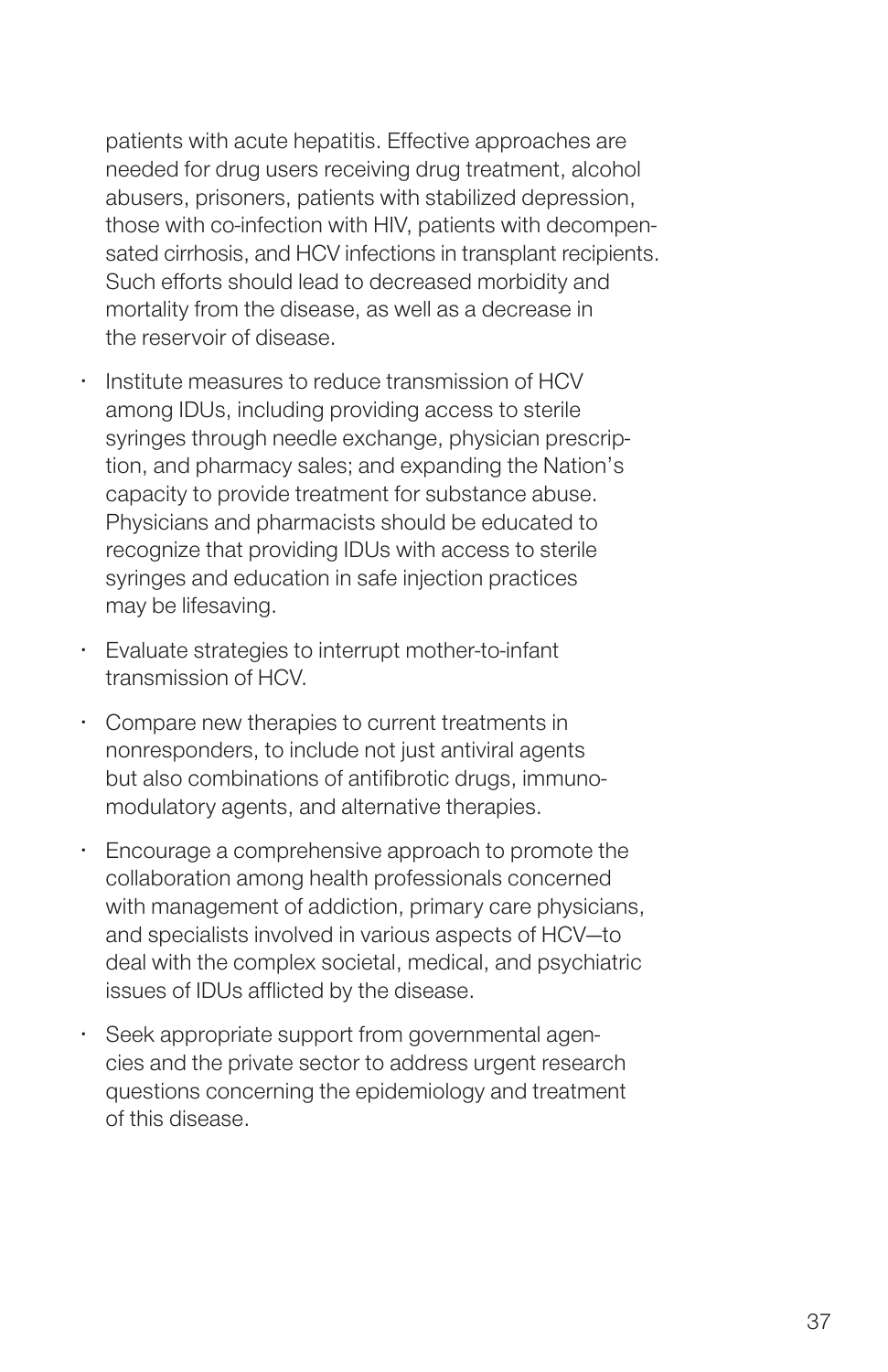## **Consensus Development Panel**

### **James L. Boyer, M.D.**

Panel and Conference **Chairperson** Ensign Professor of Medicine Department of Internal Medicine and Section of Digestive Diseases Director, Liver Center Yale University School of Medicine New Haven, Connecticut

#### **Eugene B. Chang, M.D.**

Martin Boyer Professor of Medicine Department of Medicine University of Chicago Chicago, Illinois

### **Deborah E. Collyar**

President PAIR: Patient Advocates in Research Program Director Breast SPORE Advocacy Core University of California, San Francisco San Francisco, California

### **Laurie D. DeLeve, M.D., Ph.D.**

Associate Professor of Medicine Division of Gastrointestinal and Liver Diseases Keck School of Medicine University of Southern California Los Angeles, California

### **Judith Feinberg, M.D.**

Professor of Medicine Division of Infectious Diseases Department of Medicine University of Cincinnati College of Medicine Cincinnati, Ohio

### **Thomas A. Judge, M.D.**

Assistant Professor of Medicine Division of Gastroenterology Department of Medicine University of Pennsylvania Philadelphia, Pennsylvania

#### **Franco M. Muggia, M.D.**

**Director** Division of Medical Oncology New York University School of Medicine New York, New York

### **Charles L. Shapiro, M.D.**

Associate Professor of Internal Medicine Director of Breast Medical **Oncology** Arthur G. James Cancer Hospital and Richard J. Solove Research Institute The Ohio State University Columbus, Ohio

#### **Stephen A. Spector, M.D.**

Professor and Vice Chairman for Research Chief Division of Infectious Diseases Department of Pediatrics Member, Center for Molecular Genetics and Center for AIDS Research Chair, Executive Committee Pediatric AIDS Clinical Trials Unit University of California, San Diego La Jolla, California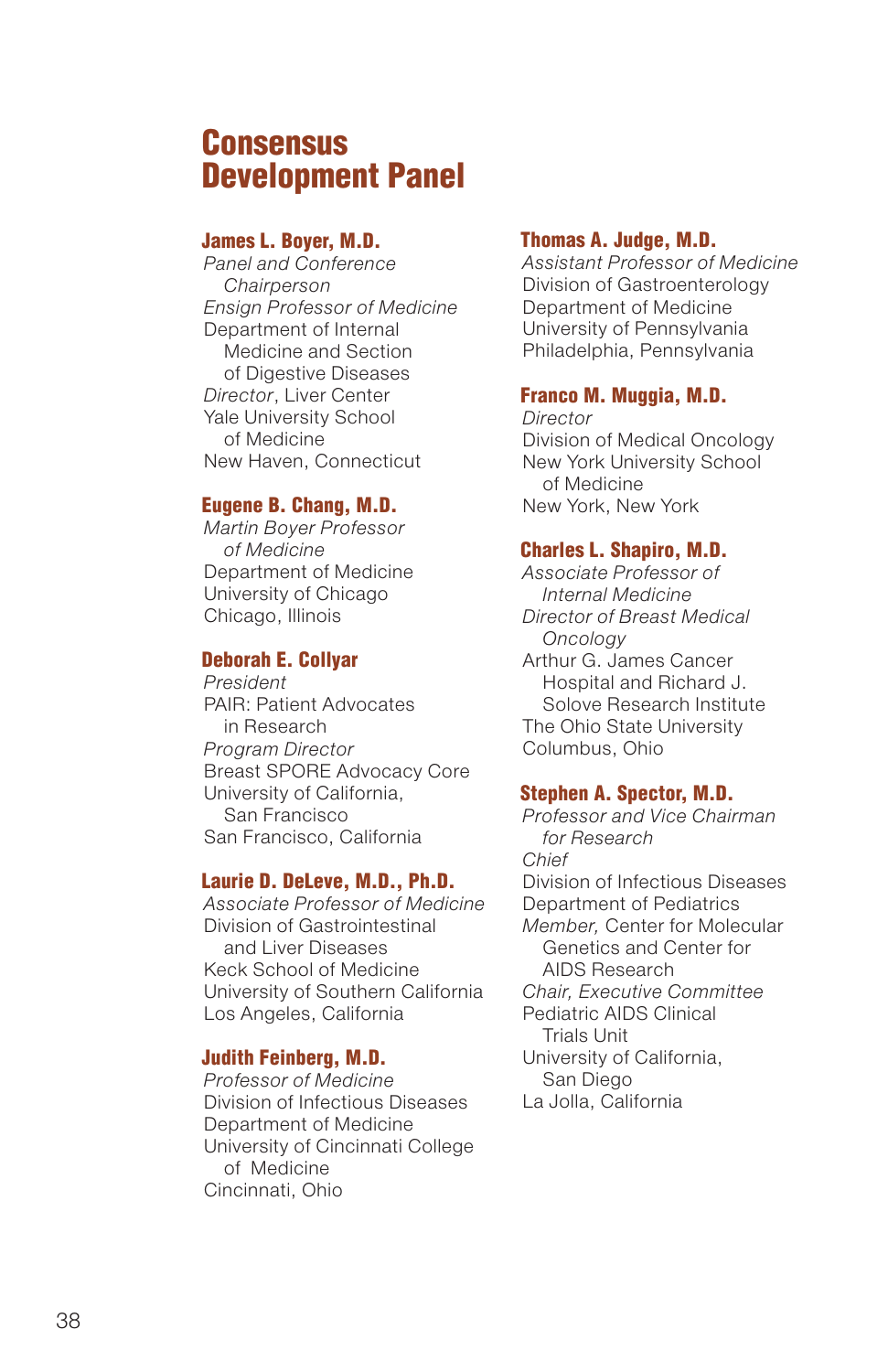## **Speakers**

### **Frederick J. Suchy, M.D.**

Chairman and Professor The Jack and Lucy Clark Department of Pediatrics Mount Sinai School of Medicine New York, New York

#### **Patricia L. Tomsko, M.D., C.M.D.**

Managing Partner Rock Creek Geriatric Medicine Rockville, Maryland Deputy Medical Examiner Montgomery County, Maryland

#### **Barbara J. Turner, M.D., M.S.Ed.**

Professor of Medicine Division of General Internal Medicine Department of Medicine University of Pennsylvania Philadelphia, Pennsylvania

### **Alfredo Alberti, M.D.**

Professor Clinica Medica 5 University of Padova Padova, Italy

### **Miriam J. Alter, Ph.D.**

Acting Associate Director for Epidemiology and Public Health Division of Viral Hepatitis Centers for Disease Control and Prevention Atlanta, Georgia

#### **Bruce R. Bacon, M.D.**

James F. King, M.D. Endowed Chair in Gastroenterology Professor of Internal Medicine **Director** Division of Gastroenterology and Hepatology Saint Louis University School of Medicine St. Louis, Missouri

### **Gary L. Davis, M.D.**

Professor and Program Director Liver Section Division of Gastroenterology, Hepatology, and Nutrition University of Florida College of Medicine Gainesville, Florida

### **Adrian M. Di Bisceglie, M.D.**

Professor of Internal Medicine Chief of Hepatology Division of Gastroenterology and Hepatology Saint Louis University School of Medicine St. Louis, Missouri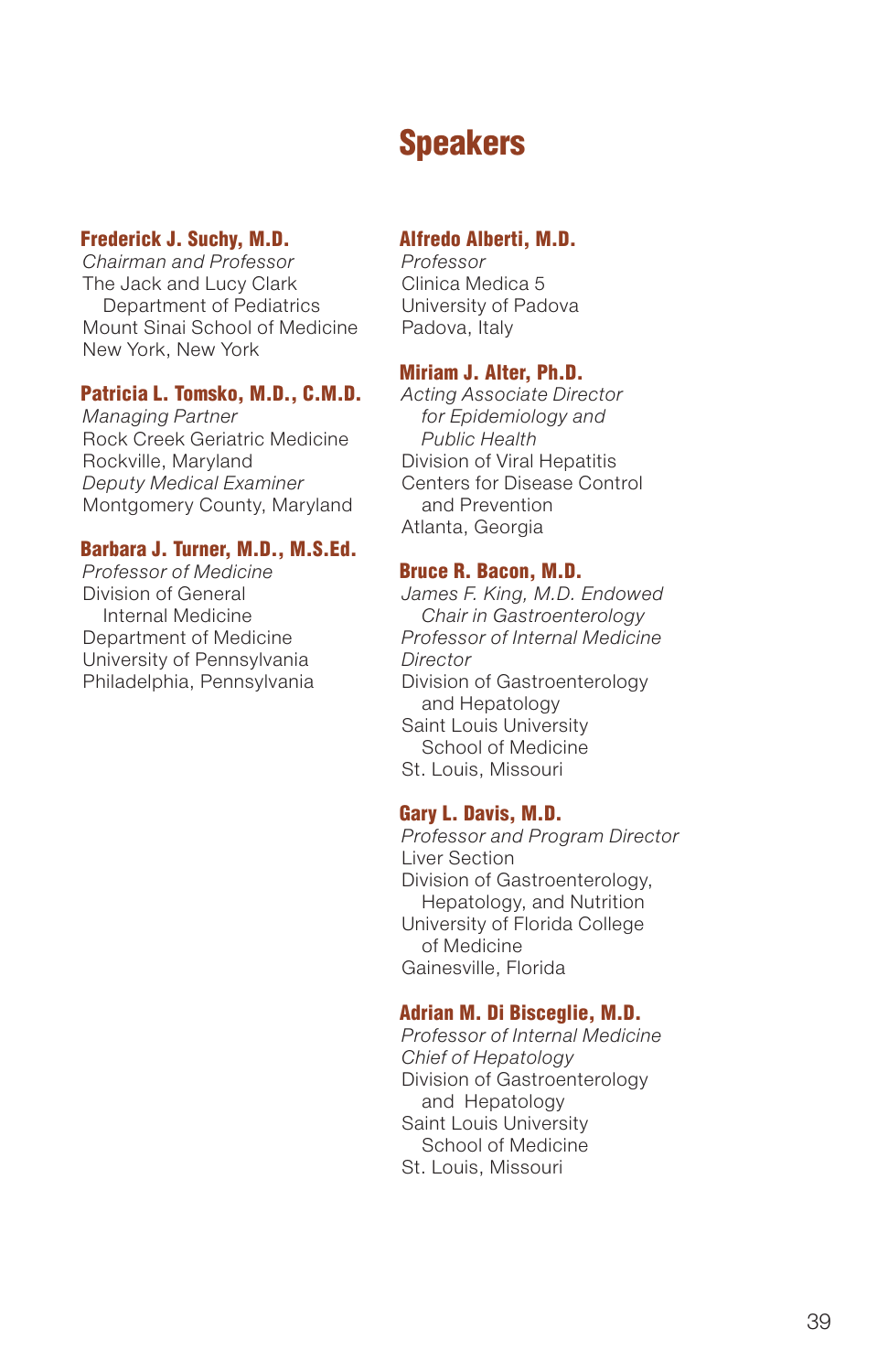### **Jules L. Dienstag, M.D.**

Professor of Medicine Harvard Medical School Physician Gastrointestinal Unit Massachusetts General Hospital Boston, Massachusetts

#### **Brian R. Edlin, M.D.**

Associate Adjunct Professor **Director** Urban Health Study Family and Community Medicine University of California, San Francisco San Francisco, California

#### **Hashem B. El-Serag, M.D., M.P.H.**

Assistant Professor of Medicine Houston VA Medical Center and Baylor College of Medicine Houston, Texas

### **Michael W. Fried, M.D.**

Associate Professor of Medicine Director of Clinical Hepatology Division of Digestive Diseases University of North Carolina at Chapel Hill Chapel Hill, North Carolina

#### **Kelly A. Gebo, M.D., M.P.H.**

Assistant Professor of Medicine Division of Infectious Diseases Department of Medicine The Johns Hopkins University School of Medicine and the Evidence-Based Practice Center The Johns Hopkins University Bloomberg School of Public Health Baltimore, Maryland

#### **H. Franklin Herlong, M.D.**

Associate Professor Division of Hepatology Department of Medicine The Johns Hopkins University School of Medicine Baltimore, Maryland

#### **Jay H. Hoofnagle, M.D.**

**Director** Division of Digestive Diseases and Nutrition National Institute of Diabetes and Digestive and Kidney Diseases National Institutes of Health Bethesda, Maryland

#### **Maureen M. Jonas, M.D.**

Associate Professor of Pediatrics Harvard Medical School Associate in Medicine Center for Childhood Liver Disease Division of Gastroenterology and Nutrition Children's Hospital Boston Boston, Massachusetts

#### **W. Ray Kim, M.D., M.Sc., M.B.A.**

Assistant Professor of Medicine Division of Gastroenterology and Hepatology Department of Internal Medicine Mayo Clinic Rochester, Minnesota

#### **Karen L. Lindsay, M.D.**

Associate Professor of Clinical Medicine Department of Medicine University of Southern California Los Angeles, California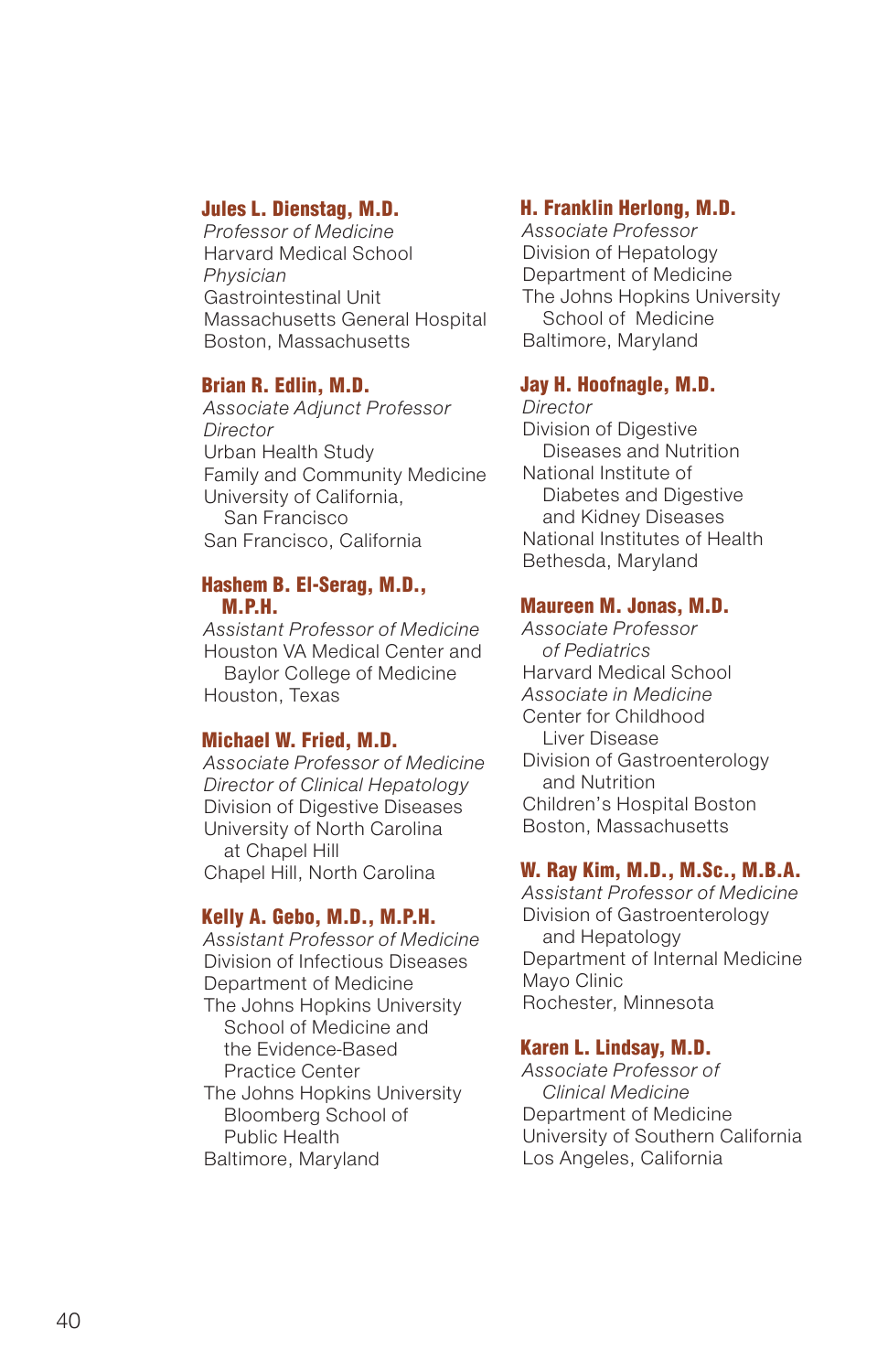#### **Anna S.F. Lok, M.D.**

Professor of Internal Medicine Director of Clinical Hepatology Division of Gastroenterology University of Michigan Health System Ann Arbor, Michigan

### **Patrick Marcellin, M.D.**

Professor Service d'Hépatologie and INSERM U 481 Hôpital Beaujon Clichy, France

#### **John G. McHutchison, M.D.**

Medical Director Liver Transplantation Division of Gastroenterology Scripps Clinic and Research Foundation La Jolla, California

### **Jean-Michel Pawlotsky, M.D., Ph.D.**

Professor Bacteriologie-Virologie Hôpital Henri Mondor University of Paris XII Créteil, France

### **Marion G. Peters, M.D., M.B.B.S.**

Professor of Medicine Chief of Hepatology Research Division of Gastroenterology Department of Medicine School of Medicine University of California, San Francisco San Francisco, California

## **Eve A. Roberts, M.D., F.R.C.P.C.**

Professor of Paediatrics, Medicine, and Pharmacology Division of Gastroenterology and Nutrition The Hospital for Sick Children University of Toronto Toronto, Ontario, Canada

### **Leonard B. Seeff, M.D.**

Senior Scientist for Hepatitis C Research National Institute of Diabetes and Digestive and Kidney Diseases National Institutes of Health Bethesda, Maryland

### **Mitchell L. Shiffman, M.D.**

Professor of Medicine Chief, Hepatology Section Medical Director, Liver Transplant Program Gastroenterology/ Hepatology Section Department of Internal Medicine Virginia Commonwealth University Health System Medical College of Virginia Richmond, Virginia

### **Doris B. Strader, M.D.**

Assistant Chief Gastroenterology/Hepatology/ Nutrition Section Veterans Affairs Medical Center Washington, DC

### **Mark S. Sulkowski, M.D.**

Assistant Professor Division of Infectious Diseases Department of Medicine The Johns Hopkins University School of Medicine and the Evidence-Based Practice Center The Johns Hopkins University Bloomberg School of Public Health Baltimore, Maryland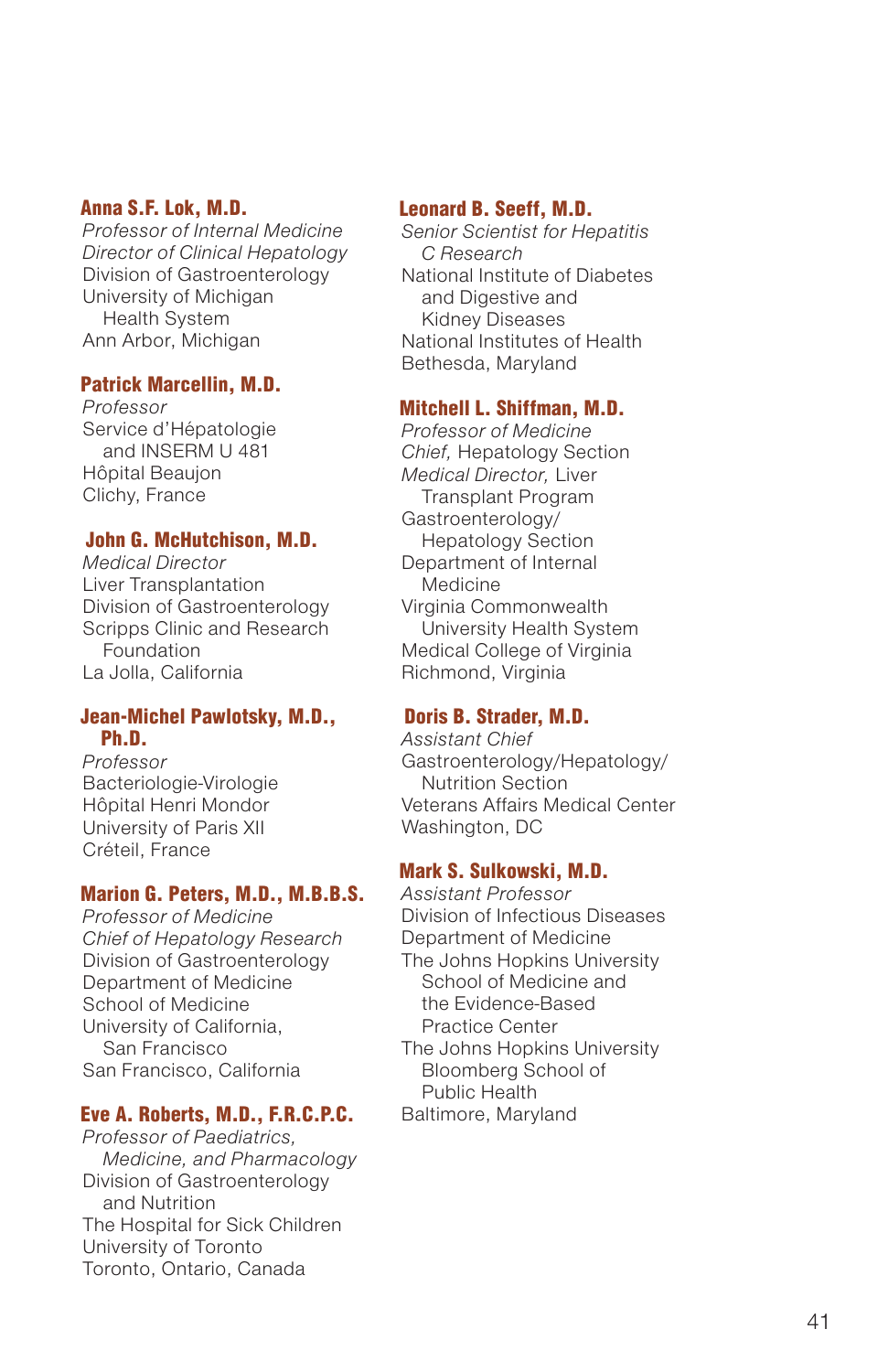### **Norah A. Terrault, M.D., M.P.H.**

Adjunct Assistant Professor of Medicine Division of Gastroenterology Department of Medicine School of Medicine University of California, San Francisco San Francisco, California

#### **David L. Thomas, M.D.**

Associate Professor of Medicine Division of Infectious Diseases The Johns Hopkins University School of Medicine Baltimore, Maryland

#### **Teresa L. Wright, M.D.**

Professor of Medicine University of California, San Francisco Chief, Gastroenterology Section Veterans Affairs Medical Center San Francisco, California

## **Planning Committee**

#### **Leonard B. Seeff, M.D.**

Planning Committee Chairperson Senior Scientist for Hepatitis C Research National Institute of Diabetes and Digestive and Kidney Diseases National Institutes of Health Bethesda, Maryland

#### **Miriam J. Alter, Ph.D.**

Acting Associate Director for Epidemiology and Public Health Division of Viral Hepatitis Centers for Disease Control and Prevention Atlanta, Georgia

### **Luiz H. Barbosa, D.V.M.**

Senior Scientist Division of Blood Diseases and Resources National Heart, Lung, and Blood Institute National Institutes of Health Bethesda, Maryland

#### **Eric B. Bass, M.D., M.P.H.**

Co-Director Evidence-Based Practice Center The Johns Hopkins University Baltimore, Maryland

#### **Jacqueline S. Besteman, J.D., M.A.**

Director, EPC Program Center for Practice and Technology Assessment Agency for Healthcare Research and Quality U.S. Department of Health and Human Services Rockville, Maryland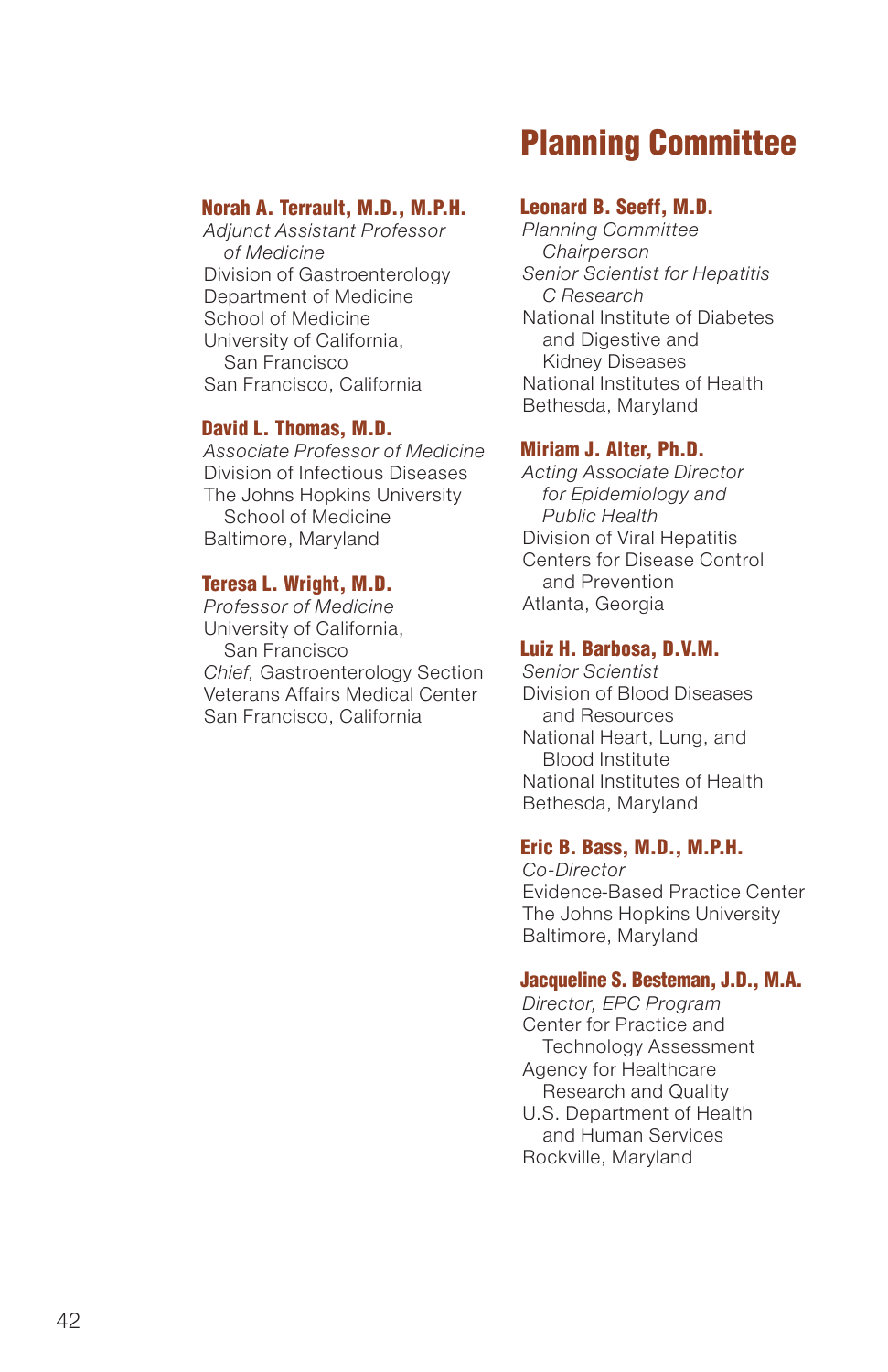#### **John A. Bowersox**

Communications Specialist Office of Medical Applications of Research Office of the Director National Institutes of Health Bethesda, Maryland

### **James L. Boyer, M.D.**

Panel and Conference Chairperson Ensign Professor of Medicine Department of Internal Medicine and Section of Digestive Diseases Director, Liver Center Yale University School of Medicine New Haven, Connecticut

### **Elsa A. Bray**

Senior Analyst Office of Medical Applications of Research Office of the Director National Institutes of Health Bethesda, Maryland

### **John S. Cole III, Ph.D.**

Program Director, Biological Carcinogenesis Branch Division of Cancer Biology National Cancer Institute National Institutes of Health Bethesda, Maryland

### **Lawrence Deyton, M.D., M.S.P.H.**

Chief Consultant for Public Health Director, AIDS Program (132) Director, Hepatitis C Program U.S. Department of Veterans Affairs Washington, DC

### **Adrian M. Di Bisceglie, M.D.**

Professor of Internal Medicine Chief of Hepatology Division of Gastroenterology and Hepatology Saint Louis University School of Medicine St. Louis, Missouri

### **Jules L. Dienstag, M.D.**

Professor of Medicine Harvard Medical School Physician Gastrointestinal Unit Massachusetts General Hospital Boston, Massachusetts

## **Marguerite A. Evans, M.S., R.D.**

Program Officer National Center for Complementary and Alternative Medicine National Institutes of Health Bethesda, Maryland

## **James Everhart, M.D., M.P.H.**

Chief, Epidemiology and Clinical Trials Branch Division of Digestive Diseases and Nutrition National Institute of Diabetes and Digestive and Kidney Diseases National Institutes of Health Bethesda, Maryland

## **Kelly A. Gebo, M.D., M.P.H.**

Assistant Professor of Medicine Division of Infectious Diseases Department of Medicine The Johns Hopkins University School of Medicine and the Evidence-Based Practice Center The Johns Hopkins University Bloomberg School of Public Health Baltimore, Maryland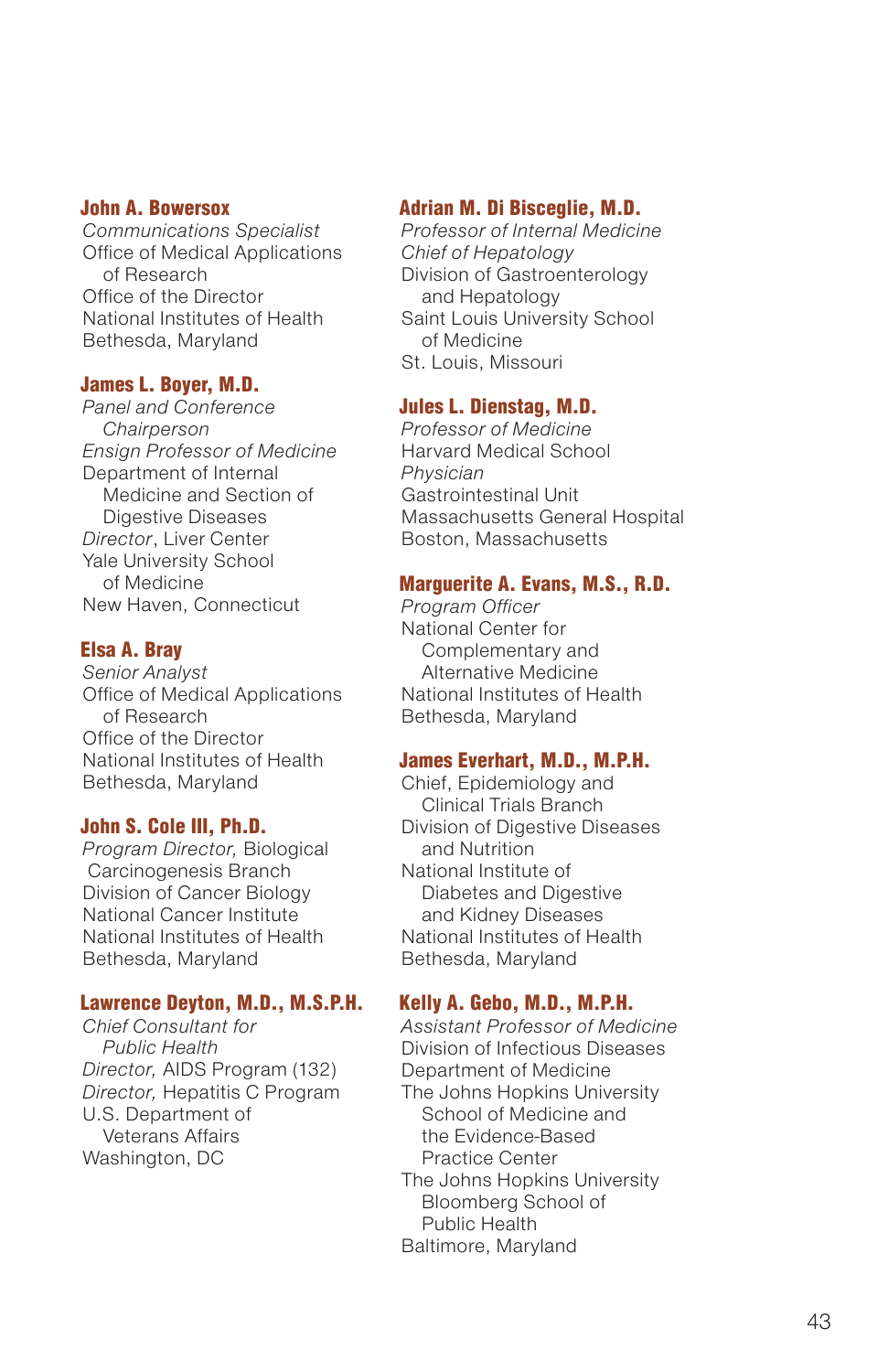#### **Lt. Col. Roger Gibson, Ph.D., D.V.M., M.P.H.**

Program Director, Military Public Health Senior Policy Analyst, Epidemiology U.S. Air Force Biomedical Sciences Corps Clinical and Program Policy Office of the Assistant Secretary of Defense (Health Affairs) Falls Church, Virginia

### **Jay H. Hoofnagle, M.D.**

Director Division of Digestive Diseases and Nutrition National Institute of Diabetes and Digestive and Kidney Diseases National Institutes of Health Bethesda, Maryland

### **Leslye D. Johnson, Ph.D.**

Chief, Enteric and Hepatic Diseases Branch Division of Microbiology and Infectious Diseases National Institute of Allergy and Infectious Diseases National Institutes of Health Bethesda, Maryland

### **Barnett S. Kramer, M.D., M.P.H.**

**Director** Office of Medical Applications of Research Office of the Director National Institutes of Health Bethesda, Maryland

#### **Jake Liang, M.D.**

Chief Liver Diseases Section National Institute of Diabetes and Digestive and Kidney Diseases National Institutes of Health Bethesda, Maryland

#### **Diane L. Lucas, Ph.D.**

Program Director National Institute on Alcohol Abuse and Alcoholism National Institutes of Health Bethesda, Maryland

#### **Louis Marzella, M.D., Ph.D.**

Medical Reviewer Division of Clinical Trial Design and Analysis Center for Biologics Evaluation and Research U.S. Food and Drug Administration Rockville, Maryland

#### **Karen Patrias, M.L.S.**

Senior Resource Specialist Public Services Division National Library of Medicine National Institutes of Health Bethesda, Maryland

#### **Jennifer S. Read, M.D., M.P.H., M.S.**

Medical Officer Pediatric, Adolescent, and Maternal AIDS Branch National Institute of Child Health and Human Development National Institutes of Health Bethesda, Maryland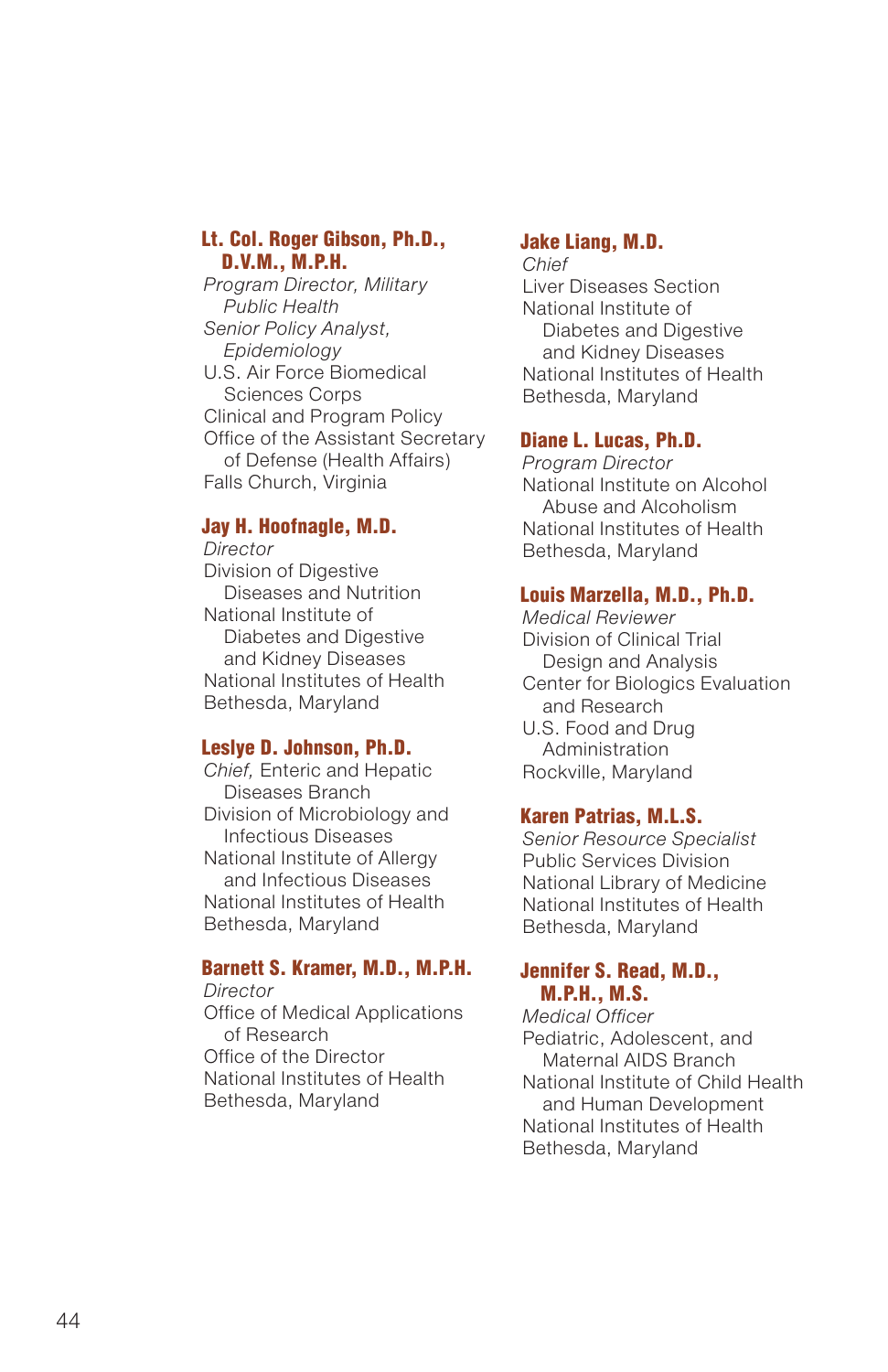### **Susan Rossi, Ph.D., M.P.H.**

Deputy Director Office of Medical Applications of Research Office of the Director National Institutes of Health Bethesda, Maryland

## **Kristine Scannell**

Supervisory Librarian Public Services Division National Library of Medicine National Institutes of Health Bethesda, Maryland

## **Jose Serrano, M.D., Ph.D.**

Director, Liver and Biliary and Pancreas Programs Division of Digestive Diseases and Nutrition National Institute of Diabetes and Digestive and Kidney Diseases National Institutes of Health Bethesda, Maryland

## **Doris B. Strader, M.D.**

Assistant Chief Gastroenterology/Hepatology/ Nutrition Section Veterans Affairs Medical Center Washington, DC

## **David L. Thomas, M.D.**

Associate Professor of Medicine Division of Infectious Diseases The Johns Hopkins University School of Medicine Baltimore, Maryland

### **Alan Trachtenberg, M.D., M.P.H.**

Medical Officer Office of Pharmacologic and Alternative Therapies Center for Substance Abuse Treatment Substance Abuse and Mental Health Services Administration Rockville, Maryland

### **John Whyte, M.D., M.P.H.**

Acting Director Division of Medical Items and Devices Coverage and Analysis Group Office of Clinical Standards and Quality Centers for Medicare and Medicaid Services U.S. Department of Health and Human Services Baltimore, Maryland

## **Carolyn Willard**

Librarian National Library of Medicine National Institutes of Health Bethesda, Maryland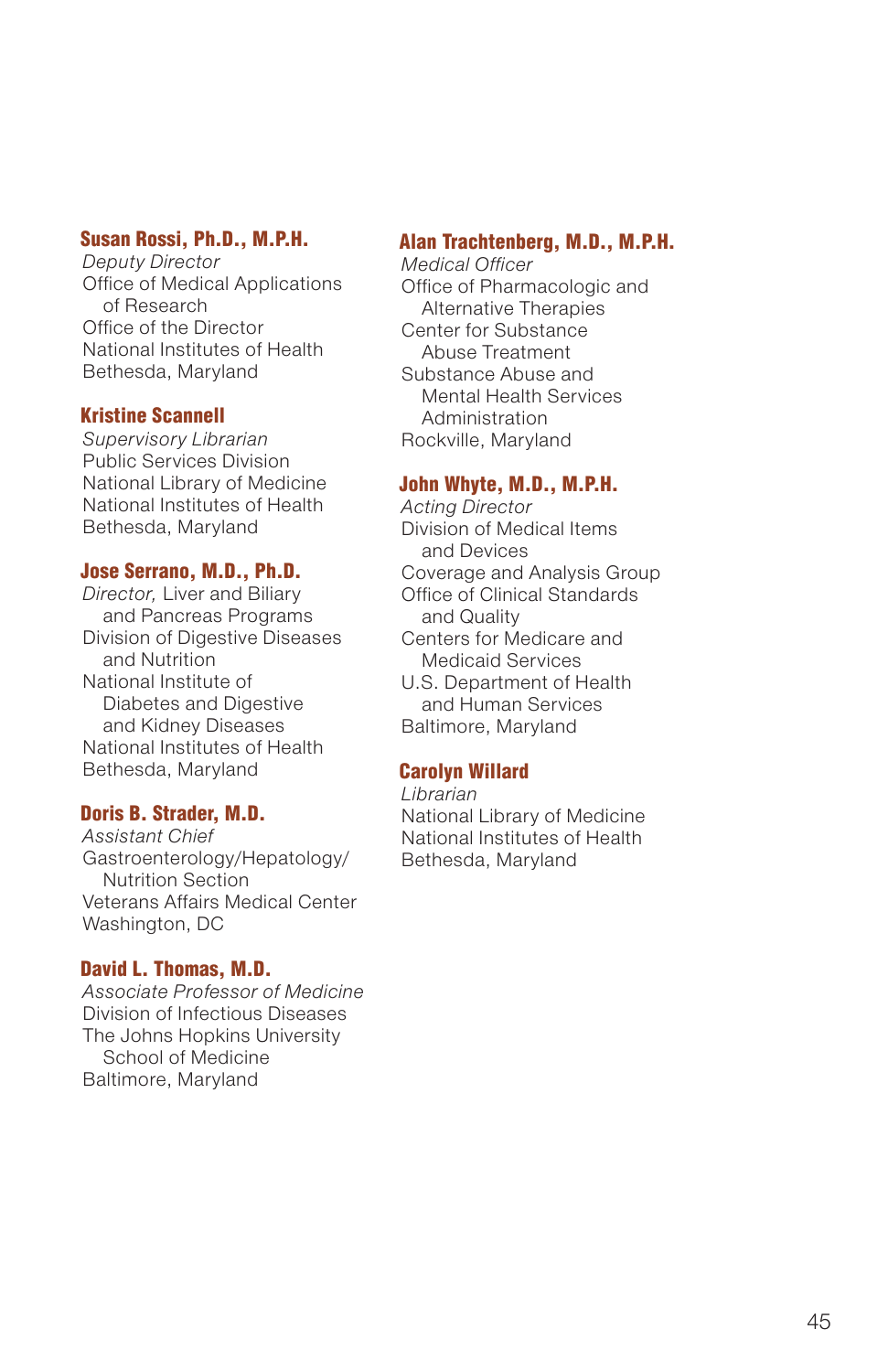## **Conference Sponsors**

#### **National Institute of Diabetes and Digestive and Kidney Diseases**

Allen M. Spiegel, M.D. **Director** 

## **Office of Medical Applications of Research**

Barnett S. Kramer, M.D., M.P.H. **Director** 

## **Conference Cosponsors**

### **National Institute of Child Health and Human Development**

Duane Alexander, M.D. **Director** 

## **National Cancer Institute**

Andrew C. von Eschenbach, M.D. **Director** 

### **National Center for Complementary and Alternative Medicine**

Stephen E. Straus, M.D. **Director** 

### **National Institute on Alcohol Abuse and Alcoholism**

Raynard S. Kington, M.D., Ph.D. Acting Director

### **National Institute on Drug Abuse**

Glen R. Hanson, D.D.S., Ph.D. Acting Director

### **National Institute of Allergy and Infectious Diseases**

Anthony S. Fauci, M.D. **Director** 

### **National Heart, Lung, and Blood Institute**

Claude Lenfant, M.D. **Director** 

#### **Centers for Medicare & Medicaid Services**

Thomas A. Scully Administrator

### **Centers for Disease Control and Prevention**

David W. Fleming, M.D. Acting Director

#### **U.S. Food and Drug Administration**

Lester M. Crawford Jr., D.V.M., Ph.D. Deputy Commissioner

### **U.S. Department of Veterans Affairs**

Anthony J. Principi Secretary of Veterans Affairs